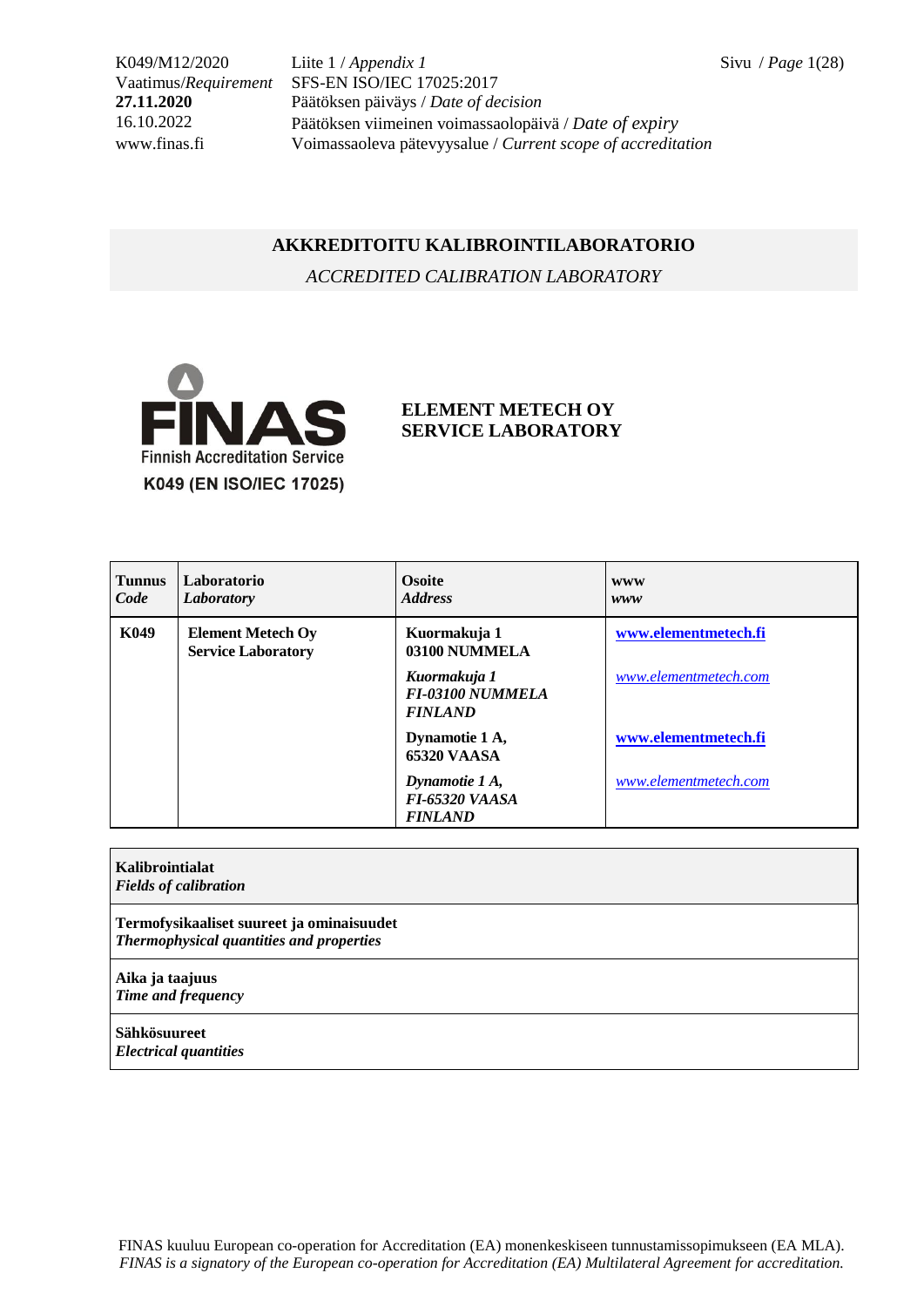| <b>PÄTEVYYSALUE</b>           |                                                        |                                                                                                                                 |                                             |  |
|-------------------------------|--------------------------------------------------------|---------------------------------------------------------------------------------------------------------------------------------|---------------------------------------------|--|
| <b>SCOPE OF ACCREDITATION</b> |                                                        |                                                                                                                                 |                                             |  |
| Menetelmä / kohde             |                                                        | <b>Mittausalue</b>                                                                                                              | Laajennettu<br>mittausepävarmuus<br>$(k=2)$ |  |
| Method / object               |                                                        | <b>Measurement range</b>                                                                                                        | <b>Expanded</b><br>Uncertainty $(k=2)$      |  |
|                               |                                                        | Termofysikaaliset suureet ja ominaisuudet, Lämpötila, Nummela<br>Thermophysical quantities and properties, Temperature, Nummela |                                             |  |
| Vertailukalibrointi           | Ilman<br>lämpötilan                                    | -40 °C $\leq T <$ -30 °C                                                                                                        | $0,21$ °C                                   |  |
| Calibration by<br>comparison  | mittalaitteet<br>Air                                   | -30 °C $\leq T$ < -20 °C                                                                                                        | $0,16\text{ °C}$                            |  |
|                               | temperature<br>meters                                  | -20 °C $\leq T <$ -10 °C                                                                                                        | $0,11\text{ °C}$                            |  |
|                               |                                                        | -10 °C $\leq T < 30$ °C                                                                                                         | $0,10\text{ °C}$                            |  |
|                               |                                                        | 30 °C $\leq T \leq 50$ °C                                                                                                       | $0.07$ °C                                   |  |
|                               |                                                        | $50 °C < T \leq 60 °C$                                                                                                          | $0,10\text{ °C}$                            |  |
|                               |                                                        | 60 °C < $T \leq 70$ °C                                                                                                          | $0,14\text{ °C}$                            |  |
|                               |                                                        | $70 °C < T \leq 80 °C$                                                                                                          | $0,18$ °C                                   |  |
|                               |                                                        | 80 °C < $T \leq 90$ °C                                                                                                          | $0.23$ °C                                   |  |
|                               |                                                        | 90 °C < $T \leq 100$ °C                                                                                                         | $0,27$ °C                                   |  |
|                               |                                                        | 100 °C < $T \leq 110$ °C                                                                                                        | $0.33$ °C                                   |  |
|                               |                                                        | 110 °C < $T \le 120$ °C                                                                                                         | $0,38$ °C                                   |  |
|                               |                                                        | 120 °C < $T \le 130$ °C                                                                                                         | $0,44$ °C                                   |  |
|                               |                                                        | 130 °C < $T \le 140$ °C                                                                                                         | $0,50$ °C                                   |  |
|                               |                                                        | 140 °C < $T \le 150$ °C                                                                                                         | $0,56$ °C                                   |  |
| Vertailukalibrointi           | Platinavastus-<br>lämpömittarit,                       | -95 °C $\leq T$ < -25 °C                                                                                                        | $0,068$ °C                                  |  |
| Calibration by<br>comparison  | digitaali-<br>lämpömittarit                            | $-25$ °C $\leq T \leq 30$ °C                                                                                                    | $0,064$ °C                                  |  |
|                               | Platinum                                               | 30 °C < $T \leq 149$ °C                                                                                                         | $0,065$ °C                                  |  |
|                               | resistance<br>thermometers,<br>digital<br>thermometers | 149 °C < $T \leq 425$ °C                                                                                                        | $0,19$ °C                                   |  |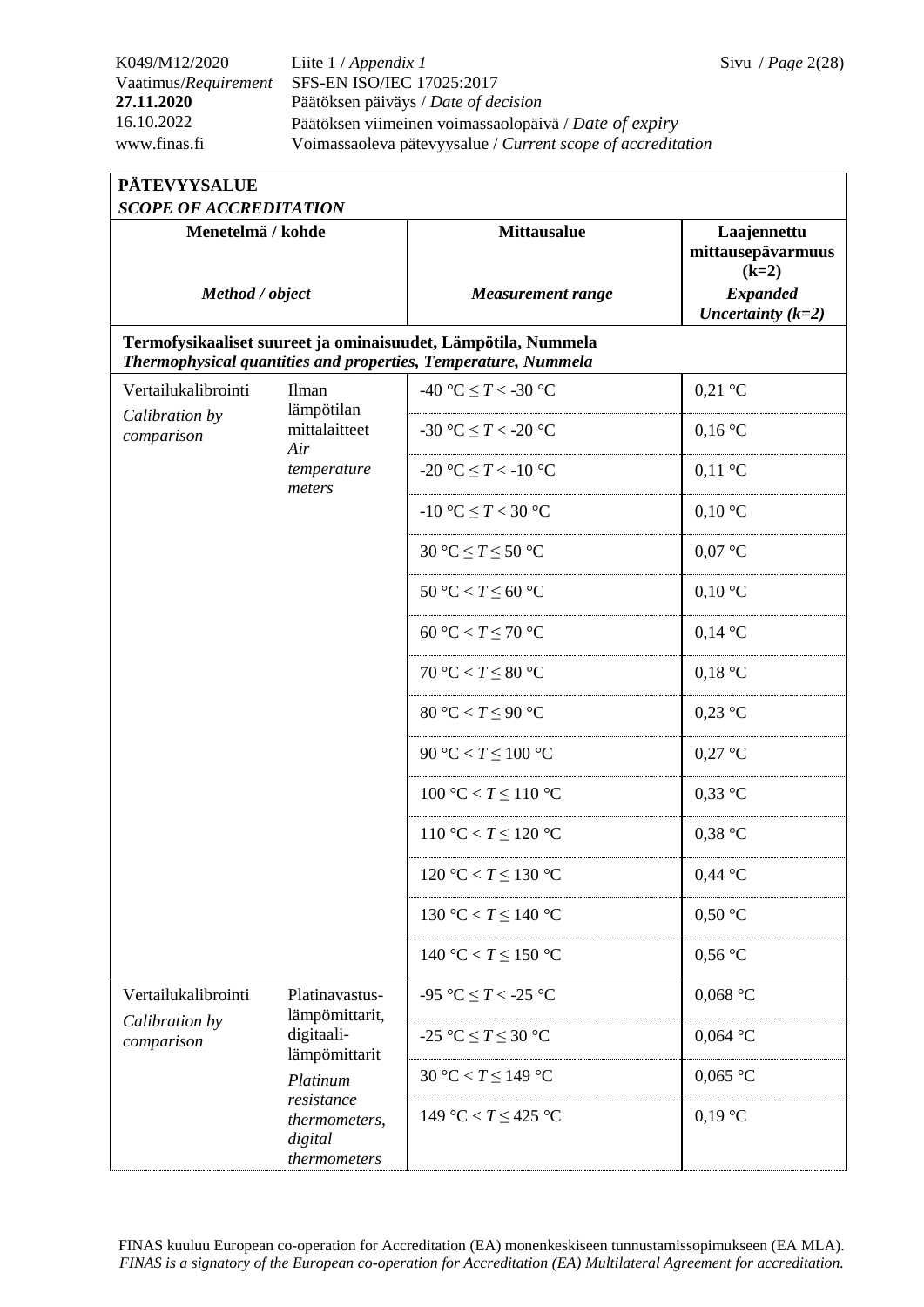*measured value (Hz)*

| <b>PÄTEVYYSALUE</b>                                                                                                                              |                                      |                                                |                            |                                                                                       |  |
|--------------------------------------------------------------------------------------------------------------------------------------------------|--------------------------------------|------------------------------------------------|----------------------------|---------------------------------------------------------------------------------------|--|
| <b>SCOPE OF ACCREDITATION</b>                                                                                                                    |                                      |                                                |                            |                                                                                       |  |
| Menetelmä / kohde<br>Method / object                                                                                                             |                                      | <b>Mittausalue</b><br><b>Measurement range</b> |                            | Laajennettu<br>mittausepävarmuus<br>$(k=2)$<br><b>Expanded</b><br>Uncertainty $(k=2)$ |  |
| Termofysikaaliset suureet ja ominaisuudet, Suhteellinen kosteus, Nummela<br>Thermophysical quantities and properties, Relative humidity, Nummela |                                      |                                                |                            |                                                                                       |  |
| Vertailukalibrointi<br>huoneen                                                                                                                   | Sähköiset<br>kosteusmittarit         | $5 \leq RH \leq 10\%$                          |                            | 1,2 % rh                                                                              |  |
| lämpötilassa                                                                                                                                     | Electrical                           | $10 < RH \leq 30 \%$                           |                            | 1,3 % rh                                                                              |  |
| Calibration by<br>comparison at room                                                                                                             | hygrometers                          | $30 < RH \le 50 \%$                            |                            | 1,4 % rh                                                                              |  |
| temperature                                                                                                                                      |                                      | $50 < RH \le 70$ %                             |                            | 1,5 % rh                                                                              |  |
|                                                                                                                                                  |                                      | $70 < RH \leq 95%$                             |                            | 1,7 % rh                                                                              |  |
| Aika ja taajuus, Taajuus ja jakson aika, Nummela ja Vaasa<br>Time and frequency, Frequency and period, Nummela and Vaasa                         |                                      |                                                |                            |                                                                                       |  |
| Taajuus<br>Frequency<br>Suora vertailu<br>referenssilähteeseen<br>Direct measurement<br>with reference<br>source                                 | Taajuusmittari<br>Frequency<br>meter |                                                | $100 Hz - 2$<br><b>MHz</b> | $1,9 \cdot 10^{-6} \cdot f -$<br>$2.0 \cdot 10^{-6} \cdot f$                          |  |
| Aika<br><b>Time</b>                                                                                                                              | Pulssisuhde<br>Duty cycle            | $40$ Hz $-1$ kHz                               | $10 - 90%$                 | 0,00061%<br>0,00066 %                                                                 |  |
| Suora vertailu<br>referenssilähteeseen<br>Direct measurement<br>with reference<br>source                                                         |                                      | $1$ kHz $-$ 20 kHz                             | $10 - 90%$                 | $0,00066%$ -<br>0,0026 %<br>$f$ = näyttämä (Hz)                                       |  |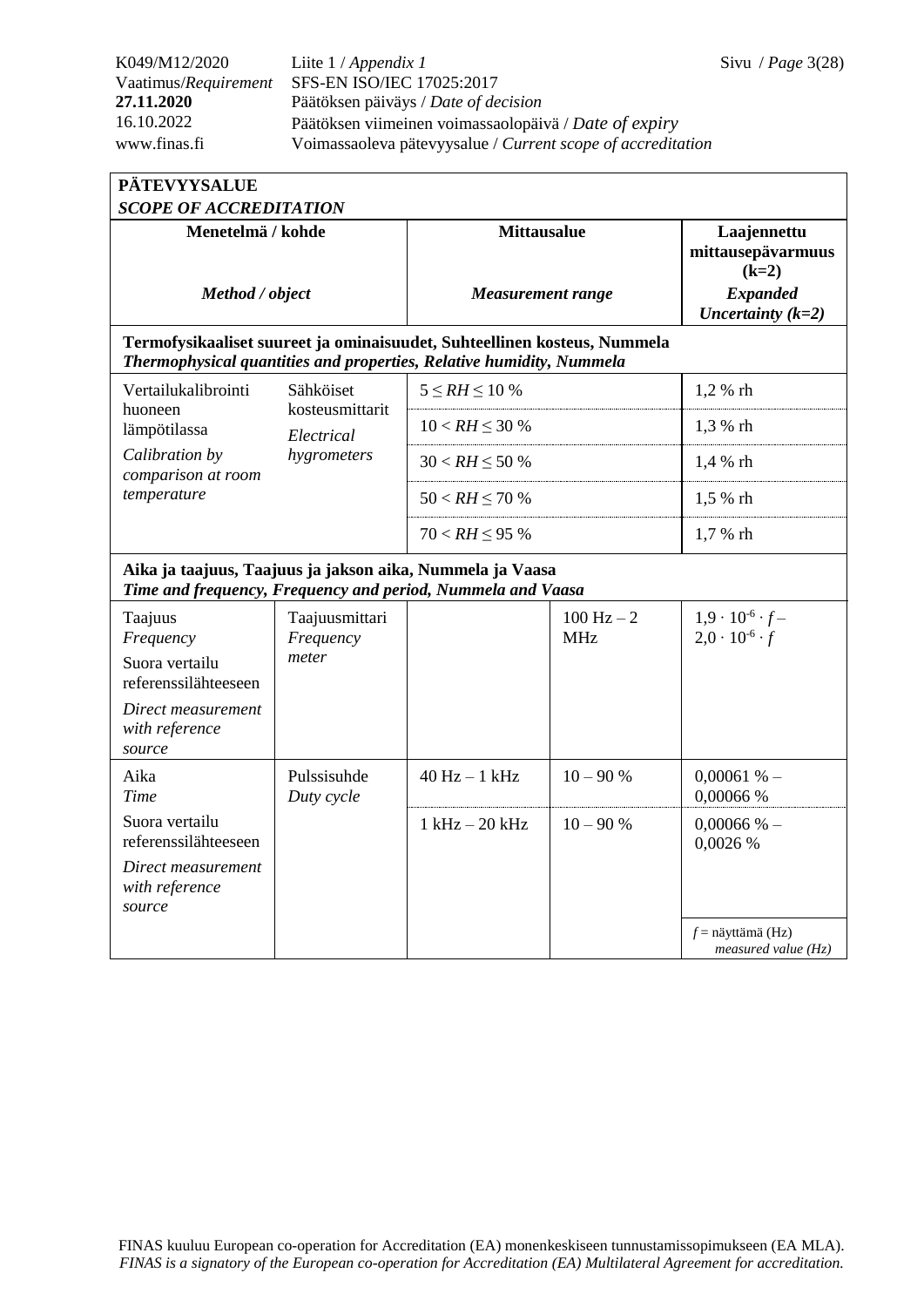Vaatimus/*Requirement* SFS-EN ISO/IEC 17025:2017 **27.11.2020** Päätöksen päiväys / *Date of decision* 16.10.2022 Päätöksen viimeinen voimassaolopäivä / *Date of expiry* www.finas.fi Voimassaoleva pätevyysalue / *Current scope of accreditation*

| <b>PÄTEVYYSALUE</b>                                                                                                           |                                                |                    |                          |                                                              |  |  |
|-------------------------------------------------------------------------------------------------------------------------------|------------------------------------------------|--------------------|--------------------------|--------------------------------------------------------------|--|--|
| <b>SCOPE OF ACCREDITATION</b>                                                                                                 |                                                |                    |                          |                                                              |  |  |
| Menetelmä / kohde                                                                                                             |                                                | <b>Mittausalue</b> |                          | Laajennettu<br>mittausepävarmuus<br>$(k=2)$                  |  |  |
| Method / object                                                                                                               |                                                |                    | <b>Measurement range</b> | <b>Expanded</b><br>Uncertainty $(k=2)$                       |  |  |
| Sähkösuureet, Tasa- ja pientaajuiset sähkösuureet, Nummela<br>Electrical quantities, DC and low frequency quantities, Nummela |                                                |                    |                          |                                                              |  |  |
| Tasajännite<br>DC-voltage                                                                                                     | Tasajänniteläh<br>de                           |                    | $0 - 100$ mV             | $0,00036$ mV $-$<br>$3.6 \cdot 10^{-4} \cdot U$              |  |  |
| Suora vertailu<br>referenssimittariin                                                                                         | DC-voltage<br>source                           |                    | $0,1-1$ V                | $8.8 \cdot 10^{-6} \cdot U -$<br>$2.9 \cdot 10^{-5} \cdot U$ |  |  |
| Direct measurement<br>with reference                                                                                          |                                                |                    | $1 - 10$ V               | $8.3 \cdot 10^{-6} \cdot U -$<br>$1.7 \cdot 10^{-5} \cdot U$ |  |  |
| meter                                                                                                                         |                                                |                    | $10 - 100$ V             | $1,1 \cdot 10^{-5} \cdot U -$<br>$3.3 \cdot 10^{-5} \cdot U$ |  |  |
|                                                                                                                               |                                                |                    | $100 - 1000$ V           | $2,2 \cdot 10^{-5} \cdot U -$<br>$3,5 \cdot 10^{-5} \cdot U$ |  |  |
| Tasajännite<br>DC-voltage                                                                                                     | Tasajännite-<br>mittari<br>DC-voltage<br>meter |                    | $0 - 220$ mV             | $0,00039$ mV -<br>$3.9 \cdot 10^{-5} \cdot U$                |  |  |
| Suora vertailu<br>referenssilähteeseen                                                                                        |                                                |                    | $0,22 - 2,2$ V           | $5.0 \cdot 10^{-6} \cdot U -$<br>$7.7 \cdot 10^{-6} \cdot U$ |  |  |
| Direct measurement<br>with reference                                                                                          |                                                |                    | $2,2 - 11$ V             | $3.4 \cdot 10^{-6} \cdot U -$<br>$4.2 \cdot 10^{-6} \cdot U$ |  |  |
| source                                                                                                                        |                                                |                    | $11 - 220$ V             | $6.4 \cdot 10^{-6} \cdot U -$<br>$8.2 \cdot 10^{-6} \cdot U$ |  |  |
|                                                                                                                               |                                                |                    | $220 - 1000$ V           | $6.8 \cdot 10^{-6} \cdot U -$<br>$8,2 \cdot 10^{-6} \cdot U$ |  |  |
| Vaihtojännite<br>AC-voltage                                                                                                   | Vaihtojännite-<br>lähde                        | $20 - 40$ Hz       | $10 - 100$ mV            | $2,0 \cdot 10^{-3} \cdot U -$<br>$4.3 \cdot 10^{-3} \cdot U$ |  |  |
| Suora vertailu<br>referenssimittariin                                                                                         | AC-voltage<br>source                           | $20 - 40$ Hz       | $0,1-1$ V                | $2.0 \cdot 10^{-3} \cdot U -$<br>$4.0 \cdot 10^{-3} \cdot U$ |  |  |
| Direct measurement<br>with reference                                                                                          |                                                | $20 - 40$ Hz       | $1 - 10$ V               | $2.0 \cdot 10^{-3} \cdot U -$<br>$4.0 \cdot 10^{-3} \cdot U$ |  |  |
| meter                                                                                                                         |                                                | $20 - 40$ Hz       | $10 - 100$ V             | $2.0 \cdot 10^{-3} \cdot U -$<br>$4.0 \cdot 10^{-3} \cdot U$ |  |  |
|                                                                                                                               |                                                | $40 - 100$ Hz      | $10 - 100$ mV            | $8.2 \cdot 10^{-4} \cdot U -$<br>$2.3 \cdot 10^{-3} \cdot U$ |  |  |
|                                                                                                                               |                                                | $40 - 100$ Hz      | $0,1-1$ V                | $8.1 \cdot 10^{-4} \cdot U -$<br>$1.9 \cdot 10^{-3} \cdot U$ |  |  |
|                                                                                                                               |                                                | $40 - 100$ Hz      | $1-10$ V                 | $8.1 \cdot 10^{-4} \cdot U -$<br>$1,8 \cdot 10^{-3} \cdot U$ |  |  |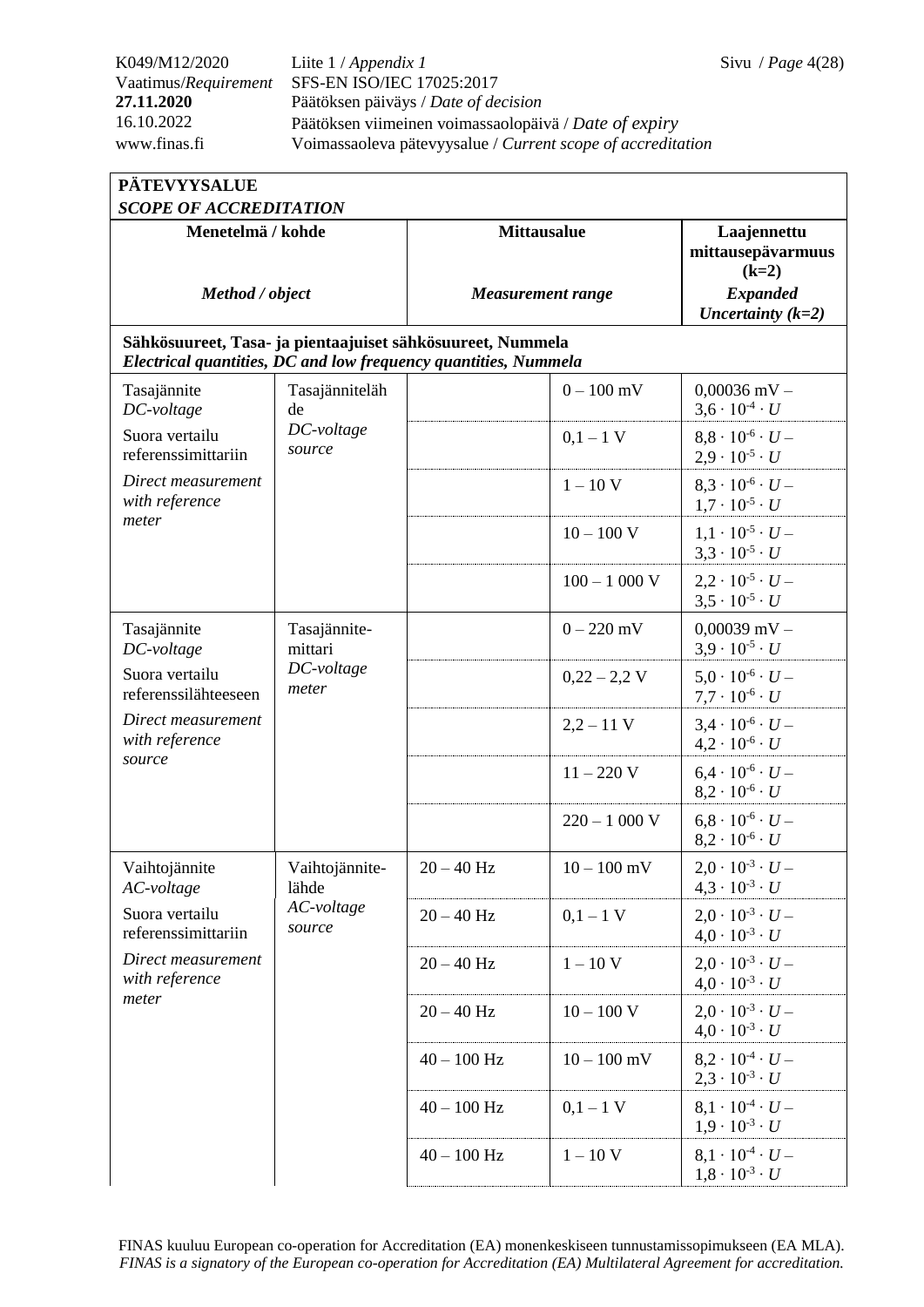## K049/M12/2020 Liite 1 / *Appendix 1* Sivu / *Page* 5(28) Vaatimus/*Requirement* SFS-EN ISO/IEC 17025:2017 **27.11.2020** Päätöksen päiväys / *Date of decision* 16.10.2022 Päätöksen viimeinen voimassaolopäivä / *Date of expiry* www.finas.fi Voimassaoleva pätevyysalue / *Current scope of accreditation*

| <b>SCOPE OF ACCREDITATION</b>          |                           |                          |               |                                                              |  |
|----------------------------------------|---------------------------|--------------------------|---------------|--------------------------------------------------------------|--|
| Menetelmä / kohde                      |                           | <b>Mittausalue</b>       |               | Laajennettu<br>mittausepävarmuus<br>$(k=2)$                  |  |
| Method / object                        |                           | <b>Measurement range</b> |               | <b>Expanded</b><br>Uncertainty $(k=2)$                       |  |
|                                        |                           | $40 - 100$ Hz            | $10 - 100$ V  | $8.1 \cdot 10^{-4} \cdot U -$<br>$1,8 \cdot 10^{-3} \cdot U$ |  |
|                                        |                           | $40 - 100$ Hz            | $100 - 500$ V | $1.4 \cdot 10^{-3} \cdot U -$<br>$3.2 \cdot 10^{-3} \cdot U$ |  |
|                                        |                           | $100$ Hz $- 20$ kHz      | $10 - 100$ mV | $3.8 \cdot 10^{-4} \cdot U -$<br>$2.0 \cdot 10^{-3} \cdot U$ |  |
|                                        |                           | $100$ Hz $- 20$ kHz      | $0,1-1$ V     | $3.5 \cdot 10^{-4} \cdot U -$<br>$1.4 \cdot 10^{-3} \cdot U$ |  |
|                                        |                           | $100$ Hz $- 20$ kHz      | $1 - 10$ V    | $3.5 \cdot 10^{-4} \cdot U -$<br>$1.4 \cdot 10^{-3} \cdot U$ |  |
|                                        |                           | $100$ Hz $- 20$ kHz      | $10 - 100$ V  | $4.7 \cdot 10^{-4} \cdot U -$<br>$1.5 \cdot 10^{-3} \cdot U$ |  |
|                                        |                           | $100$ Hz $- 20$ kHz      | $100 - 750$ V | $1.0 \cdot 10^{-3} \cdot U -$<br>$3.0 \cdot 10^{-3} \cdot U$ |  |
|                                        |                           | $20 - 50$ kHz            | $10 - 100$ mV | $2.2 \cdot 10^{-3} \cdot U -$<br>$6.5 \cdot 10^{-3} \cdot U$ |  |
|                                        |                           | $20 - 50$ kHz            | $0,1-1$ V     | $2.2 \cdot 10^{-3} \cdot U -$<br>$6.4 \cdot 10^{-3} \cdot U$ |  |
|                                        |                           | $20 - 50$ kHz            | $1 - 10$ V    | $2.2 \cdot 10^{-3} \cdot U -$<br>$6.4 \cdot 10^{-3} \cdot U$ |  |
|                                        |                           | $20 - 50$ kHz            | $10 - 100$ V  | $2.2 \cdot 10^{-3} \cdot U -$<br>$6.4 \cdot 10^{-3} \cdot U$ |  |
|                                        |                           | $20 - 50$ kHz            | $100 - 750$ V | $2.4 \cdot 10^{-3} \cdot U -$<br>$6.4 \cdot 10^{-3} \cdot U$ |  |
|                                        |                           | $50 - 100$ kHz           | $10 - 100$ mV | $7.9 \cdot 10^{-3} \cdot U -$<br>$1,6 \cdot 10^{-2} \cdot U$ |  |
|                                        |                           | $50 - 100$ kHz           | $0,1-1$ V     | $7.9 \cdot 10^{-3} \cdot U -$<br>$1,6 \cdot 10^{-2} \cdot U$ |  |
|                                        |                           | $50 - 100$ kHz           | $1 - 10$ V    | $7.9 \cdot 10^{-3} \cdot U -$<br>$1,6 \cdot 10^{-2} \cdot U$ |  |
|                                        |                           | $50 - 100$ kHz           | $10 - 100$ V  | $7.9 \cdot 10^{-3} \cdot U -$<br>$1,6 \cdot 10^{-2} \cdot U$ |  |
| Vaihtojännite<br>AC-voltage            | Vaihtojännite-<br>mittari | $10 - 20$ Hz             | $10 - 22$ mV  | $4.3 \cdot 10^{-4} \cdot U -$<br>$6.5 \cdot 10^{-4} \cdot U$ |  |
| Suora vertailu<br>referenssilähteeseen | AC-voltage<br>meter       | $10 - 20$ Hz             | $22 - 220$ mV | $3.0 \cdot 10^{-4} \cdot U -$<br>$7.7 \cdot 10^{-4} \cdot U$ |  |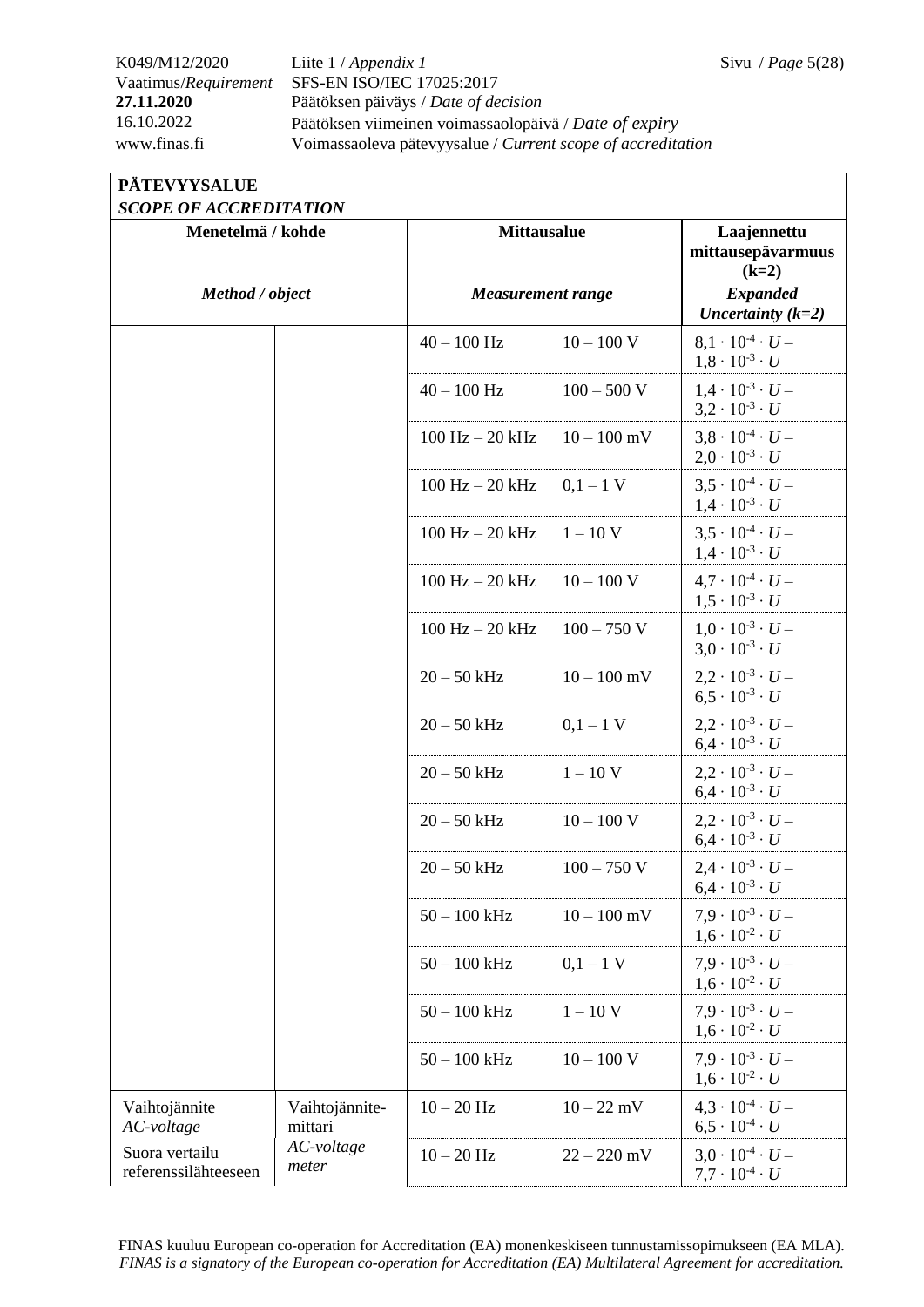## K049/M12/2020 Liite 1 / *Appendix 1* Sivu / *Page* 6(28) Vaatimus/*Requirement* SFS-EN ISO/IEC 17025:2017 **27.11.2020** Päätöksen päiväys / *Date of decision* 16.10.2022 Päätöksen viimeinen voimassaolopäivä / *Date of expiry* www.finas.fi Voimassaoleva pätevyysalue / *Current scope of accreditation*

| <b>PATEVYYSALUE</b>    |
|------------------------|
| SCOPE OF ACCREDITATION |

| JUULE UF AUUREDHAHUIV<br>Menetelmä / kohde |                          | <b>Mittausalue</b> |                                                              |
|--------------------------------------------|--------------------------|--------------------|--------------------------------------------------------------|
| Method / object                            | <b>Measurement range</b> |                    | $(k=2)$<br><b>Expanded</b><br>Uncertainty $(k=2)$            |
| Direct measurement<br>with reference       | $10 - 20$ Hz             | $0,22 - 2,2$ V     | $2.6 \cdot 10^{-4} \cdot U -$<br>$4.2 \cdot 10^{-4} \cdot U$ |
| source                                     | $10 - 20$ Hz             | $2,2 - 22$ V       | $2.6 \cdot 10^{-4} \cdot U -$<br>$4.2 \cdot 10^{-4} \cdot U$ |
|                                            | $10 - 20$ Hz             | $22 - 220$ V       | $2.6 \cdot 10^{-4} \cdot U -$<br>$4,2 \cdot 10^{-4} \cdot U$ |
|                                            | $15 - 50$ Hz             | $220 - 1100$ V     | $7.5 \cdot 10^{-5} \cdot U -$<br>$3.7 \cdot 10^{-4} \cdot U$ |
|                                            | $20 - 40$ Hz             | $10 - 22$ mV       | $2.9 \cdot 10^{-4} \cdot U -$<br>$5.0 \cdot 10^{-4} \cdot U$ |
|                                            | $20 - 40$ Hz             | $22 - 220$ mV      | $1.4 \cdot 10^{-4} \cdot U -$<br>$4.1 \cdot 10^{-4} \cdot U$ |
|                                            | $20 - 40$ Hz             | $0,22 - 2,2$ V     | $1.0 \cdot 10^{-4} \cdot U -$<br>$1.6 \cdot 10^{-4} \cdot U$ |
|                                            | $20 - 40$ Hz             | $2,2 - 22$ V       | $9.5 \cdot 10^{-5} \cdot U -$<br>$1,6 \cdot 10^{-4} \cdot U$ |
|                                            | $20 - 40$ Hz             | $22 - 220$ V       | $9.5 \cdot 10^{-5} \cdot U -$<br>$1.6 \cdot 10^{-4} \cdot U$ |
|                                            | $40$ Hz $- 20$ kHz       | $10 - 22$ mV       | $2.8 \cdot 10^{-4} \cdot U -$<br>$4.9 \cdot 10^{-4} \cdot U$ |
|                                            | $40$ Hz $- 20$ kHz       | $22 - 220$ mV      | $1,3 \cdot 10^{-4} \cdot U -$<br>$4,1 \cdot 10^{-4} \cdot U$ |
|                                            | $40$ Hz $- 20$ kHz       | $0,22 - 2,2$ V     | $5.0 \cdot 10^{-5} \cdot U -$<br>$8,2 \cdot 10^{-5} \cdot U$ |
|                                            | $40$ Hz $- 20$ kHz       | $2,2 - 22$ V       | $4.8 \cdot 10^{-5} \cdot U -$<br>$6.8 \cdot 10^{-5} \cdot U$ |
|                                            | $40$ Hz $- 20$ kHz       | $22 - 220 V$       | $5.5 \cdot 10^{-5} \cdot U -$<br>$8.2 \cdot 10^{-5} \cdot U$ |
|                                            | $50$ Hz $-1$ kHz         | $220 - 1100$ V     | $7.5 \cdot 10^{-5} \cdot U -$<br>$8.6 \cdot 10^{-5} \cdot U$ |
|                                            | $1-5$ kHz                | $330 - 1020$ V     | $2.1 \cdot 10^{-4} \cdot U -$<br>$2.7 \cdot 10^{-4} \cdot U$ |
|                                            | $5 - 10$ kHz             | $330 - 1020$ V     | $2.5 \cdot 10^{-4} \cdot U -$<br>$2.7 \cdot 10^{-4} \cdot U$ |
|                                            | $10-20$ kHz              | $33 - 330$ V       | $2.2 \cdot 10^{-4} \cdot U -$<br>$8.2 \cdot 10^{-4} \cdot U$ |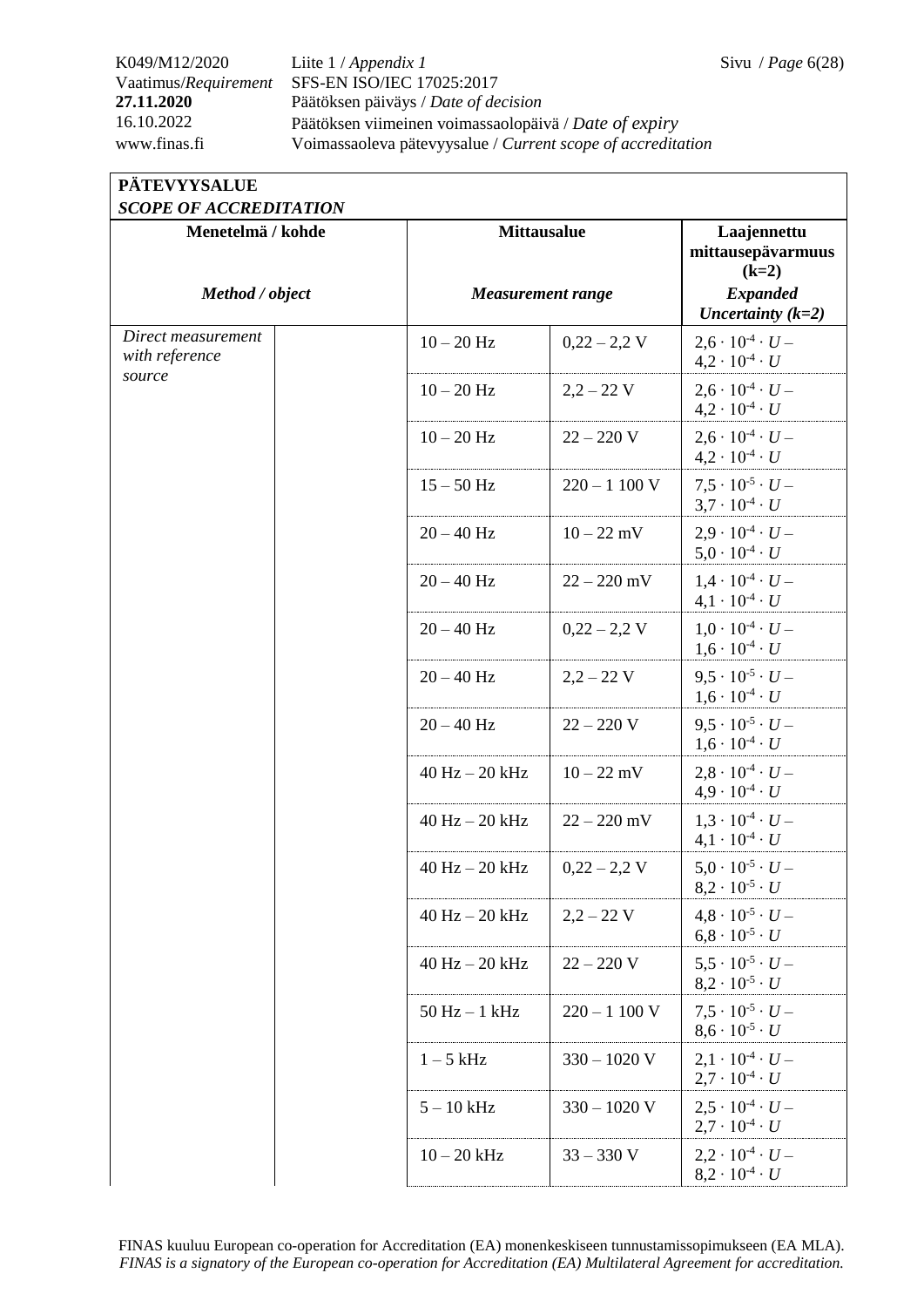## K049/M12/2020 Liite 1 / *Appendix 1* Sivu / *Page* 7(28) Vaatimus/*Requirement* SFS-EN ISO/IEC 17025:2017 **27.11.2020** Päätöksen päiväys / *Date of decision* 16.10.2022 Päätöksen viimeinen voimassaolopäivä / *Date of expiry* www.finas.fi Voimassaoleva pätevyysalue / *Current scope of accreditation*

### **PÄTEVYYSALUE**  *SCOPE OF ACCREDITATION*

| SCOPE OF ACCREDITATION<br>Menetelmä / kohde | <b>Mittausalue</b>       |                | Laajennettu                                                  |
|---------------------------------------------|--------------------------|----------------|--------------------------------------------------------------|
|                                             |                          |                | mittausepävarmuus<br>$(k=2)$                                 |
| Method / object                             | <b>Measurement range</b> |                | <b>Expanded</b><br>Uncertainty $(k=2)$                       |
|                                             | $20 - 50$ kHz            | $10 - 22$ mV   | $4.1 \cdot 10^{-4} \cdot U -$<br>$6.2 \cdot 10^{-4} \cdot U$ |
|                                             | $20 - 50$ kHz            | $22 - 220$ mV  | $2.6 \cdot 10^{-4} \cdot U -$<br>$5.5 \cdot 10^{-4} \cdot U$ |
|                                             | $20 - 50$ kHz            | $0,22 - 2,2$ V | $8.2 \cdot 10^{-5} \cdot U -$<br>$1,2 \cdot 10^{-4} \cdot U$ |
|                                             | $20 - 50$ kHz            | $2,2 - 22$ V   | $8.2 \cdot 10^{-5} \cdot U -$<br>$1,2 \cdot 10^{-4} \cdot U$ |
|                                             | $20 - 50$ kHz            | $22 - 220$ V   | $8.6 \cdot 10^{-5} \cdot U -$<br>$1,3 \cdot 10^{-4} \cdot U$ |
|                                             | $20 - 50$ kHz            | $33 - 330$ V   | $2.6 \cdot 10^{-4} \cdot U -$<br>$4.8 \cdot 10^{-4} \cdot U$ |
|                                             | $50 - 100$ kHz           | $10 - 22$ mV   | $7.7 \cdot 10^{-4} \cdot U -$<br>$1.0 \cdot 10^{-3} \cdot U$ |
|                                             | $50 - 100$ kHz           | $22 - 220$ mV  | $5.5 \cdot 10^{-4} \cdot U -$<br>$1,2 \cdot 10^{-3} \cdot U$ |
|                                             | $50 - 100$ kHz           | $0,22 - 2,2$ V | $1.3 \cdot 10^{-4} \cdot U -$<br>$2.5 \cdot 10^{-4} \cdot U$ |
|                                             | $50 - 100$ kHz           | $2,2 - 22$ V   | $1,1 \cdot 10^{-4} \cdot U -$<br>$1.9 \cdot 10^{-4} \cdot U$ |
|                                             | $50 - 100$ kHz           | $22 - 220$ V   | $1.6 \cdot 10^{-4} \cdot U -$<br>$2.6 \cdot 10^{-4} \cdot U$ |
|                                             | $50 - 100$ kHz           | $33 - 330$ V   | $1.7 \cdot 10^{-3} \cdot U -$<br>$2,8 \cdot 10^{-3} \cdot U$ |
|                                             | $100 - 300$ kHz          | $10 - 22$ mV   | $1,6 \cdot 10^{-3} \cdot U -$<br>$2.2 \cdot 10^{-3} \cdot U$ |
|                                             | $100 - 300$ kHz          | $22 - 220$ mV  | $1.2 \cdot 10^{-3} \cdot U -$<br>$2.0 \cdot 10^{-3} \cdot U$ |
|                                             | $100 - 300$ kHz          | $0,22 - 2,2$ V | $4.5 \cdot 10^{-4} \cdot U -$<br>$7.7 \cdot 10^{-4} \cdot U$ |
|                                             | $100 - 300$ kHz          | $2,2 - 22$ V   | $3.0 \cdot 10^{-4} \cdot U -$<br>$5.5 \cdot 10^{-4} \cdot U$ |
|                                             | $300 - 500$ kHz          | $10 - 22$ mV   | $2.7 \cdot 10^{-3} \cdot U -$<br>$3.7 \cdot 10^{-3} \cdot U$ |
|                                             | $300 - 500$ kHz          | $22 - 220$ mV  | $2.0 \cdot 10^{-3} \cdot U -$<br>$2,9 \cdot 10^{-3} \cdot U$ |

FINAS kuuluu European co-operation for Accreditation (EA) monenkeskiseen tunnustamissopimukseen (EA MLA). *FINAS is a signatory of the European co-operation for Accreditation (EA) Multilateral Agreement for accreditation.*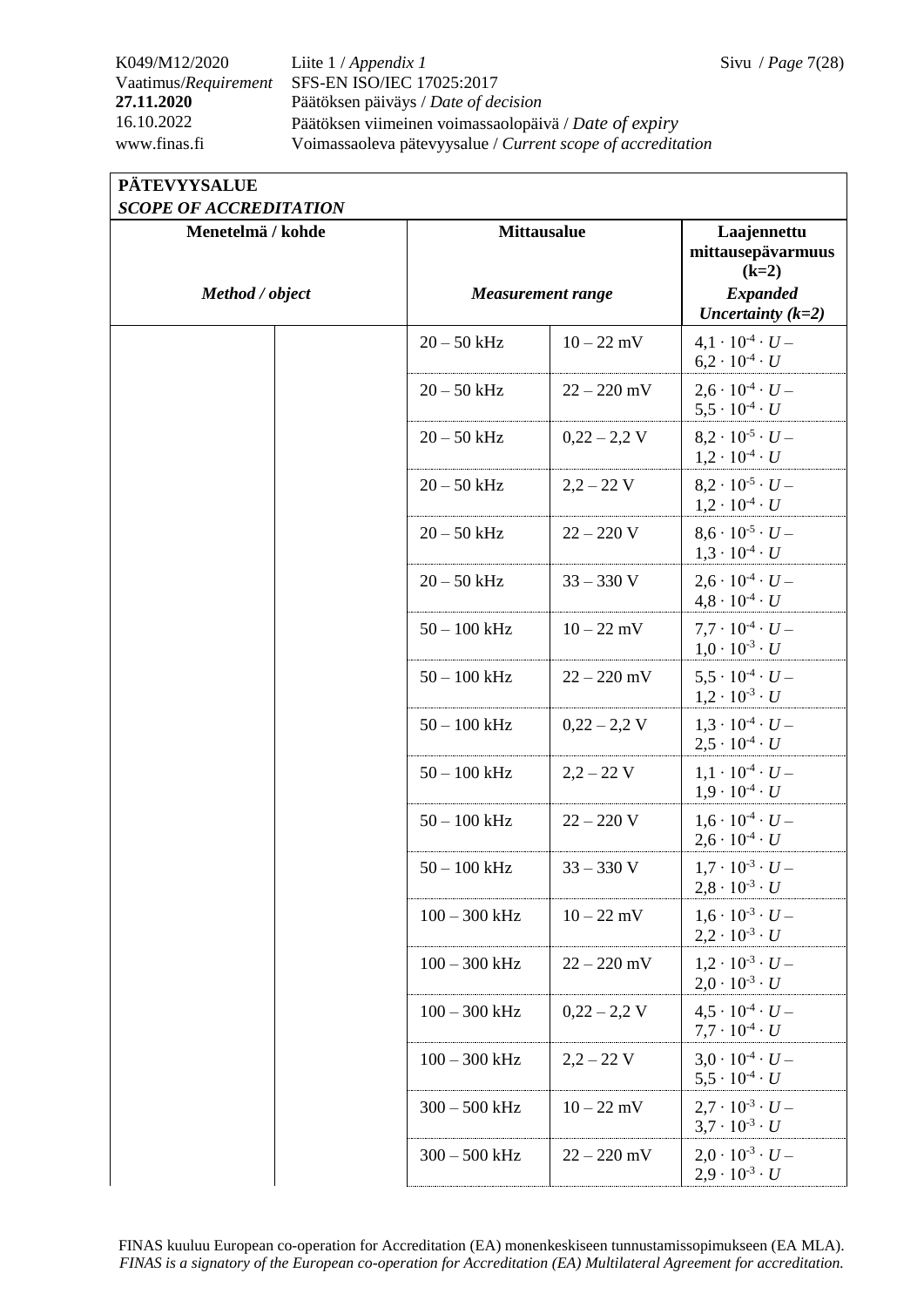## K049/M12/2020 Liite 1 / *Appendix 1* Sivu / *Page* 8(28) Vaatimus/*Requirement* SFS-EN ISO/IEC 17025:2017 **27.11.2020** Päätöksen päiväys / *Date of decision* 16.10.2022 Päätöksen viimeinen voimassaolopäivä / *Date of expiry* www.finas.fi Voimassaoleva pätevyysalue / *Current scope of accreditation*

## **PÄTEVYYSALUE**

| <b>SCOPE OF ACCREDITATION</b>          |                                              |                              |                 |                                                              |  |
|----------------------------------------|----------------------------------------------|------------------------------|-----------------|--------------------------------------------------------------|--|
| Menetelmä / kohde                      |                                              | <b>Mittausalue</b>           |                 | Laajennettu<br>mittausepävarmuus<br>$(k=2)$                  |  |
| Method / object                        |                                              | <b>Measurement range</b>     |                 | <b>Expanded</b><br>Uncertainty $(k=2)$                       |  |
|                                        |                                              | $300 - 500$ kHz              | $0,22 - 2,2$ V  | $1.1 \cdot 10^{-3} \cdot U -$<br>$1.9 \cdot 10^{-3} \cdot U$ |  |
|                                        |                                              | $300 - 500$ kHz              | $2,2 - 22$ V    | $1.1 \cdot 10^{-3} \cdot U -$<br>$1.9 \cdot 10^{-3} \cdot U$ |  |
|                                        |                                              | $500$ kHz $-1$<br><b>MHz</b> | $10 - 22$ mV    | $5.5 \cdot 10^{-3} \cdot U -$<br>$6.1 \cdot 10^{-3} \cdot U$ |  |
|                                        |                                              | $500$ kHz $-1$<br><b>MHz</b> | $22 - 220$ mV   | $4.5 \cdot 10^{-3} \cdot U -$<br>$5.9 \cdot 10^{-3} \cdot U$ |  |
|                                        |                                              | $500$ kHz $-1$<br><b>MHz</b> | $0,22 - 2,2$ V  | $2.7 \cdot 10^{-3} \cdot U -$<br>$3.7 \cdot 10^{-3} \cdot U$ |  |
|                                        |                                              | $500$ kHz $-1$<br><b>MHz</b> | $2,2 - 22$ V    | $2.5 \cdot 10^{-3} \cdot U -$<br>$3.5 \cdot 10^{-3} \cdot U$ |  |
| Tasavirta<br>DC-current                | Tasavirtalähde<br>DC-current<br>source       |                              | $0 - 100 \mu A$ | $0,0029 \mu A -$<br>$2.9 \cdot 10^{-4} \cdot I$              |  |
| Suora vertailu<br>referenssimittariin  |                                              |                              | $0,1-1$ mA      | $2.9 \cdot 10^{-5} \cdot I -$<br>$8.9 \cdot 10^{-5} \cdot I$ |  |
| Direct measurement<br>with reference   |                                              |                              | $1-10$ mA       | $2.9 \cdot 10^{-5} \cdot I -$<br>$9.4 \cdot 10^{-5} \cdot I$ |  |
| meter                                  |                                              |                              | $10 - 100$ mA   | $4.7 \cdot 10^{-5} \cdot I -$<br>$1,1 \cdot 10^{-4} \cdot I$ |  |
|                                        |                                              |                              | $0,1-1$ A       | $1.4 \cdot 10^{-4} \cdot I -$<br>$2,6 \cdot 10^{-4} \cdot I$ |  |
| Tasavirta<br>DC-current                | Tasavirta-<br>mittari<br>DC-current<br>meter |                              | $0 - 220 \mu A$ | $0,006 \mu A -$<br>$6.0 \cdot 10^{-5} \cdot I$               |  |
| Suora vertailu<br>referenssilähteeseen |                                              |                              | $0,22 - 2,2$ mA | $4.0 \cdot 10^{-5} \cdot I -$<br>$6.8 \cdot 10^{-5} \cdot I$ |  |
| Direct measurement<br>with reference   |                                              |                              | $2,2 - 22$ mA   | $3.7 \cdot 10^{-5} \cdot I -$<br>$5.5 \cdot 10^{-5} \cdot I$ |  |
| source                                 |                                              |                              | $22 - 220$ mA   | $5.2 \cdot 10^{-5} \cdot I -$<br>$7.7 \cdot 10^{-5} \cdot I$ |  |
|                                        |                                              |                              | $0,22 - 2,2 A$  | $9.2 \cdot 10^{-5} \cdot I -$<br>$1.4 \cdot 10^{-4} \cdot I$ |  |
|                                        |                                              |                              | $1,1-3$ A       | $1.8 \cdot 10^{-4} \cdot I -$<br>$3.3 \cdot 10^{-4} \cdot I$ |  |
|                                        |                                              |                              | $3 - 11$ A      | $4.2 \cdot 10^{-4} \cdot I -$<br>$5,3 \cdot 10^{-4} \cdot I$ |  |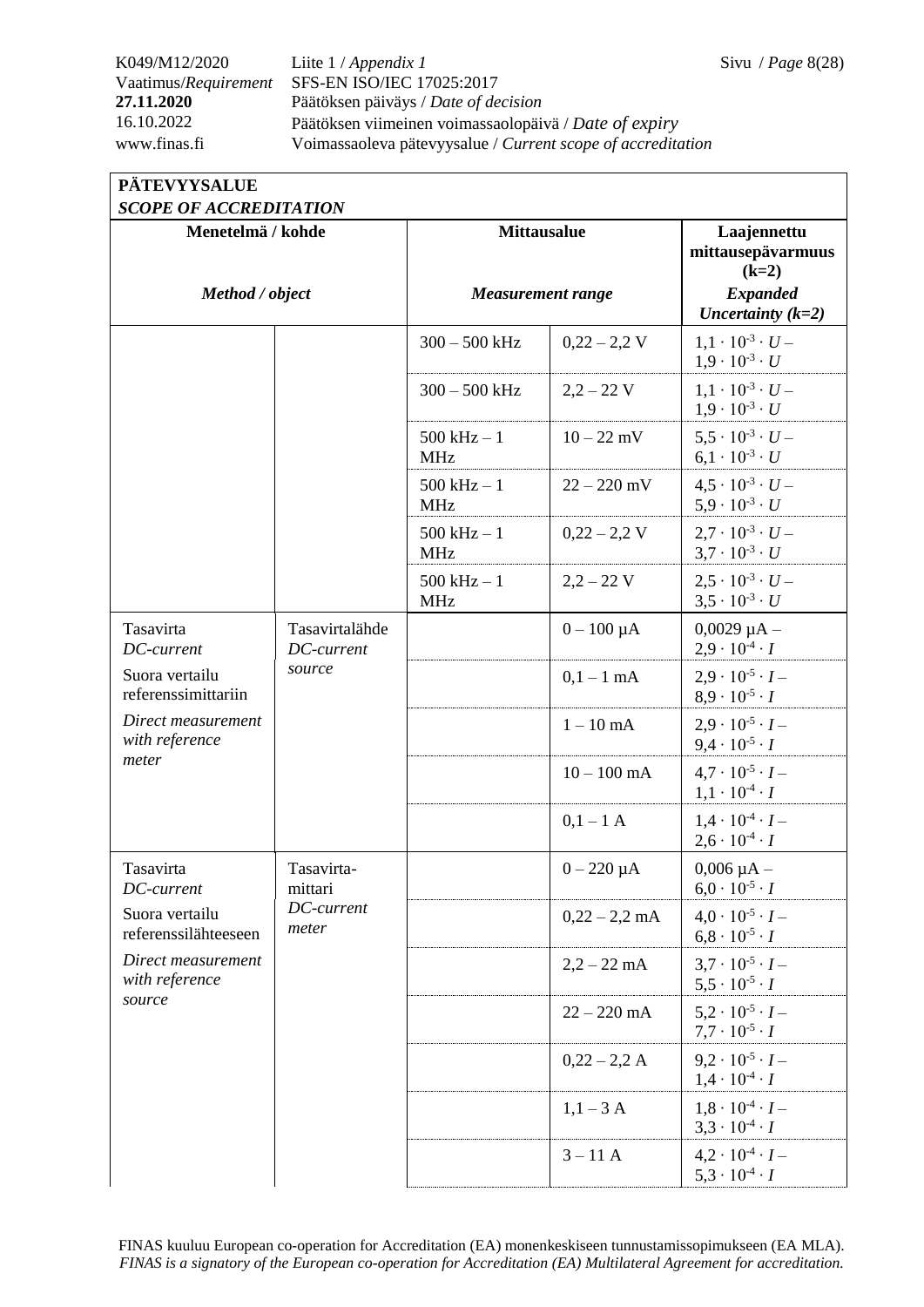## K049/M12/2020 Liite 1 / *Appendix 1* Sivu / *Page* 9(28) Vaatimus/*Requirement* SFS-EN ISO/IEC 17025:2017 **27.11.2020** Päätöksen päiväys / *Date of decision* 16.10.2022 Päätöksen viimeinen voimassaolopäivä / *Date of expiry* www.finas.fi Voimassaoleva pätevyysalue / *Current scope of accreditation*

## **PÄTEVYYSALUE**

| <b>SCOPE OF ACCREDITATION</b>         |                       |                                                |                  |                                                              |  |
|---------------------------------------|-----------------------|------------------------------------------------|------------------|--------------------------------------------------------------|--|
| Menetelmä / kohde<br>Method / object  |                       | <b>Mittausalue</b><br><b>Measurement range</b> |                  | Laajennettu<br>mittausepävarmuus<br>$(k=2)$                  |  |
|                                       |                       |                                                |                  | <b>Expanded</b><br>Uncertainty $(k=2)$                       |  |
|                                       |                       |                                                | $11 - 20,5$ A    | $7.8 \cdot 10^{-4} \cdot I -$<br>$8,3 \cdot 10^{-4} \cdot I$ |  |
| Vaihtovirta<br>AC-current             | Vaihtovirta-<br>lähde | $20 - 45$ Hz                                   | $30 - 100 \mu A$ | $2.1 \cdot 10^{-3} \cdot I -$<br>$3.0 \cdot 10^{-3} \cdot I$ |  |
| Suora vertailu<br>referenssimittariin | AC-current<br>source  | $20 - 45$ Hz                                   | $0,1-1$ mA       | $2.0 \cdot 10^{-3} \cdot I -$<br>$4.0 \cdot 10^{-3} \cdot I$ |  |
| Direct measurement<br>with reference  |                       | $20 - 45$ Hz                                   | $1-10$ mA        | $2.0 \cdot 10^{-3} \cdot I -$<br>$4.0 \cdot 10^{-3} \cdot I$ |  |
| meter                                 |                       | $20 - 45$ Hz                                   | $10 - 100$ mA    | $2.0 \cdot 10^{-3} \cdot I -$<br>$4.0 \cdot 10^{-3} \cdot I$ |  |
|                                       |                       | $20 - 45$ Hz                                   | $0,1-1$ A        | $2.1 \cdot 10^{-3} \cdot I -$<br>$4,2 \cdot 10^{-3} \cdot I$ |  |
|                                       |                       | $45 - 100$ Hz                                  | $30 - 100 \mu A$ | $1.1 \cdot 10^{-3} \cdot I -$<br>$1.9 \cdot 10^{-3} \cdot I$ |  |
|                                       |                       | $45 - 100$ Hz                                  | $0,1-1$ mA       | $9.3 \cdot 10^{-4} \cdot I -$<br>$3.0 \cdot 10^{-3} \cdot I$ |  |
|                                       |                       | $45 - 100$ Hz                                  | $1-10$ mA        | $9.3 \cdot 10^{-4} \cdot I -$<br>$3.0 \cdot 10^{-3} \cdot I$ |  |
|                                       |                       | $45 - 100$ Hz                                  | $10 - 100$ mA    | $9.3 \cdot 10^{-4} \cdot I -$<br>$3.0 \cdot 10^{-3} \cdot I$ |  |
|                                       |                       | $45 - 100$ Hz                                  | $0,1-1$ A        | $1,2 \cdot 10^{-3} \cdot I -$<br>$3,2 \cdot 10^{-3} \cdot I$ |  |
|                                       |                       | $100$ Hz $-5$ kHz                              | $30 - 100 \mu A$ | $1,1 \cdot 10^{-3} \cdot I -$<br>$1,9 \cdot 10^{-3} \cdot I$ |  |
|                                       |                       | $100$ Hz $-5$ kHz                              | $0,1-1$ mA       | $5.9 \cdot 10^{-4} \cdot I -$<br>$2.7 \cdot 10^{-3} \cdot I$ |  |
|                                       |                       | $100$ Hz $-5$ kHz                              | $1-10$ mA $\,$   | $5.9 \cdot 10^{-4} \cdot I -$<br>$2.7 \cdot 10^{-3} \cdot I$ |  |
|                                       |                       | $100$ Hz $-5$ kHz                              | $10 - 100$ mA    | $5.9 \cdot 10^{-4} \cdot I -$<br>$2.7 \cdot 10^{-3} \cdot I$ |  |
|                                       |                       | $100$ Hz $-5$ kHz                              | $0,1-1$ A        | $1.4 \cdot 10^{-3} \cdot I -$<br>$3,5 \cdot 10^{-3} \cdot I$ |  |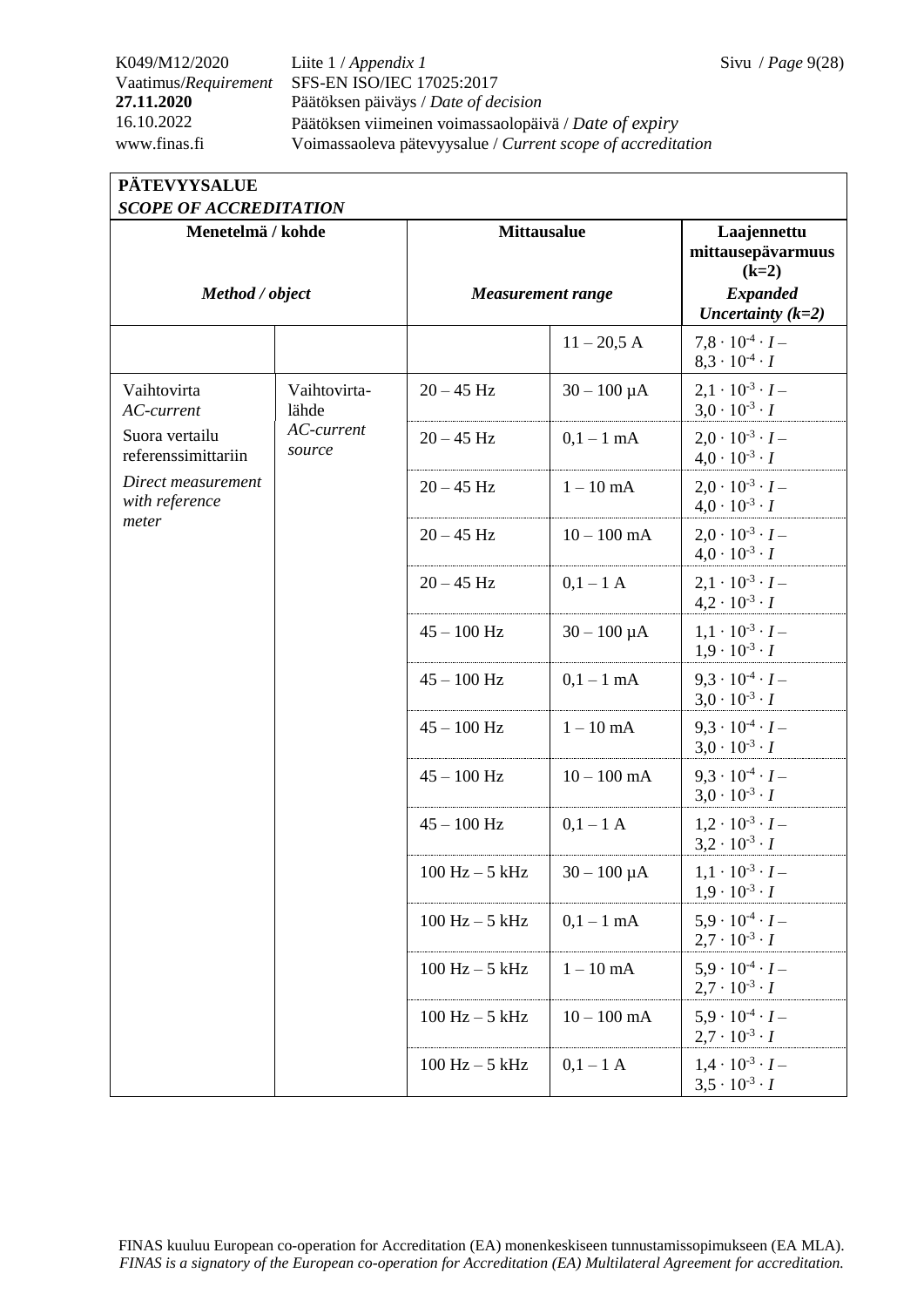## K049/M12/2020 Liite 1 / *Appendix 1* Sivu / *Page* 10(28) Vaatimus/*Requirement* SFS-EN ISO/IEC 17025:2017 **27.11.2020** Päätöksen päiväys / *Date of decision* 16.10.2022 Päätöksen viimeinen voimassaolopäivä / *Date of expiry* www.finas.fi Voimassaoleva pätevyysalue / *Current scope of accreditation*

### **PÄTEVYYSALUE**  *SCOPE OF ACCREDITATION*

| SCOPE OF ACCREDITATION                 |                         |                          |                  |                                                              |
|----------------------------------------|-------------------------|--------------------------|------------------|--------------------------------------------------------------|
| Menetelmä / kohde<br>Method / object   |                         | <b>Mittausalue</b>       |                  | Laajennettu<br>mittausepävarmuus<br>$(k=2)$                  |
|                                        |                         | <b>Measurement range</b> |                  | <b>Expanded</b><br>Uncertainty $(k=2)$                       |
| Vaihtovirta<br>AC-current              | Vaihtovirta-<br>mittari | $10 - 45$ kHz            | $1,1-3$ A        | $1.4 \cdot 10^{-3} \cdot I -$<br>$1.5 \cdot 10^{-3} \cdot I$ |
| Suora vertailu<br>referenssilähteeseen | AC-current<br>meter     | $20 - 40$ Hz             | $30 - 220 \mu A$ | $2,1 \cdot 10^{-4} \cdot I -$<br>$5.0 \cdot 10^{-4} \cdot I$ |
| Direct measurement<br>with reference   |                         | $20 - 40$ Hz             | $0,22 - 2,2$ mA  | $1.8 \cdot 10^{-4} \cdot I -$<br>$3,2 \cdot 10^{-4} \cdot I$ |
| source                                 |                         | $20 - 40$ Hz             | $2,2 - 22$ mA    | $1.8 \cdot 10^{-4} \cdot I -$<br>$3.2 \cdot 10^{-4} \cdot I$ |
|                                        |                         | $20 - 40$ Hz             | $22 - 220$ mA    | $1,8 \cdot 10^{-4} \cdot I -$<br>$3,2 \cdot 10^{-4} \cdot I$ |
|                                        |                         | $20 Hz - 1 kHz$          | $0,22 - 2,2 A$   | $2.8 \cdot 10^{-4} \cdot I -$<br>$4,2 \cdot 10^{-4} \cdot I$ |
|                                        |                         | $40$ Hz $-1$ kHz         | $30 - 220 \mu A$ | $1.6 \cdot 10^{-4} \cdot I -$<br>$4.0 \cdot 10^{-4} \cdot I$ |
|                                        |                         | $40$ Hz $-1$ kHz         | $0,22 - 2,2$ mA  | $1.4 \cdot 10^{-4} \cdot I -$<br>$2,8 \cdot 10^{-4} \cdot I$ |
|                                        |                         | $40$ Hz $-1$ kHz         | $2,2 - 22$ mA    | $1.4 \cdot 10^{-4} \cdot I -$<br>$2,8 \cdot 10^{-4} \cdot I$ |
|                                        |                         | $40$ Hz $-1$ kHz         | $22 - 220$ mA    | $1.3 \cdot 10^{-4} \cdot I -$<br>$2.4 \cdot 10^{-4} \cdot I$ |
|                                        |                         | $45 - 100$ Hz            | $3 - 11$ A       | $6.3 \cdot 10^{-4} \cdot I -$<br>$1.1 \cdot 10^{-3} \cdot I$ |
|                                        |                         | $45 - 100$ Hz            | $11 - 20,5$ A    | $1,2 \cdot 10^{-3} \cdot I -$<br>$1,3 \cdot 10^{-3} \cdot I$ |
|                                        |                         | $45 Hz - 1 kHz$          | $1,1-3$ A        | $5.0 \cdot 10^{-4} \cdot I -$<br>$6.5 \cdot 10^{-4} \cdot I$ |
|                                        |                         | $100$ Hz $-1$ kHz        | $3 - 11$ A       | $9.1 \cdot 10^{-4} \cdot I -$<br>$1,4 \cdot 10^{-3} \cdot I$ |
|                                        |                         | $100 Hz - 1 kHz$         | $11 - 20,5$ A    | $1.4 \cdot 10^{-3} \cdot I -$<br>$1,5 \cdot 10^{-3} \cdot I$ |
|                                        |                         | $1-5$ kHz                | $30 - 220 \mu A$ | $3.4 \cdot 10^{-4} \cdot I -$<br>$6.7 \cdot 10^{-4} \cdot I$ |
|                                        |                         | $1-5$ kHz                | $0,22 - 2,2$ mA  | $2.5 \cdot 10^{-4} \cdot I -$<br>$6,8 \cdot 10^{-4} \cdot I$ |
|                                        |                         | $1-5$ kHz                | $2,2 - 22$ mA    | $2.3 \cdot 10^{-4} \cdot I -$<br>$4,5 \cdot 10^{-4} \cdot I$ |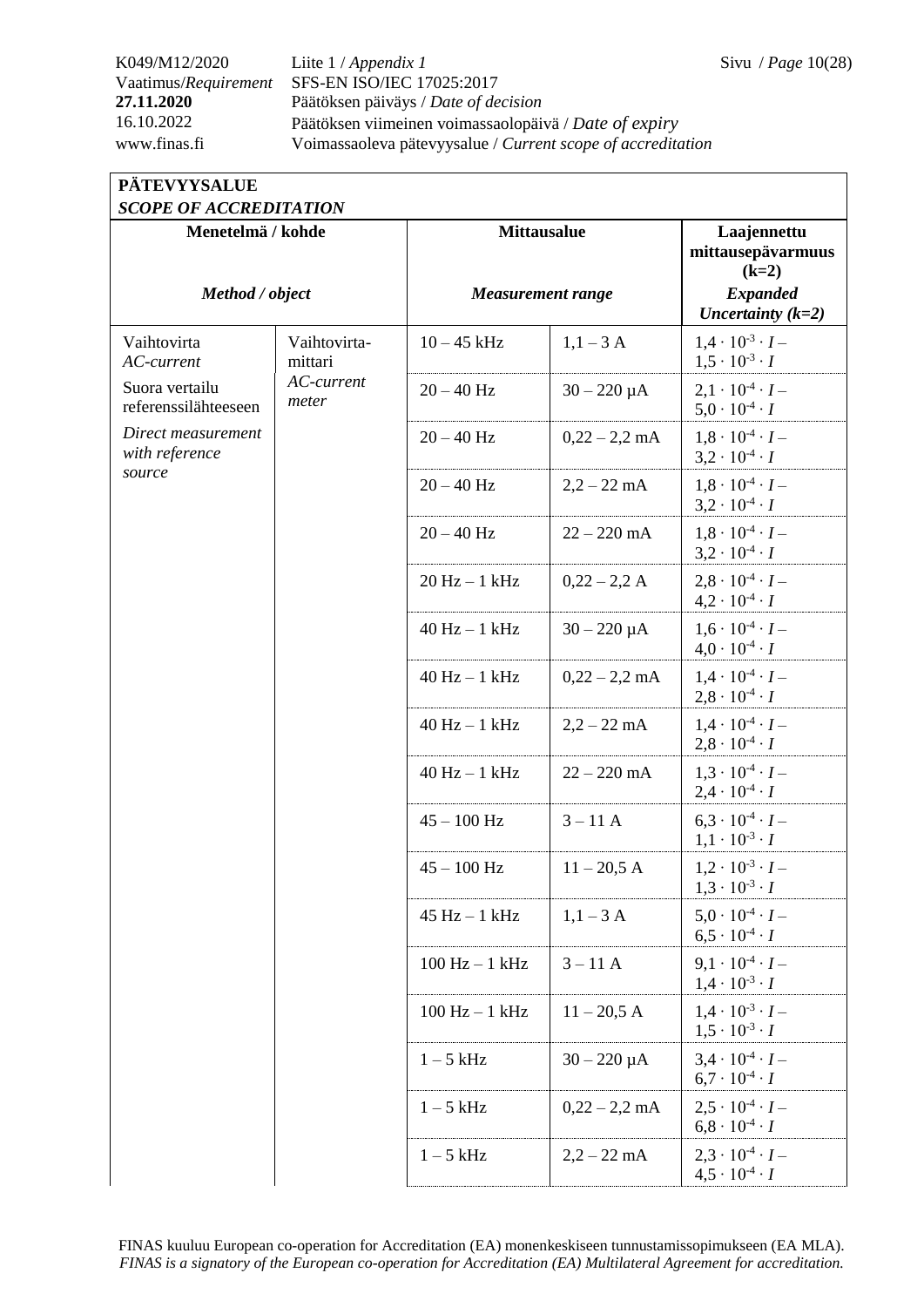## K049/M12/2020 Liite 1 / *Appendix 1* Sivu / *Page* 11(28) Vaatimus/*Requirement* SFS-EN ISO/IEC 17025:2017 **27.11.2020** Päätöksen päiväys / *Date of decision* 16.10.2022 Päätöksen viimeinen voimassaolopäivä / *Date of expiry* www.finas.fi Voimassaoleva pätevyysalue / *Current scope of accreditation*

## **PÄTEVYYSALUE**

| <b>SCOPE OF ACCREDITATION</b>         |                    |                    |                          |                                                              |  |  |
|---------------------------------------|--------------------|--------------------|--------------------------|--------------------------------------------------------------|--|--|
| Menetelmä / kohde<br>Method / object  |                    | <b>Mittausalue</b> |                          | Laajennettu<br>mittausepävarmuus<br>$(k=2)$                  |  |  |
|                                       |                    |                    | <b>Measurement range</b> | <b>Expanded</b><br>Uncertainty $(k=2)$                       |  |  |
|                                       |                    | $1-5$ kHz          | $22 - 220$ mA            | $2,2 \cdot 10^{-4} \cdot I -$<br>$3,6 \cdot 10^{-4} \cdot I$ |  |  |
|                                       |                    | $1-5$ kHz          | $0,22 - 2,2 A$           | $4.9 \cdot 10^{-4} \cdot I -$<br>$8.2 \cdot 10^{-4} \cdot I$ |  |  |
|                                       |                    | $1-5$ kHz          | $1,1-3$ A                | $5.0 \cdot 10^{-3} \cdot I -$<br>$5.4 \cdot 10^{-3} \cdot I$ |  |  |
|                                       |                    | $1-5$ kHz          | $3 - 11$ A               | $2.3 \cdot 10^{-2} \cdot I -$<br>$2,4 \cdot 10^{-2} \cdot I$ |  |  |
|                                       |                    | $1-5$ kHz          | $11 - 20,5$ A            | $2.4 \cdot 10^{-2} \cdot I$                                  |  |  |
|                                       |                    | $5 - 10$ kHz       | $30 - 220 \mu A$         | $1.4 \cdot 10^{-3} \cdot I -$<br>$3,3 \cdot 10^{-3} \cdot I$ |  |  |
|                                       |                    | $5 - 10$ kHz       | $0,22 - 2,2$ mA          | $1.4 \cdot 10^{-3} \cdot I -$<br>$4.0 \cdot 10^{-3} \cdot I$ |  |  |
|                                       |                    | $5 - 10$ kHz       | $2,2 - 22$ mA            | $1.3 \cdot 10^{-3} \cdot I -$<br>$3,4 \cdot 10^{-3} \cdot I$ |  |  |
|                                       |                    | $5 - 10$ kHz       | $22 - 220$ mA            | $1.1 \cdot 10^{-3} \cdot I -$<br>$1,5 \cdot 10^{-3} \cdot I$ |  |  |
|                                       |                    | $5 - 10$ kHz       | $0,22 - 2,2 A$           | $7.0 \cdot 10^{-3} \cdot I -$<br>$7.7 \cdot 10^{-3} \cdot I$ |  |  |
|                                       |                    | $5 - 10$ kHz       | $1,1-3$ A                | $2.1 \cdot 10^{-2} \cdot I -$<br>$2,3 \cdot 10^{-2} \cdot I$ |  |  |
| Resistanssi<br>Resistance             | Vastus<br>Resistor |                    | $0-10\ \Omega$           | 57 $\mu\Omega$ –<br>$5.7 \cdot 10^{-4} \cdot R$              |  |  |
| Suora vertailu<br>referenssimittariin |                    |                    | $10-100$ Ω               | $1,8 \cdot 10^{-5} \cdot R$<br>$2,1 \cdot 10^{-5} \cdot R$   |  |  |
| Direct measurement<br>with reference  |                    |                    | $0,1-1$ kΩ               | $1.1 \cdot 10^{-5} \cdot R -$<br>$1,8 \cdot 10^{-5} \cdot R$ |  |  |
| meter                                 |                    |                    | $1-10\;k\Omega$          | $1, 1 \cdot 10^{-5} \cdot R$                                 |  |  |
|                                       |                    |                    | $10-100\;k\Omega$        | $1,1 \cdot 10^{-5} \cdot R$                                  |  |  |
|                                       |                    |                    | $0,1-1$ M $\Omega$       | $1.1 \cdot 10^{-5} \cdot R -$<br>$1.7 \cdot 10^{-5} \cdot R$ |  |  |
|                                       |                    |                    | $1-10$ M $\Omega$        | $1.7 \cdot 10^{-5} \cdot R -$<br>$6.0 \cdot 10^{-5} \cdot R$ |  |  |
|                                       |                    |                    | $10-100$ M $\Omega$      | $6.0 \cdot 10^{-5} \cdot R -$<br>$5,2 \cdot 10^{-4} \cdot R$ |  |  |
|                                       |                    |                    | $0,1-1$ G $\Omega$       | $5.2 \cdot 10^{-5} \cdot R -$<br>$5,1 \cdot 10^{-3} \cdot R$ |  |  |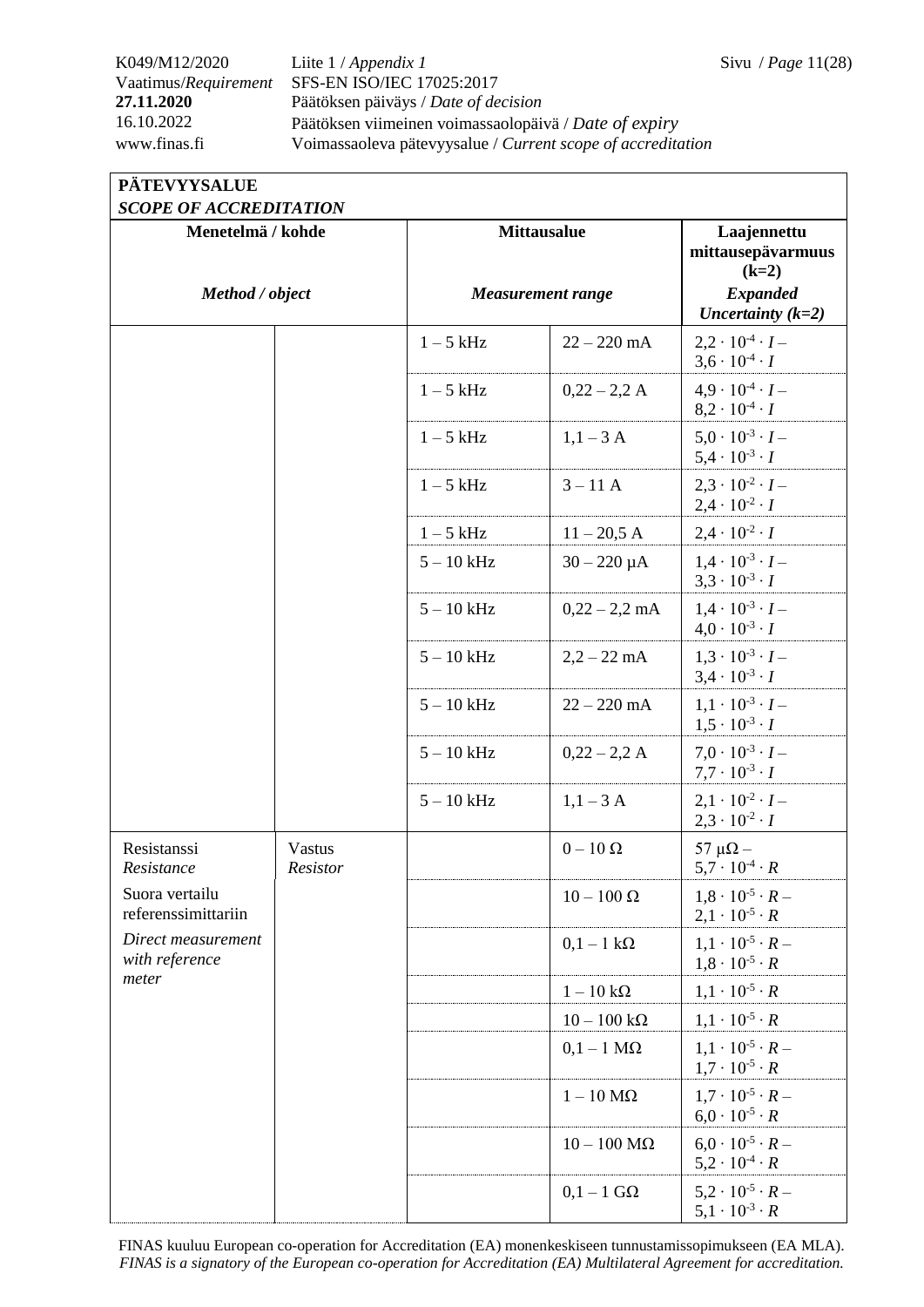## K049/M12/2020 Liite 1 / *Appendix 1* Sivu / *Page* 12(28) Vaatimus/*Requirement* SFS-EN ISO/IEC 17025:2017 **27.11.2020** Päätöksen päiväys / *Date of decision* 16.10.2022 Päätöksen viimeinen voimassaolopäivä / *Date of expiry* www.finas.fi Voimassaoleva pätevyysalue / *Current scope of accreditation*

| <b>PATEVYYSALUE</b>  |
|----------------------|
| SCOPE OF ACCREDITATI |

| <b>SCOPE OF ACCREDITATION</b>          |                       |                                                |                                                                                       |
|----------------------------------------|-----------------------|------------------------------------------------|---------------------------------------------------------------------------------------|
| Menetelmä / kohde<br>Method / object   |                       | <b>Mittausalue</b><br><b>Measurement range</b> | Laajennettu<br>mittausepävarmuus<br>$(k=2)$<br><b>Expanded</b><br>Uncertainty $(k=2)$ |
| Resistanssi                            | Resistanssi-          | $1 \Omega$                                     | $9,6 \cdot 10^{-5} \cdot R$                                                           |
| Resistance                             | mittari<br>Resistance | $1,9 \Omega$                                   | $9.5 \cdot 10^{-5} \cdot R$                                                           |
| Suora vertailu<br>referenssilähteeseen | meter                 | $10 \Omega$                                    | $2,4 \cdot 10^{-5} \cdot R$                                                           |
| Direct measurement                     |                       | $19\Omega$                                     | $2,4 \cdot 10^{-5} \cdot R$                                                           |
| with reference                         |                       | 100 Ω                                          | $1,1 \cdot 10^{-5} \cdot R$                                                           |
| source                                 |                       | 190 Ω                                          | $1, 1 \cdot 10^{-5} \cdot R$                                                          |
|                                        |                       | $1 k\Omega$                                    | $9.5 \cdot 10^{-6} \cdot R$                                                           |
|                                        |                       | $1,9 k\Omega$                                  | $9.5 \cdot 10^{-6} \cdot R$                                                           |
|                                        |                       | $10 \text{ k}\Omega$                           | $9,5 \cdot 10^{-6} \cdot R$                                                           |
|                                        |                       | $19 k\Omega$                                   | $9.5 \cdot 10^{-6} \cdot R$                                                           |
|                                        |                       | $100 \text{ k}\Omega$                          | $1,2 \cdot 10^{-5} \cdot R$                                                           |
|                                        |                       | $190 k\Omega$                                  | $1,2 \cdot 10^{-5} \cdot R$                                                           |
|                                        |                       | $1 M\Omega$                                    | $2,1 \cdot 10^{-5} \cdot R$                                                           |
|                                        |                       | $1,9 \text{ M}\Omega$                          | $2,2 \cdot 10^{-5} \cdot R$                                                           |
|                                        |                       | $10 \text{ M}\Omega$                           | $4,1 \cdot 10^{-5} \cdot R$                                                           |
|                                        |                       | $19 \text{ M}\Omega$                           | $4.7 \cdot 10^{-5} \cdot R$                                                           |
|                                        |                       | $100$ ΜΩ                                       | $1,0 \cdot 10^{-4} \cdot R$                                                           |
|                                        |                       | $0-11$ $\Omega$                                | $0,00078 \Omega -$<br>$4,2 \cdot 10^{-4} \cdot R$                                     |
|                                        |                       | $11-33 \Omega$                                 | $6.3 \cdot 10^{-5} \cdot R -$<br>$1,2 \cdot 10^{-4} \cdot R$                          |
|                                        |                       | $33 - 110 \Omega$                              | $3.3 \cdot 10^{-5} \cdot R -$<br>$5.5 \cdot 10^{-5} \cdot R$                          |
|                                        |                       | $110 - 330 \Omega$                             | $2.8 \cdot 10^{-5} \cdot R -$<br>$3.6 \cdot 10^{-5} \cdot R$                          |
|                                        |                       | $0,33 - 1,1 k\Omega$                           | $2.4 \cdot 10^{-5} \cdot R -$<br>$2,8 \cdot 10^{-5} \cdot R$                          |
|                                        |                       | $1,1-3,3 \text{ k}\Omega$                      | $2.8 \cdot 10^{-5} \cdot R -$<br>$3.6 \cdot 10^{-5} \cdot R$                          |
|                                        |                       | $3,3 - 11 k\Omega$                             | $2.4 \cdot 10^{-5} \cdot R -$<br>$2,8 \cdot 10^{-5} \cdot R$                          |
|                                        |                       | $11-33 \text{ k}\Omega$                        | $2.8 \cdot 10^{-5} \cdot R -$<br>$3.5 \cdot 10^{-5} \cdot R$                          |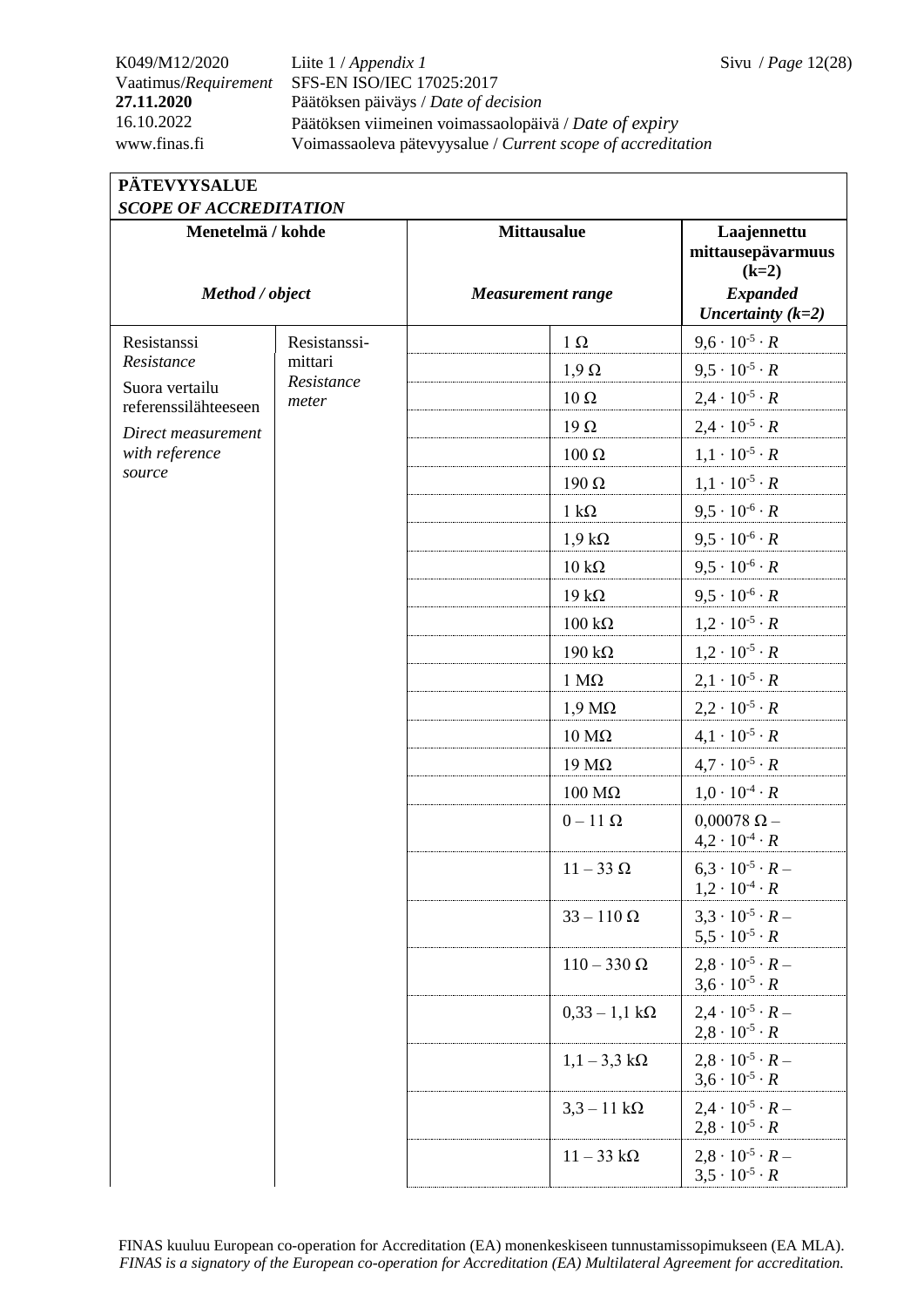$5,5 \cdot 10^{-3} \cdot C$ 

 $3.0 \cdot 10^{-3} \cdot C$  –  $4,3 \cdot 10^{-3} \cdot C$ 

 $1,1 - 3,3 \,\mu F$ 

K049/M12/2020 Liite 1 / *Appendix 1* Sivu / *Page* 13(28) Vaatimus/*Requirement* SFS-EN ISO/IEC 17025:2017 **27.11.2020** Päätöksen päiväys / *Date of decision* 16.10.2022 Päätöksen viimeinen voimassaolopäivä / *Date of expiry* www.finas.fi Voimassaoleva pätevyysalue / *Current scope of accreditation*

| <b>PÄTEVYYSALUE</b>                                |                          |                          |                                                              |
|----------------------------------------------------|--------------------------|--------------------------|--------------------------------------------------------------|
| <b>SCOPE OF ACCREDITATION</b><br>Menetelmä / kohde |                          | <b>Mittausalue</b>       | Laajennettu<br>mittausepävarmuus<br>$(k=2)$                  |
| Method / object                                    |                          | <b>Measurement range</b> | <b>Expanded</b><br>Uncertainty $(k=2)$                       |
|                                                    |                          | $33 - 110 k\Omega$       | $2.4 \cdot 10^{-5} \cdot R -$<br>$2,8 \cdot 10^{-5} \cdot R$ |
|                                                    |                          | $110 - 330 k\Omega$      | $3.0 \cdot 10^{-5} \cdot R -$<br>$3.9 \cdot 10^{-5} \cdot R$ |
|                                                    |                          | $0,33 - 1,1 M\Omega$     | $2.8 \cdot 10^{-5} \cdot R -$<br>$3.0 \cdot 10^{-5} \cdot R$ |
|                                                    |                          | $1,1-3,3$ M $\Omega$     | $6.7 \cdot 10^{-5} \cdot R -$<br>$7.6 \cdot 10^{-5} \cdot R$ |
|                                                    |                          | $3,3-11$ M $\Omega$      | $1.1 \cdot 10^{-4} \cdot R -$<br>$1.2 \cdot 10^{-4} \cdot R$ |
|                                                    |                          | $11-33 \text{ M}\Omega$  | $2.9 \cdot 10^{-4} \cdot R$ –<br>$4.3 \cdot 10^{-4} \cdot R$ |
|                                                    |                          | $33 - 110$ M $\Omega$    | $4.2 \cdot 10^{-4} \cdot R -$<br>$5,8 \cdot 10^{-4} \cdot R$ |
|                                                    |                          | $110 - 330$ M $\Omega$   | $3.9 \cdot 10^{-3} \cdot R -$<br>$4.8 \cdot 10^{-3} \cdot R$ |
|                                                    |                          | $0,33 - 1,1$ GQ          | $1.2 \cdot 10^{-2} \cdot R -$<br>$1,3 \cdot 10^{-2} \cdot R$ |
| Kapasitanssi<br>Capacitance                        | Kapasitanssi-<br>mittari | $0,19-0,4$ nF            | $2.5 \cdot 10^{-2} \cdot C -$<br>$4.8 \cdot 10^{-2} \cdot C$ |
| Suora vertailu<br>referenssilähteeseen             | Capacitance<br>meter     | $0.4 - 1.1$ nF           | $1.2 \cdot 10^{-2} \cdot C -$<br>$2.5 \cdot 10^{-2} \cdot C$ |
| Direct measurement<br>with reference               |                          | $1,1-3,3$ nF             | $7.3 \cdot 10^{-3} \cdot C$ –<br>$1,2 \cdot 10^{-2} \cdot C$ |
| source                                             |                          | $3,3 - 11$ nF            | $3.0 \cdot 10^{-3} \cdot C -$<br>$5,8 \cdot 10^{-3} \cdot C$ |
|                                                    |                          | $11 - 33$ nF             | $5.5 \cdot 10^{-3} \cdot C -$<br>$9.1 \cdot 10^{-3} \cdot C$ |
|                                                    |                          | $33 - 110$ nF            | $2.9 \cdot 10^{-3} \cdot C$ –<br>$5.5 \cdot 10^{-3} \cdot C$ |
|                                                    |                          | $110 - 330$ nF           | $3.3 \cdot 10^{-3} \cdot C$ –<br>$4.7 \cdot 10^{-3} \cdot C$ |
|                                                    |                          | $0,33 - 1,1 \,\mu F$     | $3.0 \cdot 10^{-3} \cdot C$ –                                |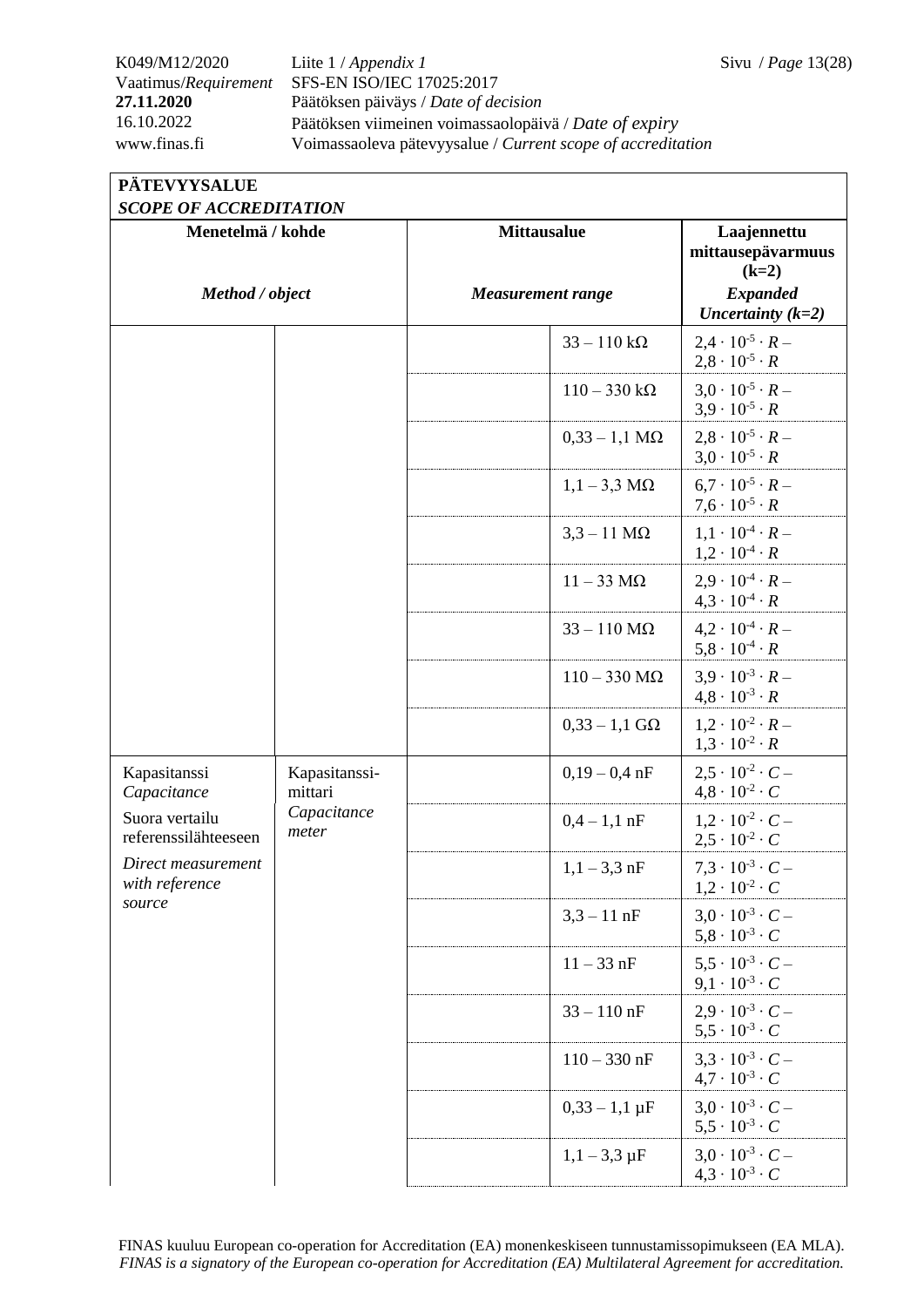## K049/M12/2020 Liite 1 / *Appendix 1* Sivu / *Page* 14(28) Vaatimus/*Requirement* SFS-EN ISO/IEC 17025:2017 **27.11.2020** Päätöksen päiväys / *Date of decision* 16.10.2022 Päätöksen viimeinen voimassaolopäivä / *Date of expiry* www.finas.fi Voimassaoleva pätevyysalue / *Current scope of accreditation*

| <b>SCOPE OF ACCREDITATION</b>                                                                                           |                          |                          |                                |                                                              |  |
|-------------------------------------------------------------------------------------------------------------------------|--------------------------|--------------------------|--------------------------------|--------------------------------------------------------------|--|
| Menetelmä / kohde                                                                                                       |                          | <b>Mittausalue</b>       |                                | Laajennettu<br>mittausepävarmuus<br>$(k=2)$                  |  |
| Method / object                                                                                                         |                          | <b>Measurement range</b> |                                | <b>Expanded</b><br>Uncertainty $(k=2)$                       |  |
|                                                                                                                         |                          |                          | $3,3 - 11 \,\mu F$             | $2.9 \cdot 10^{-3} \cdot C -$<br>$5.2 \cdot 10^{-3} \cdot C$ |  |
|                                                                                                                         |                          |                          | $11 - 33 \mu F$                | $2.9 \cdot 10^{-3} \cdot C -$<br>$1,1 \cdot 10^{-2} \cdot C$ |  |
|                                                                                                                         |                          |                          | $33 - 110 \,\mu F$             | $5.2 \cdot 10^{-3} \cdot C -$<br>$1,2 \cdot 10^{-2} \cdot C$ |  |
| Konduktanssi<br>Conductance<br>Suora vertailu<br>referenssilähteeseen<br>Direct measurement<br>with reference<br>source | Konduktanssi-<br>mittari |                          | $5 - 10$ nS                    | $4.6 \cdot 10^{-4} \cdot G -$<br>$8.0 \cdot 10^{-3} \cdot G$ |  |
|                                                                                                                         | Conductance<br>meter     |                          | $10 - 100$ nS                  | $1.1 \cdot 10^{-4} \cdot G -$<br>$4.5 \cdot 10^{-4} \cdot G$ |  |
|                                                                                                                         |                          |                          | $0,1-1 \mu S$                  | $3.0 \cdot 10^{-5} \cdot G -$<br>$1,1 \cdot 10^{-4} \cdot G$ |  |
|                                                                                                                         |                          |                          | $1 - 10 \mu S$                 | $2.6 \cdot 10^{-5} \cdot G -$<br>$3.0 \cdot 10^{-5} \cdot G$ |  |
|                                                                                                                         |                          |                          | $10 - 100 \mu S$               | $2,6 \cdot 10^{-5} \cdot G$                                  |  |
|                                                                                                                         |                          |                          | $0,1-1$ mS                     | $2,6 \cdot 10^{-5} \cdot G$                                  |  |
|                                                                                                                         |                          |                          | $1 - 10$ mS                    | $2.6 \cdot 10^{-5} \cdot G -$<br>$3.1 \cdot 10^{-5} \cdot G$ |  |
|                                                                                                                         |                          |                          | $10 - 100$ mS                  | $3.2 \cdot 10^{-5} \cdot G$ –<br>$1,2 \cdot 10^{-4} \cdot G$ |  |
| Jännitteen amplitudi                                                                                                    | Oskilloskooppi           |                          | $1 \text{ mV} - 5.5 \text{ V}$ | $0,05$ mV $-0,014$ V                                         |  |
| Vertical deflection                                                                                                     | Oscilloscope             |                          | 50 ohm, DC                     |                                                              |  |
| Suora vertailu<br>referenssilähteeseen<br>Direct measurement<br>with reference<br>source                                |                          |                          | $1 \text{ mV} - 5.5 \text{ V}$ | $0,05$ mV $-0,015$ V                                         |  |
|                                                                                                                         |                          |                          | 50 ohm, 1 Khz                  |                                                              |  |
|                                                                                                                         |                          |                          | $1$ mV $-$ 130 V               | $0.048$ mV $-$                                               |  |
|                                                                                                                         |                          |                          | 1 Mohm, DC                     | $0,075$ V                                                    |  |
|                                                                                                                         |                          |                          | $1$ mV $-$ 130 V               | $0,075$ mV $-0,15$ V                                         |  |
|                                                                                                                         |                          |                          | 1 Mohm, 1<br>Khz               |                                                              |  |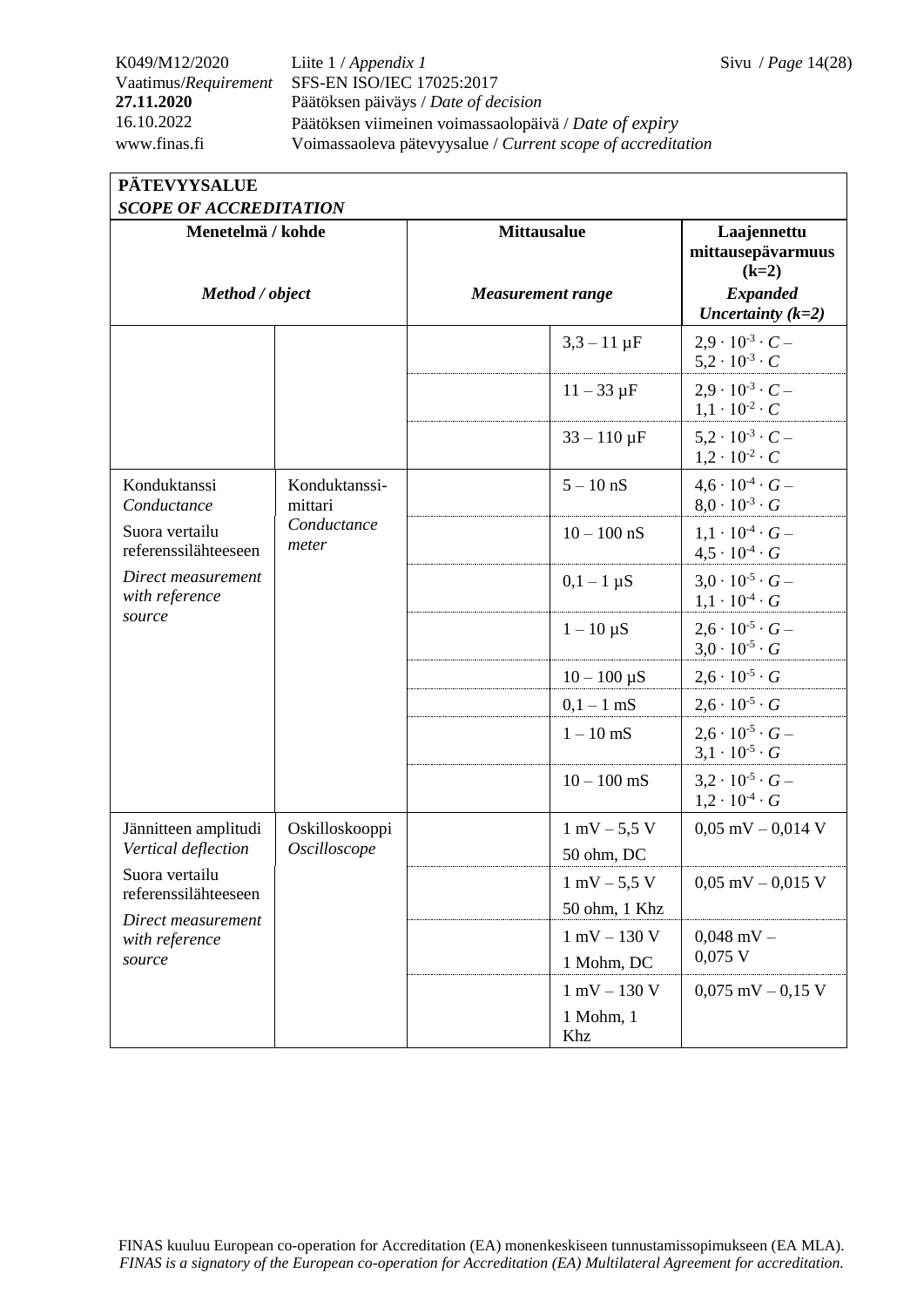K049/M12/2020 Liite 1 / *Appendix 1* Sivu / *Page* 15(28) Vaatimus/*Requirement* SFS-EN ISO/IEC 17025:2017 **27.11.2020** Päätöksen päiväys / *Date of decision* 16.10.2022 Päätöksen viimeinen voimassaolopäivä / *Date of expiry* www.finas.fi Voimassaoleva pätevyysalue / *Current scope of accreditation*

| <b>PÄTEVYYSALUE</b>    |
|------------------------|
| SCOPE OF ACCREDITATION |

| SCOPE OF ACCREDITATION                                                 |                                |                          |                                                        |                                                          |
|------------------------------------------------------------------------|--------------------------------|--------------------------|--------------------------------------------------------|----------------------------------------------------------|
| Menetelmä / kohde<br>Method / object                                   |                                | <b>Mittausalue</b>       |                                                        | Laajennettu<br>mittausepävarmuus<br>$(k=2)$              |
|                                                                        |                                | <b>Measurement range</b> |                                                        | <b>Expanded</b><br>Uncertainty $(k=2)$                   |
| Jännitteen<br>poikkeama                                                | Oskilloskooppi<br>Oscilloscope |                          | $1 \text{ mV} - 5.5 \text{ V}$<br>50 ohm, DC           | $0,05$ mV $-0,014$ V                                     |
| Vertical offset<br>Suora vertailu<br>referenssilähteeseen              |                                |                          | $1$ mV $-$ 130 V<br>1 Mohm, DC                         | $0,048$ mV $-$<br>$0,072$ V                              |
| Direct measurement<br>with reference<br>source                         |                                |                          |                                                        |                                                          |
| Taajuusvaste<br>Frequency response<br>Suora vertailu                   | Oskilloskooppi<br>Oscilloscope |                          | 50 KHz -<br>1 100 MHz<br>$50 \Omega$                   | $0,22$ dB $-0.8$ dB                                      |
| referenssilähteeseen<br>Direct measurement<br>with reference<br>source |                                |                          | 10 mVPP - 5,5<br><b>VPP</b>                            |                                                          |
|                                                                        |                                |                          | $50$ KHz $-$<br>1 100 MHz                              | $0,22$ dB $-1,3$ dB                                      |
|                                                                        |                                |                          | $1 \text{ M}\Omega$<br>$10$ mVPP $- 5,5$<br><b>VPP</b> |                                                          |
| Aikaväli<br>Time scale                                                 | Oskilloskooppi<br>Oscilloscope |                          | $1$ ns $-5$ s                                          | $0,0000065$ ns -<br>0,029 s                              |
| Suora vertailu<br>referenssilähteeseen                                 |                                |                          |                                                        |                                                          |
| Direct measurement<br>with reference<br>source                         |                                |                          |                                                        |                                                          |
|                                                                        |                                |                          |                                                        | $U =$ näyttämä (V)<br>measured value $(V)$               |
|                                                                        |                                |                          |                                                        | $I =$ näyttämä (A)<br>$measured$ value (A)               |
|                                                                        |                                |                          |                                                        | $R =$ näyttämä ( $\Omega$ )<br>measured value $(\Omega)$ |
|                                                                        |                                |                          |                                                        | $C =$ näyttämä (F)<br>measured value $(F)$               |
|                                                                        |                                |                          |                                                        | $G =$ näyttämä (S)<br>measured value $(S)$               |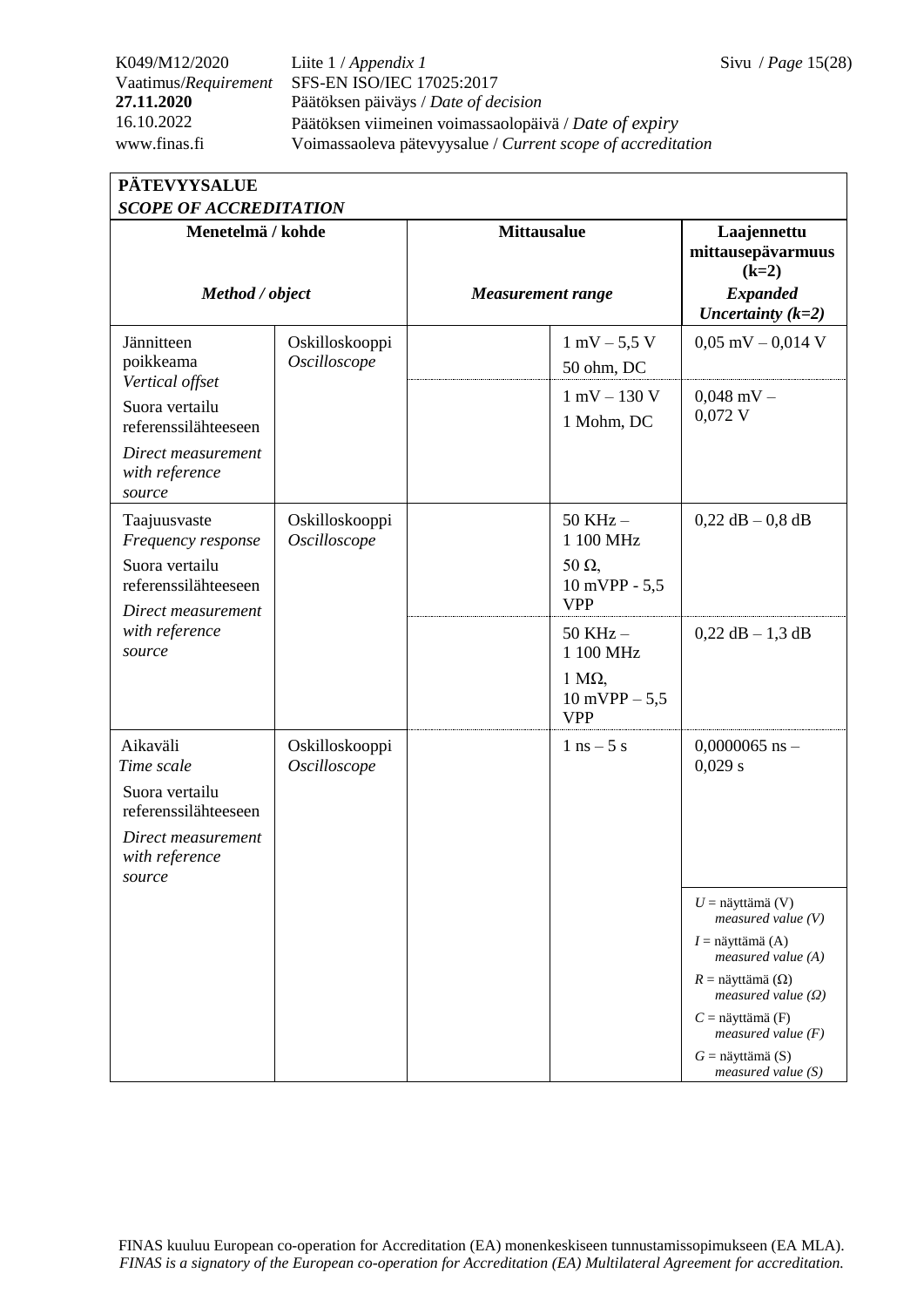K049/M12/2020 Liite 1 / *Appendix 1* Sivu / *Page* 16(28) Vaatimus/*Requirement* SFS-EN ISO/IEC 17025:2017 **27.11.2020** Päätöksen päiväys / *Date of decision* 16.10.2022 Päätöksen viimeinen voimassaolopäivä / *Date of expiry* www.finas.fi Voimassaoleva pätevyysalue / *Current scope of accreditation*

| <b>PÄTEVYYSALUE</b>                                                                                                       |                         |                    |                          |                                                              |  |  |
|---------------------------------------------------------------------------------------------------------------------------|-------------------------|--------------------|--------------------------|--------------------------------------------------------------|--|--|
| <b>SCOPE OF ACCREDITATION</b>                                                                                             |                         |                    |                          |                                                              |  |  |
| Menetelmä / kohde                                                                                                         |                         | <b>Mittausalue</b> |                          | Laajennettu<br>mittausepävarmuus<br>$(k=2)$                  |  |  |
| Method / object                                                                                                           |                         |                    | <b>Measurement range</b> | <b>Expanded</b><br>Uncertainty $(k=2)$                       |  |  |
| Sähkösuureet, Tasa- ja pientaajuiset sähkösuureet, Vaasa<br>Electrical quantities, DC and low frequency quantities, Vaasa |                         |                    |                          |                                                              |  |  |
| Tasajännite<br>DC-voltage                                                                                                 | Tasajännite-<br>lähde   |                    | $0 - 200$ mV             | $0,00036$ mV $-$<br>$3.6 \cdot 10^{-5} \cdot U$              |  |  |
| Suora vertailu<br>referenssimittariin                                                                                     | DC-voltage<br>source    |                    | $0,2 - 2$ V              | $3.7 \cdot 10^{-6} \cdot U -$<br>$6.0 \cdot 10^{-5} \cdot U$ |  |  |
| Direct measurement<br>with reference                                                                                      |                         |                    | $2 - 20 V$               | $3.9 \cdot 10^{-6} \cdot U -$<br>$5.5 \cdot 10^{-6} \cdot U$ |  |  |
| meter                                                                                                                     |                         |                    | $20 - 200 V$             | $5.5 \cdot 10^{-6} \cdot U -$<br>$7.5 \cdot 10^{-6} \cdot U$ |  |  |
|                                                                                                                           |                         |                    | $200 - 1050$ V           | $6,1\cdot 10^{-6} \cdot U -$<br>$8.0 \cdot 10^{-6} \cdot U$  |  |  |
| Tasajännite<br>DC-voltage                                                                                                 | Tasajännite-<br>mittari |                    | $0 - 220$ mV             | $0,0004$ mV -<br>$4.0 \cdot 10^{-4} \cdot U$                 |  |  |
| Suora vertailu<br>referenssilähteeseen                                                                                    | DC-voltage<br>meter     |                    | $0,22 - 2,2$ V           | $5.5 \cdot 10^{-6} \cdot U -$<br>$8.2 \cdot 10^{-6} \cdot U$ |  |  |
| Direct measurement<br>with reference                                                                                      |                         |                    | $2,2 - 11$ V             | $3.8 \cdot 10^{-6} \cdot U -$<br>$4.5 \cdot 10^{-6} \cdot U$ |  |  |
| source                                                                                                                    |                         |                    | $11 - 220$ V             | $5.5 \cdot 10^{-6} \cdot U -$<br>$6.8 \cdot 10^{-6} \cdot U$ |  |  |
|                                                                                                                           |                         |                    | $220 - 1000$ V           | $7.1 \cdot 10^{-6} \cdot U -$<br>$8,6 \cdot 10^{-6} \cdot U$ |  |  |
| Vaihtojännite<br>AC-voltage                                                                                               | Vaihtojännite-<br>lähde | $10 - 40$ Hz       | $10 - 200$ mV            | $1.6 \cdot 10^{-4} \cdot U -$<br>$4.9 \cdot 10^{-4} \cdot U$ |  |  |
| Suora vertailu<br>referenssimittariin                                                                                     | AC-voltage<br>source    | $10 - 40$ Hz       | $0,2 - 2$ V              | $1.3 \cdot 10^{-4} \cdot U -$<br>$1.7 \cdot 10^{-4} \cdot U$ |  |  |
| Direct measurement<br>with reference                                                                                      |                         | $10 - 40$ Hz       | $2 - 20 V$               | $1.3 \cdot 10^{-4} \cdot U -$<br>$1.7 \cdot 10^{-4} \cdot U$ |  |  |
| meter                                                                                                                     |                         | $10 - 40$ Hz       | $20 - 200 V$             | $1.3 \cdot 10^{-4} \cdot U -$<br>$1.7 \cdot 10^{-4} \cdot U$ |  |  |
|                                                                                                                           |                         | $40 - 100$ Hz      | $10 - 200$ mV            | $1.3 \cdot 10^{-4} \cdot U -$<br>$4.8 \cdot 10^{-4} \cdot U$ |  |  |
|                                                                                                                           |                         | $40 - 100$ Hz      | $0,2 - 2$ V              | $1,1 \cdot 10^{-4} \cdot U -$<br>$1.6 \cdot 10^{-4} \cdot U$ |  |  |
|                                                                                                                           |                         | $40 - 100$ Hz      | $2 - 20 V$               | $1,1 \cdot 10^{-4} \cdot U -$<br>$1,5 \cdot 10^{-4} \cdot U$ |  |  |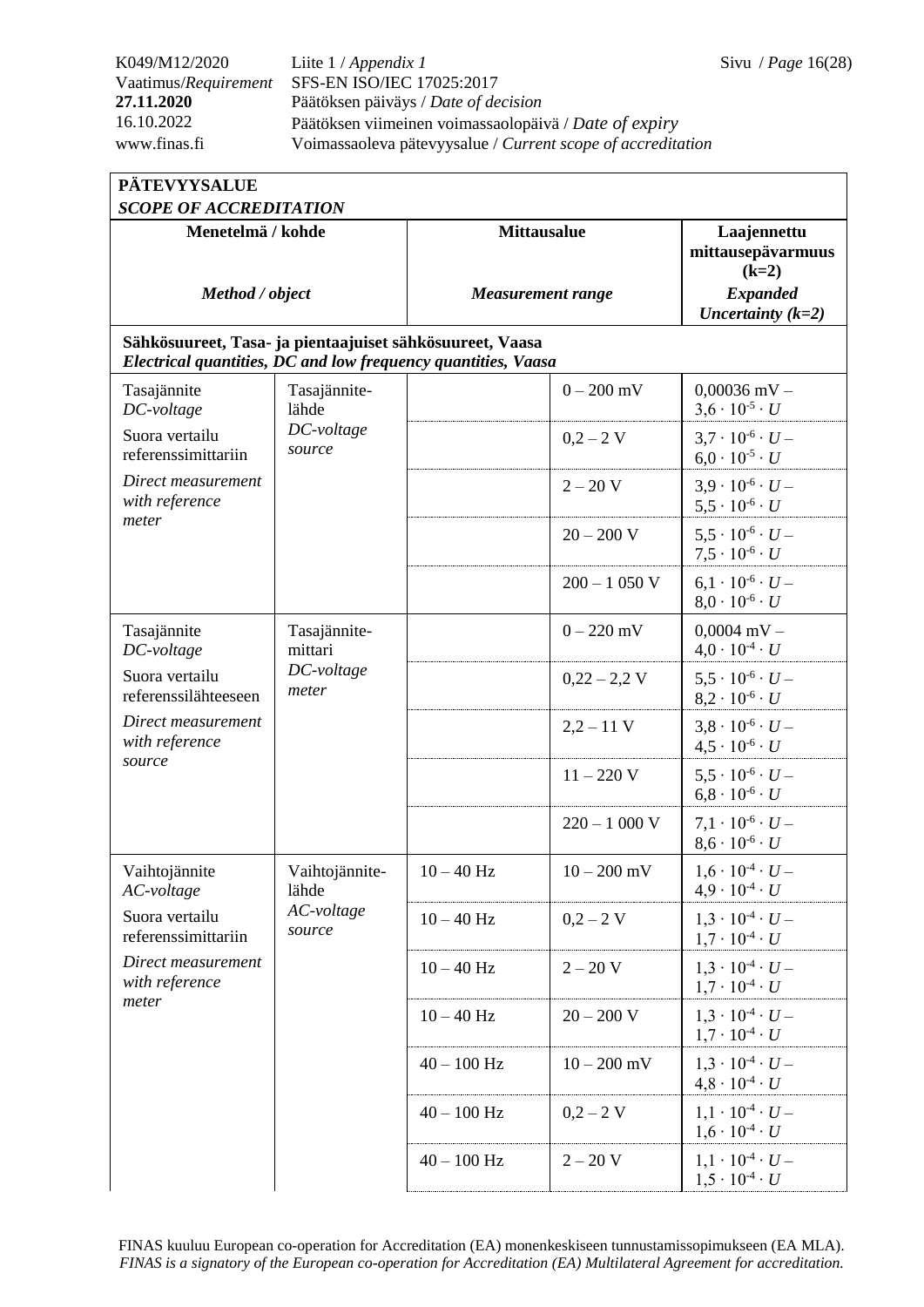## K049/M12/2020 Liite 1 / *Appendix 1* Sivu / *Page* 17(28) Vaatimus/*Requirement* SFS-EN ISO/IEC 17025:2017 **27.11.2020** Päätöksen päiväys / *Date of decision* 16.10.2022 Päätöksen viimeinen voimassaolopäivä / *Date of expiry* www.finas.fi Voimassaoleva pätevyysalue / *Current scope of accreditation*

## **PÄTEVYYSALUE**

|  | <b>SCOPE OF ACCREDITATION</b> |
|--|-------------------------------|
|  |                               |

| SUULE UF AUUREDHATIUN<br>Menetelmä / kohde | <b>Mittausalue</b> |                          | Laajennettu<br>mittausepävarmuus<br>$(k=2)$                  |
|--------------------------------------------|--------------------|--------------------------|--------------------------------------------------------------|
| Method / object                            |                    | <b>Measurement range</b> |                                                              |
|                                            | $40 - 100$ Hz      | $20 - 200$ V             | $1,1 \cdot 10^{-4} \cdot U -$<br>$1.5 \cdot 10^{-4} \cdot U$ |
|                                            | $40 - 100$ Hz      | $200 - 1050$ V           | $1.3 \cdot 10^{-4} \cdot U -$<br>$1,7 \cdot 10^{-4} \cdot U$ |
|                                            | $100$ Hz $- 2$ kHz | $10 - 200$ mV            | $1,3 \cdot 10^{-4} \cdot U -$<br>$2,6 \cdot 10^{-4} \cdot U$ |
|                                            | $100$ Hz $-2$ kHz  | $0,2 - 2$ V              | $9.5 \cdot 10^{-5} \cdot U -$<br>$1,5 \cdot 10^{-4} \cdot U$ |
|                                            | $100$ Hz $- 2$ kHz | $2 - 20 V$               | $9.5 \cdot 10^{-5} \cdot U -$<br>$1.5 \cdot 10^{-4} \cdot U$ |
|                                            | $100$ Hz $-2$ kHz  | $20 - 200 V$             | $9.5 \cdot 10^{-5} \cdot U -$<br>$1,5 \cdot 10^{-4} \cdot U$ |
|                                            | $2 - 10$ kHz       | $10 - 200$ mV            | $1.5 \cdot 10^{-4} \cdot U -$<br>$4.9 \cdot 10^{-4} \cdot U$ |
|                                            | $2 - 10$ kHz       | $0,2 - 2$ V              | $1,3 \cdot 10^{-4} \cdot U -$<br>$1.7 \cdot 10^{-4} \cdot U$ |
|                                            | $2 - 10$ kHz       | $2 - 20 V$               | $1,3 \cdot 10^{-4} \cdot U -$<br>$1,7 \cdot 10^{-4} \cdot U$ |
|                                            | $2 - 10$ kHz       | $20 - 200 V$             | $1,3 \cdot 10^{-4} \cdot U -$<br>$1.7 \cdot 10^{-4} \cdot U$ |
|                                            | $10 - 30$ kHz      | $10 - 200$ mV            | $3.5 \cdot 10^{-4} \cdot U -$<br>$9.9 \cdot 10^{-4} \cdot U$ |
|                                            | $10 - 30$ kHz      | $0,2 - 2$ V              | $2,3 \cdot 10^{-4} \cdot U -$<br>$3.2 \cdot 10^{-4} \cdot U$ |
|                                            | $10 - 30$ kHz      | $2 - 20 V$               | $2,3 \cdot 10^{-4} \cdot U -$<br>$3,2 \cdot 10^{4} \cdot U$  |
|                                            | $10 - 30$ kHz      | $20 - 200$ V             | $2.3 \cdot 10^{-4} \cdot U -$<br>$3,2 \cdot 10^{-4} \cdot U$ |
|                                            | $10 - 30$ kHz      | $200 - 1050$ V           | $2.4 \cdot 10^{-4} \cdot U -$<br>$3,2 \cdot 10^{-4} \cdot U$ |
|                                            | $30 - 100$ kHz     | $10 - 200$ mV            | $8.0 \cdot 10^{-4} \cdot U -$<br>$2.4 \cdot 10^{-3} \cdot U$ |
|                                            | $30 - 100$ kHz     | $0,2 - 2$ V              | $6.0 \cdot 10^{-4} \cdot U -$<br>$1,3 \cdot 10^{-3} \cdot U$ |
|                                            | $30 - 100$ kHz     | $2 - 20 V$               | $6.0 \cdot 10^{-4} \cdot U -$<br>$1,3 \cdot 10^{-3} \cdot U$ |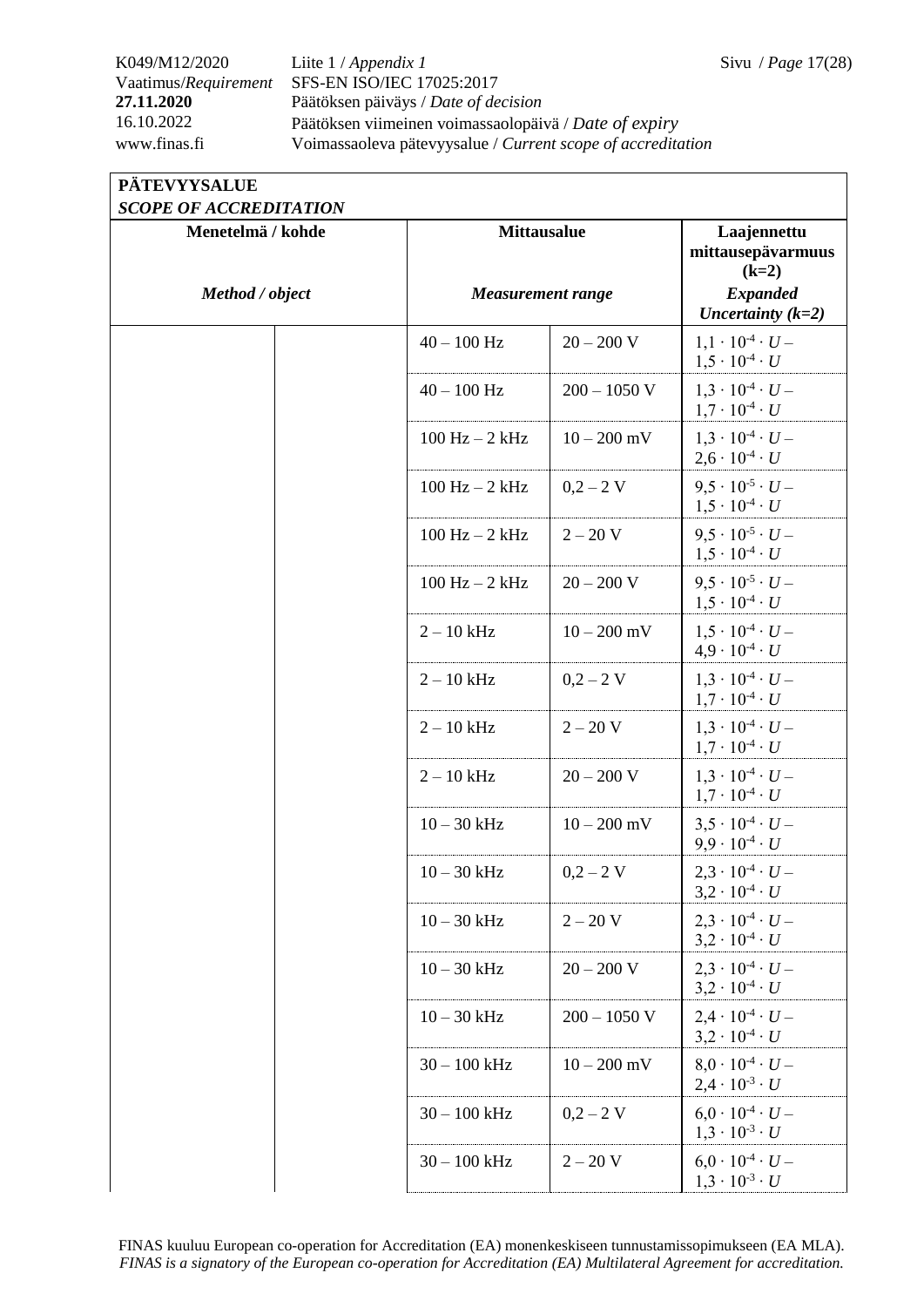## K049/M12/2020 Liite 1 / *Appendix 1* Sivu / *Page* 18(28) Vaatimus/*Requirement* SFS-EN ISO/IEC 17025:2017 **27.11.2020** Päätöksen päiväys / *Date of decision* 16.10.2022 Päätöksen viimeinen voimassaolopäivä / *Date of expiry* www.finas.fi Voimassaoleva pätevyysalue / *Current scope of accreditation*

# **PÄTEVYYSALUE**

| <b>SCOPE OF ACCREDITATION</b>          |                           |                          |                |                                                              |  |
|----------------------------------------|---------------------------|--------------------------|----------------|--------------------------------------------------------------|--|
| Menetelmä / kohde                      |                           | <b>Mittausalue</b>       |                | Laajennettu<br>mittausepävarmuus<br>$(k=2)$                  |  |
| Method / object                        |                           | <b>Measurement range</b> |                | <b>Expanded</b><br>Uncertainty $(k=2)$                       |  |
|                                        |                           | $30 - 100$ kHz           | $20 - 200 V$   | $6.0 \cdot 10^{-4} \cdot U -$<br>$1,3 \cdot 10^{-3} \cdot U$ |  |
| Vaihtojännite<br>AC-voltage            | Vaihtojännite-<br>mittari | $10 - 20$ Hz             | $10 - 22$ mV   | $4.3 \cdot 10^{-4} \cdot U -$<br>$6.5 \cdot 10^{-4} \cdot U$ |  |
| Suora vertailu<br>referenssilähteeseen | AC-voltage<br>meter       | $10 - 20$ Hz             | $22 - 220$ mV  | $3.0 \cdot 10^{-4} \cdot U -$<br>$7.7 \cdot 10^{-4} \cdot U$ |  |
| Direct measurement<br>with reference   |                           | $10-20$ $\rm Hz$         | $0,22 - 2,2$ V | $2.6 \cdot 10^{-4} \cdot U -$<br>$4.2 \cdot 10^{-4} \cdot U$ |  |
| source                                 |                           | $10 - 20$ Hz             | $2,2 - 22$ V   | $2.6 \cdot 10^{-4} \cdot U -$<br>$4.2 \cdot 10^{-4} \cdot U$ |  |
|                                        |                           | $10 - 20$ Hz             | $22 V - 220 V$ | $2.6 \cdot 10^{-4} \cdot U -$<br>$4.2 \cdot 10^{-4} \cdot U$ |  |
|                                        |                           | $15 - 50$ Hz             | $220 - 1100$ V | $7.9 \cdot 10^{-5} \cdot U -$<br>$1.4 \cdot 10^{-4} \cdot U$ |  |
|                                        |                           | $20 - 40$ Hz             | $10 - 22$ mV   | $2.9 \cdot 10^{-4} \cdot U -$<br>$5.0 \cdot 10^{-4} \cdot U$ |  |
|                                        |                           | $20 - 40$ Hz             | $22 - 220$ mV  | $1.4 \cdot 10^{-4} \cdot U -$<br>$4.1 \cdot 10^{-4} \cdot U$ |  |
|                                        |                           | $20 - 40$ Hz             | $0,22 - 2,2$ V | $9.5 \cdot 10^{-5} \cdot U -$<br>$1,6 \cdot 10^{-4} \cdot U$ |  |
|                                        |                           | $20 - 40$ Hz             | $2,2 - 22$ V   | $1.0 \cdot 10^{-4} \cdot U -$<br>$1,6 \cdot 10^{-4} \cdot U$ |  |
|                                        |                           | $20 - 40$ Hz             | $22 - 220$ V   | $1.0 \cdot 10^{-4} \cdot U -$<br>$1,6 \cdot 10^{4} \cdot U$  |  |
|                                        |                           | $40$ Hz $- 20$ kHz       | $10 - 22$ mV   | $2.8 \cdot 10^{-4} \cdot U -$<br>$4.9 \cdot 10^{-4} \cdot U$ |  |
|                                        |                           | $40$ Hz $- 20$ kHz       | $22 - 220$ mV  | $1.3 \cdot 10^{-4} \cdot U -$<br>$4.0 \cdot 10^{-4} \cdot U$ |  |
|                                        |                           | $40$ Hz $- 20$ kHz       | $0,22 - 2,2$ V | $5.0 \cdot 10^{-5} \cdot U -$<br>$8,2 \cdot 10^{-5} \cdot U$ |  |
|                                        |                           | $40$ Hz $- 20$ kHz       | $2,2 - 22$ V   | $4.8 \cdot 10^{-5} \cdot U -$<br>$6.8 \cdot 10^{-5} \cdot U$ |  |
|                                        |                           | $40$ Hz $-$ 20 kHz       | $22 - 220$ V   | $5.5 \cdot 10^{-5} \cdot U -$<br>$8,2 \cdot 10^{-5} \cdot U$ |  |
|                                        |                           | $50$ Hz $-1$ kHz         | $220 - 1100$ V | $7.9 \cdot 10^{-5} \cdot U -$<br>$1,2 \cdot 10^{-4} \cdot U$ |  |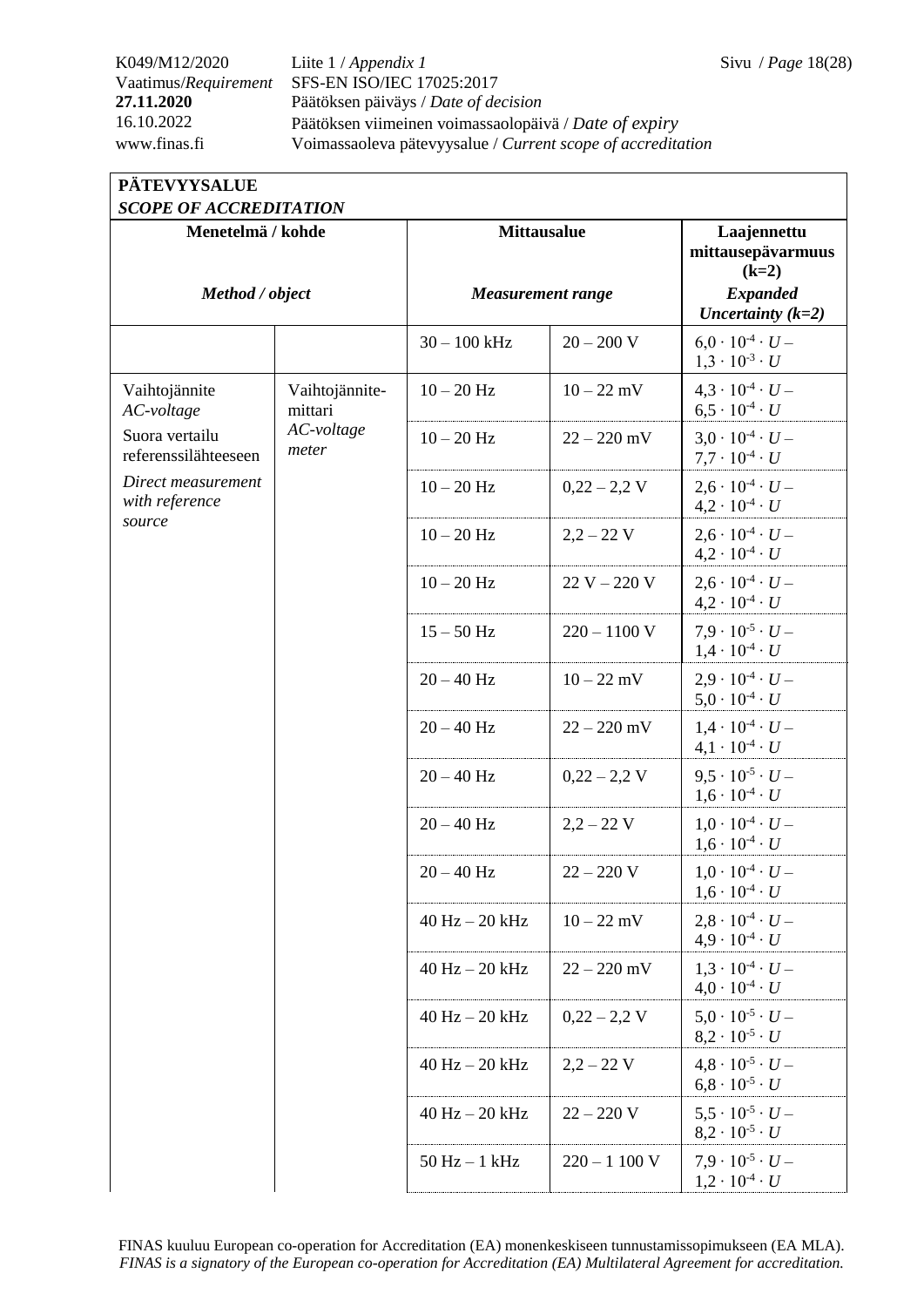## K049/M12/2020 Liite 1 / *Appendix 1* Sivu / *Page* 19(28) Vaatimus/*Requirement* SFS-EN ISO/IEC 17025:2017 **27.11.2020** Päätöksen päiväys / *Date of decision* 16.10.2022 Päätöksen viimeinen voimassaolopäivä / *Date of expiry* www.finas.fi Voimassaoleva pätevyysalue / *Current scope of accreditation*

## **PÄTEVYYSALUE**

*SCOPE OF ACCREDITATION*

| SCUPE OF ACCREDITATION<br>Menetelmä / kohde |  | <b>Mittausalue</b>       |                | Laajennettu                                                  |
|---------------------------------------------|--|--------------------------|----------------|--------------------------------------------------------------|
|                                             |  |                          |                | mittausepävarmuus<br>$(k=2)$                                 |
| Method / object                             |  | <b>Measurement range</b> |                | <b>Expanded</b><br>Uncertainty $(k=2)$                       |
|                                             |  | $1-5$ kHz                | $330 - 1020$ V | $2.1 \cdot 10^{-4} \cdot U -$<br>$2.7 \cdot 10^{-4} \cdot U$ |
|                                             |  | $5 - 10$ kHz             | $330 - 1020$ V | $2.5 \cdot 10^{-4} \cdot U -$<br>$2.7 \cdot 10^{-4} \cdot U$ |
|                                             |  | $10-20$ kHz              | $33 - 330$ V   | $2,2 \cdot 10^{-4} \cdot U -$<br>$8.2 \cdot 10^{-4} \cdot U$ |
|                                             |  | $20 - 50$ kHz            | $10 - 22$ mV   | $4.1 \cdot 10^{-4} \cdot U -$<br>$6.2 \cdot 10^{-4} \cdot U$ |
|                                             |  | $20 - 50$ kHz            | $22 - 220$ mV  | $2.0 \cdot 10^{-4} \cdot U -$<br>$8.6 \cdot 10^{-4} \cdot U$ |
|                                             |  | $20 - 50$ kHz            | $0,22 - 2,2$ V | $1,8 \cdot 10^{-4} \cdot U -$<br>$2.0 \cdot 10^{-4} \cdot U$ |
|                                             |  | $20 - 50$ kHz            | $2,2 - 22$ V   | $7.3 \cdot 10^{-5} \cdot U -$<br>$1,1 \cdot 10^{-4} \cdot U$ |
|                                             |  | $20 - 50$ kHz            | $22 - 220$ V   | $9.1 \cdot 10^{-5} \cdot U -$<br>$1,3 \cdot 10^{-4} \cdot U$ |
|                                             |  | $20-50$ kHz              | $33 - 330$ V   | $2.6 \cdot 10^{-4} \cdot U -$<br>$4,8 \cdot 10^{-4} \cdot U$ |
|                                             |  | $50 - 100$ kHz           | $10 - 22$ mV   | $7.7 \cdot 10^{-4} \cdot U -$<br>$1.0 \cdot 10^{-3} \cdot U$ |
|                                             |  | $50 - 100$ kHz           | $22 - 220$ mV  | $4,2 \cdot 10^{-4} \cdot U -$<br>$1.1 \cdot 10^{-3} \cdot U$ |
|                                             |  | $50 - 100$ kHz           | $0,22 - 2,2$ V | $1.0 \cdot 10^{-4} \cdot U -$<br>$2,2 \cdot 10^{4} \cdot U$  |
|                                             |  | $50 - 100$ kHz           | $2,2 - 22$ V   | $1.0 \cdot 10^{-4} \cdot U -$<br>$1,8 \cdot 10^{-4} \cdot U$ |
|                                             |  | $50-100$ kHz             | $22 - 220$ V   | $1.7 \cdot 10^{-4} \cdot U -$<br>$2.7 \cdot 10^{-4} \cdot U$ |
|                                             |  | $50 - 100$ kHz           | $33 - 330$ V   | $1.7 \cdot 10^{-3} \cdot U -$<br>$2,8 \cdot 10^{-3} \cdot U$ |
|                                             |  | $100 - 300$ kHz          | $10 - 22$ mV   | $1.6 \cdot 10^{-3} \cdot U -$<br>$2.2 \cdot 10^{-3} \cdot U$ |
|                                             |  | $100 - 300$ kHz          | $22 - 220$ mV  | $1.0 \cdot 10^{-3} \cdot U -$<br>$1.7 \cdot 10^{-3} \cdot U$ |
|                                             |  | $100 - 300$ kHz          | $0,22 - 2,2$ V | $3.7 \cdot 10^{-4} \cdot U -$<br>$6.8 \cdot 10^{-4} \cdot U$ |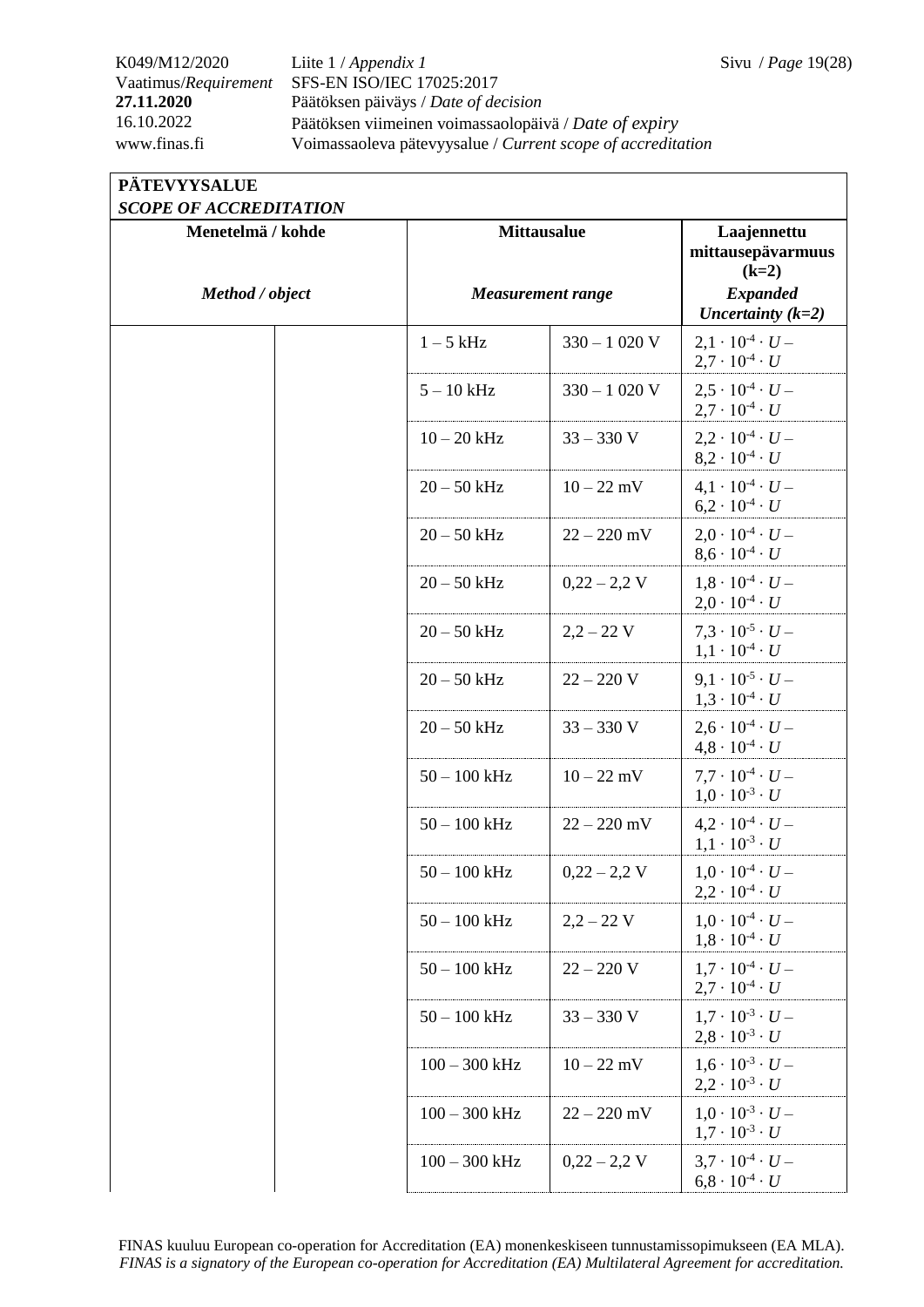## K049/M12/2020 Liite 1 / *Appendix 1* Sivu / *Page* 20(28) Vaatimus/*Requirement* SFS-EN ISO/IEC 17025:2017 **27.11.2020** Päätöksen päiväys / *Date of decision* 16.10.2022 Päätöksen viimeinen voimassaolopäivä / *Date of expiry* www.finas.fi Voimassaoleva pätevyysalue / *Current scope of accreditation*

## **PÄTEVYYSALUE**

| <b>SCOPE OF ACCREDITATION</b>                                                           |                              |                              |                                                              |                                                              |  |
|-----------------------------------------------------------------------------------------|------------------------------|------------------------------|--------------------------------------------------------------|--------------------------------------------------------------|--|
| Menetelmä / kohde<br>Method / object                                                    |                              | <b>Mittausalue</b>           |                                                              | Laajennettu<br>mittausepävarmuus<br>$(k=2)$                  |  |
|                                                                                         |                              | <b>Measurement range</b>     |                                                              | <b>Expanded</b><br>Uncertainty $(k=2)$                       |  |
|                                                                                         |                              | $100 - 300$ kHz              | $2,2 - 22$ V                                                 | $3.0 \cdot 10^{-4} \cdot U -$<br>$5.5 \cdot 10^{-4} \cdot U$ |  |
|                                                                                         |                              | $300 - 500$ kHz              | $10 - 22$ mV                                                 | $2.7 \cdot 10^{-3} \cdot U -$<br>$3.7 \cdot 10^{-3} \cdot U$ |  |
|                                                                                         |                              | $300 - 500$ kHz              | $22 - 220$ mV                                                | $2.2 \cdot 10^{-3} \cdot U -$<br>$3.0 \cdot 10^{-3} \cdot U$ |  |
|                                                                                         |                              | $300 - 500$ kHz              | $0,22 - 2,2$ V                                               | $1.1 \cdot 10^{-3} \cdot U -$<br>$1.9 \cdot 10^{-3} \cdot U$ |  |
|                                                                                         |                              | $300 - 500$ kHz              | $2,2 - 22$ V                                                 | $1.1 \cdot 10^{-3} \cdot U -$<br>$1.9 \cdot 10^{-3} \cdot U$ |  |
|                                                                                         |                              | $500$ kHz $-1$<br><b>MHz</b> | $10 - 22$ mV                                                 | $5.5 \cdot 10^{-3} \cdot U -$<br>$6.1 \cdot 10^{-3} \cdot U$ |  |
|                                                                                         |                              | $500$ kHz $-1$<br><b>MHz</b> | $22 - 220$ mV                                                | $4.5 \cdot 10^{-3} \cdot U -$<br>$5.9 \cdot 10^{-3} \cdot U$ |  |
|                                                                                         |                              | $500$ kHz $-1$<br><b>MHz</b> | $0,22 - 2,2$ V                                               | $2.6 \cdot 10^{-3} \cdot U -$<br>$3.6 \cdot 10^{-3} \cdot U$ |  |
|                                                                                         |                              | $500$ kHz $-1$<br><b>MHz</b> | $2,2 - 22$ V                                                 | $2.6 \cdot 10^{-3} \cdot U -$<br>$3.6 \cdot 10^{-3} \cdot U$ |  |
| Tasavirta<br>DC-current                                                                 | Tasavirtalähde<br>DC-current |                              | $0 - 200 \mu A$                                              | $0,00042 \mu A -$<br>$4.2 \cdot 10^{-4} \cdot I$             |  |
| source<br>Suora vertailu<br>referenssimittariin<br>Direct measurement<br>with reference |                              | $0,2 - 2$ mA                 | $1.5 \cdot 10^{-5} \cdot I -$<br>$3.3 \cdot 10^{-5} \cdot I$ |                                                              |  |
|                                                                                         |                              |                              | $2 - 20$ mA                                                  | $1.7 \cdot 10^{-5} \cdot I -$<br>$3,5 \cdot 10^{-5} \cdot I$ |  |
| meter                                                                                   |                              |                              | $20 - 200$ mA                                                | $5.0 \cdot 10^{-5} \cdot I -$<br>$9.0 \cdot 10^{-5} \cdot I$ |  |
|                                                                                         |                              |                              | $0,2 - 2$ A                                                  | $2.0 \cdot 10^{-4} \cdot I -$<br>$2,6 \cdot 10^{-4} \cdot I$ |  |
|                                                                                         |                              |                              | $2 - 20$ A                                                   | $4,2 \cdot 10^{-4} \cdot I -$<br>$6.0 \cdot 10^{-4} \cdot I$ |  |
| Tasavirta<br>DC-current                                                                 | Tasavirta-<br>mittari        |                              | $0 - 220 \mu A$                                              | $0,006 \mu A -$<br>$6.0 \cdot 10^{-5} \cdot I$               |  |
| Suora vertailu<br>referenssilähteeseen                                                  | DC-current<br>meter          |                              | $0,22 - 2,2$ mA                                              | $4.0 \cdot 10^{-5} \cdot I -$<br>$6,8 \cdot 10^{-5} \cdot I$ |  |
| Direct measurement<br>with reference                                                    |                              |                              | $2,2 - 22$ mA                                                | $3.7 \cdot 10^{-5} \cdot I -$<br>$5,5 \cdot 10^{-5} \cdot I$ |  |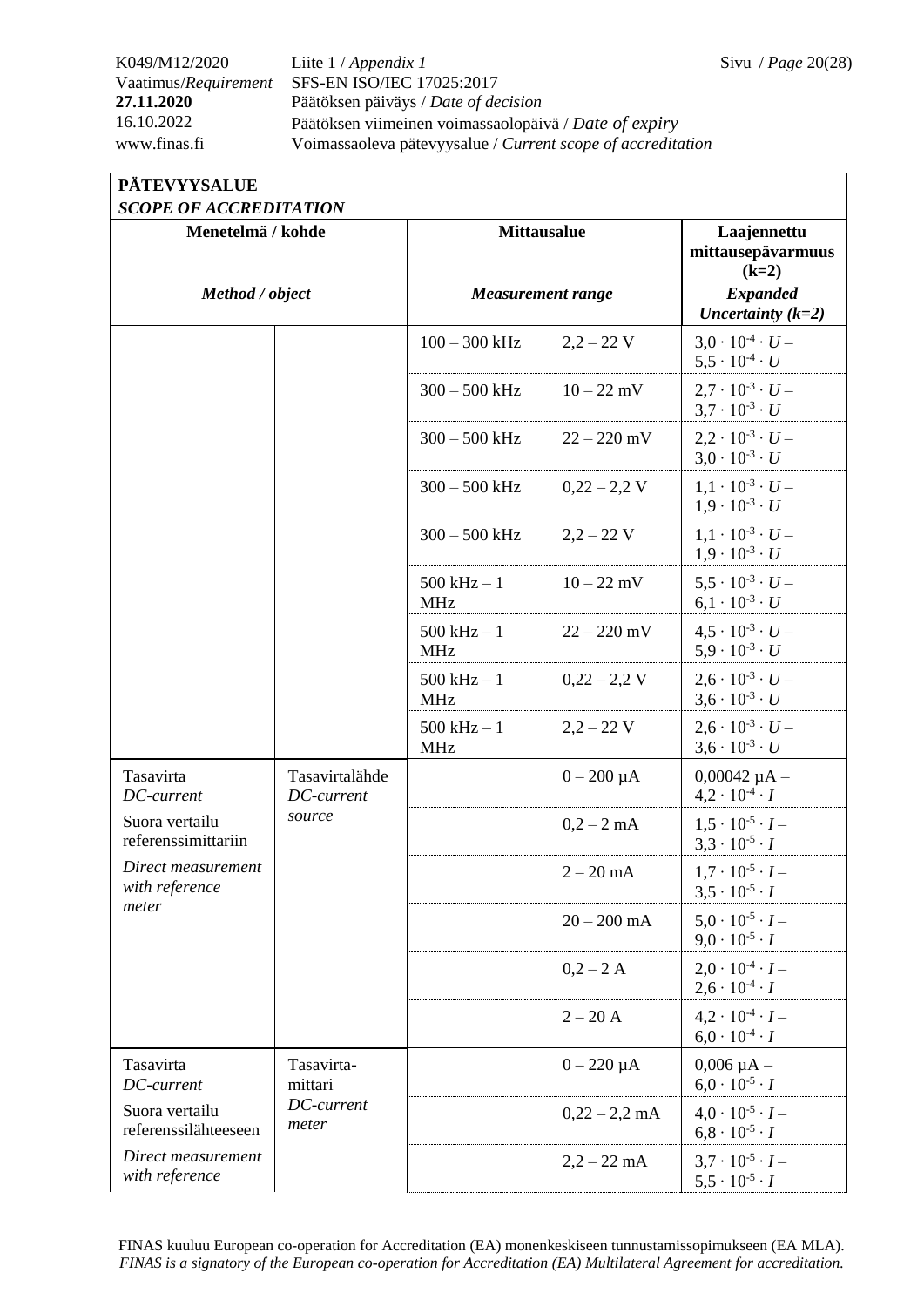## K049/M12/2020 Liite 1 / *Appendix 1* Sivu / *Page* 21(28) Vaatimus/*Requirement* SFS-EN ISO/IEC 17025:2017 **27.11.2020** Päätöksen päiväys / *Date of decision* 16.10.2022 Päätöksen viimeinen voimassaolopäivä / *Date of expiry* www.finas.fi Voimassaoleva pätevyysalue / *Current scope of accreditation*

### **PÄTEVYYSALUE**  *SCOPE OF ACCREDITATION*

| SCOPE OF ACCREDITATION                                                                 |                       |                          |                  |                                                              |  |
|----------------------------------------------------------------------------------------|-----------------------|--------------------------|------------------|--------------------------------------------------------------|--|
| Menetelmä / kohde                                                                      |                       | <b>Mittausalue</b>       |                  | Laajennettu<br>mittausepävarmuus<br>$(k=2)$                  |  |
| Method / object                                                                        |                       | <b>Measurement range</b> |                  | <b>Expanded</b><br>Uncertainty $(k=2)$                       |  |
| source                                                                                 |                       |                          | $22 - 220$ mA    | $5.2 \cdot 10^{-5} \cdot I -$<br>$7.7 \cdot 10^{-5} \cdot I$ |  |
|                                                                                        |                       |                          | $0,22 - 2,2 A$   | $9.2 \cdot 10^{-5} \cdot I -$<br>$1,4 \cdot 10^{-4} \cdot I$ |  |
|                                                                                        |                       |                          | $1,1-3$ A        | $1.8 \cdot 10^{-4} \cdot I -$<br>$3.3 \cdot 10^{-4} \cdot I$ |  |
|                                                                                        |                       |                          | $3 - 11$ A       | $4,2 \cdot 10^{-4} \cdot I -$<br>$5,3 \cdot 10^{-4} \cdot I$ |  |
|                                                                                        |                       |                          | $11 - 20,5$ A    | $7.8 \cdot 10^{-4} \cdot I -$<br>$8.3 \cdot 10^{-4} \cdot I$ |  |
| Vaihtovirta<br>AC-current                                                              | Vaihtovirta-<br>lähde | $10 Hz - 10 kHz$         | $30 - 200 \mu A$ | $6.0 \cdot 10^{-4} \cdot I -$<br>$1,2 \cdot 10^{-3} \cdot I$ |  |
| Suora vertailu<br>referenssimittariin<br>Direct measurement<br>with reference<br>meter | AC-current<br>source  | $10 Hz - 10 kHz$         | $0,2 - 2$ mA     | $4.0 \cdot 10^{-4} \cdot I -$<br>$1,3 \cdot 10^{-3} \cdot I$ |  |
|                                                                                        |                       | $10 Hz - 10 kHz$         | $2 - 20$ mA      | $4.0 \cdot 10^{-4} \cdot I -$<br>$1,3 \cdot 10^{-3} \cdot I$ |  |
|                                                                                        |                       | $10 Hz - 10 kHz$         | $20 - 200$ mA    | $3.9 \cdot 10^{-4} \cdot I -$<br>$1,3 \cdot 10^{-3} \cdot I$ |  |
|                                                                                        |                       | $10 Hz - 2 kHz$          | $0,2 - 2$ A      | $7.4 \cdot 10^{-4} \cdot I -$<br>$1,6 \cdot 10^{-3} \cdot I$ |  |
|                                                                                        |                       | $10 Hz - 2 kHz$          | $2 - 20$ A       | $9.0 \cdot 10^{-4} \cdot I -$<br>$1.8 \cdot 10^{-3} \cdot I$ |  |
|                                                                                        |                       | $2 - 10$ kHz             | $0,2 - 2$ A      | $8.5 \cdot 10^{-4} \cdot I -$<br>$1,7 \cdot 10^{-3} \cdot I$ |  |
|                                                                                        |                       | $2 - 10$ kHz             | $2 - 20$ A       | $2,6 \cdot 10^{-3} \cdot I -$<br>$3.5 \cdot 10^{-3} \cdot I$ |  |
|                                                                                        |                       | $10 - 30$ kHz            | $30 - 200 \mu A$ | $8.0 \cdot 10^{-4} \cdot I -$<br>$1.4 \cdot 10^{-3} \cdot I$ |  |
|                                                                                        |                       | $10 - 30$ kHz            | $0,2 - 2$ mA     | $8.0 \cdot 10^{-4} \cdot I -$<br>$1,7 \cdot 10^{-3} \cdot I$ |  |
|                                                                                        |                       | $10 - 30$ kHz            | $2 - 20$ mA      | $8.0 \cdot 10^{-4} \cdot I -$<br>$1.7 \cdot 10^{-3} \cdot I$ |  |
|                                                                                        |                       | $10 - 30$ kHz            | $20 - 200$ mA    | $7.5 \cdot 10^{-4} \cdot I -$<br>$1,6 \cdot 10^{-3} \cdot I$ |  |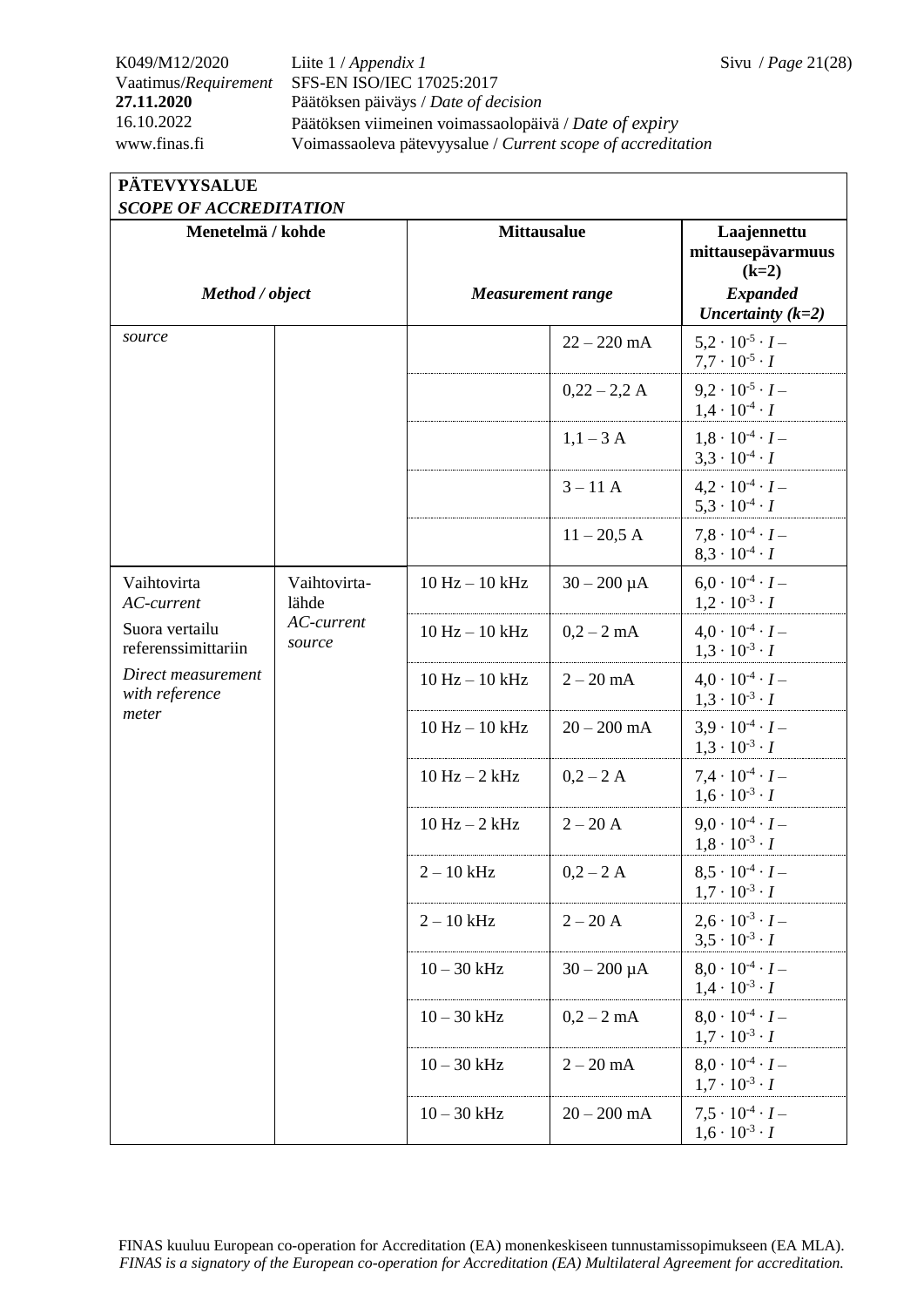## K049/M12/2020 Liite 1 / *Appendix 1* Sivu / *Page* 22(28) Vaatimus/*Requirement* SFS-EN ISO/IEC 17025:2017 **27.11.2020** Päätöksen päiväys / *Date of decision* 16.10.2022 Päätöksen viimeinen voimassaolopäivä / *Date of expiry* www.finas.fi Voimassaoleva pätevyysalue / *Current scope of accreditation*

### **PÄTEVYYSALUE**  *SCOPE OF ACCREDITATION*

| SCUPE OF ACCREDITATION                 |                         |                          |                  |                                                              |
|----------------------------------------|-------------------------|--------------------------|------------------|--------------------------------------------------------------|
| Menetelmä / kohde                      |                         | <b>Mittausalue</b>       |                  | Laajennettu<br>mittausepävarmuus<br>$(k=2)$                  |
| Method / object                        |                         | <b>Measurement range</b> |                  | <b>Expanded</b><br>Uncertainty $(k=2)$                       |
| Vaihtovirta<br>AC-current              | Vaihtovirta-<br>mittari | $20 - 40$ Hz             | $30 - 220 \mu A$ | $2,1 \cdot 10^{-4} \cdot I -$<br>$5.0 \cdot 10^{-4} \cdot I$ |
| Suora vertailu<br>referenssilähteeseen | AC-current<br>meter     | $20 - 40$ Hz             | $0,22 - 2,2$ mA  | $1.8 \cdot 10^{-4} \cdot I -$<br>$3,2 \cdot 10^{-4} \cdot I$ |
| Direct measurement<br>with reference   |                         | $20 - 40$ Hz             | $2,2 - 22$ mA    | $1.8 \cdot 10^{-4} \cdot I -$<br>$3.2 \cdot 10^{-4} \cdot I$ |
| source                                 |                         | $20 - 40$ Hz             | $22 - 220$ mA    | $1.8 \cdot 10^{-4} \cdot I -$<br>$3,2 \cdot 10^{-4} \cdot I$ |
|                                        |                         | $20 Hz - 1 kHz$          | $0,22 - 2,2 A$   | $2.7 \cdot 10^{-4} \cdot I -$<br>$4.0 \cdot 10^{-4} \cdot I$ |
|                                        |                         | $40$ Hz $-1$ kHz         | $30 - 220 \mu A$ | $1.5 \cdot 10^{-4} \cdot I -$<br>$3.7 \cdot 10^{-4} \cdot I$ |
|                                        |                         | $40$ Hz $-1$ kHz         | $0,22 - 2,2$ mA  | $1.2 \cdot 10^{-4} \cdot I -$<br>$2,6 \cdot 10^{-4} \cdot I$ |
|                                        |                         | $40$ Hz $-1$ kHz         | $2,2 - 22$ mA    | $1,2 \cdot 10^{-4} \cdot I -$<br>$2.6 \cdot 10^{-4} \cdot I$ |
|                                        |                         | $40$ Hz $-1$ kHz         | $22 - 220$ mA    | $1.2 \cdot 10^{-4} \cdot I -$<br>$2,2 \cdot 10^{-4} \cdot I$ |
|                                        |                         | $45 - 100$ Hz            | $0,33 - 3,3$ A   | $4.7 \cdot 10^{-4} \cdot I -$<br>$6.4 \cdot 10^{-4} \cdot I$ |
|                                        |                         | $45 - 100$ Hz            | $3,3 - 11$ A     | $6.3 \cdot 10^{-4} \cdot I -$<br>$1.1 \cdot 10^{-3} \cdot I$ |
|                                        |                         | $45 - 100$ Hz            | $11 - 20,5$ A    | $1.2 \cdot 10^{-3} \cdot I -$<br>$1.3 \cdot 10^{-3} \cdot I$ |
|                                        |                         | $100 Hz - 1 kHz$         | $0,33 - 3,3$ A   | $4.7 \cdot 10^{-4} \cdot I -$<br>$6.4 \cdot 10^{-4} \cdot I$ |
|                                        |                         | $100 Hz - 1 kHz$         | $3,3 - 11$ A     | $9.1 \cdot 10^{-4} \cdot I -$<br>$1.4 \cdot 10^{-3} \cdot I$ |
|                                        |                         | $100 Hz - 1 kHz$         | $11 - 20,5$ A    | $1.4 \cdot 10^{-3} \cdot I -$<br>$1.5 \cdot 10^{-3} \cdot I$ |
|                                        |                         | $1-5$ kHz                | $30 - 220 \mu A$ | $3.4 \cdot 10^{-4} \cdot I -$<br>$6.7 \cdot 10^{-4} \cdot I$ |
|                                        |                         | $1-5$ kHz                | $0,22 - 2,2$ mA  | $2.5 \cdot 10^{-4} \cdot I -$<br>$6.8 \cdot 10^{-4} \cdot I$ |
|                                        |                         | $1-5$ kHz                | $2,2 - 22$ mA    | $2.3 \cdot 10^{-4} \cdot I -$<br>$4,5 \cdot 10^{-4} \cdot I$ |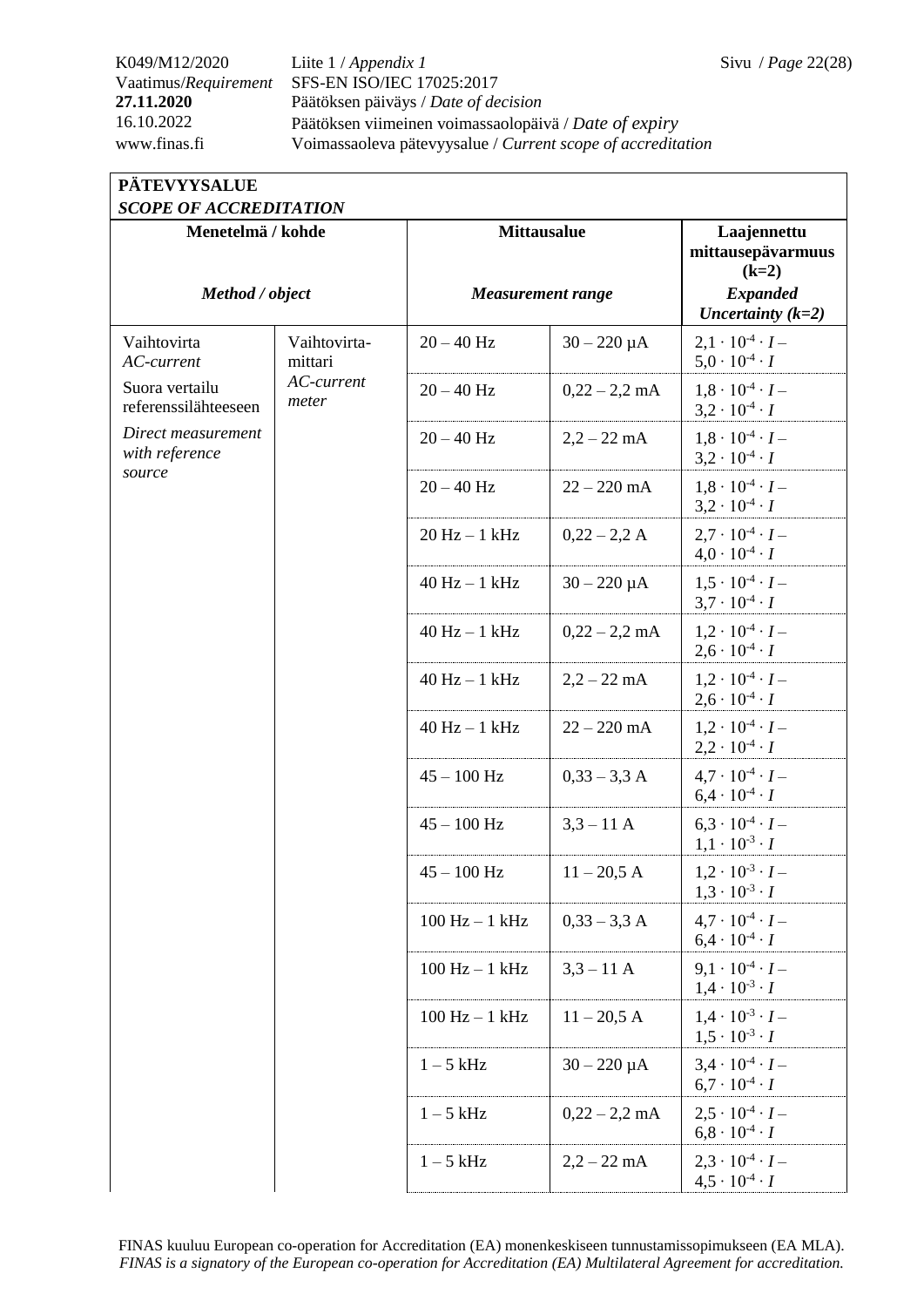## K049/M12/2020 Liite 1 / *Appendix 1* Sivu / *Page* 23(28) Vaatimus/*Requirement* SFS-EN ISO/IEC 17025:2017 **27.11.2020** Päätöksen päiväys / *Date of decision* 16.10.2022 Päätöksen viimeinen voimassaolopäivä / *Date of expiry* www.finas.fi Voimassaoleva pätevyysalue / *Current scope of accreditation*

## **PÄTEVYYSALUE**

| bcoll of accalibitation<br>Menetelmä / kohde                                           |                           | <b>Mittausalue</b>       |                        | Laajennettu<br>mittausepävarmuus                              |
|----------------------------------------------------------------------------------------|---------------------------|--------------------------|------------------------|---------------------------------------------------------------|
| Method / object                                                                        |                           | <b>Measurement range</b> |                        | $(k=2)$<br><b>Expanded</b><br>Uncertainty $(k=2)$             |
|                                                                                        |                           | $1-5$ kHz                | $22 - 220$ mA          | $2,2 \cdot 10^{-4} \cdot I -$<br>$3,6 \cdot 10^{-4} \cdot I$  |
|                                                                                        |                           | $1-5$ kHz                | $0,22 - 2,2 A$         | $4.9 \cdot 10^{-4} \cdot I -$<br>$8.2 \cdot 10^{-4} \cdot I$  |
|                                                                                        |                           | $1-5$ kHz                | $0,33 - 3,3$ A         | $5.0 \cdot 10^{-3} \cdot I -$<br>$7.0 \cdot 10^{-3} \cdot I$  |
|                                                                                        |                           | $1-5$ kHz                | $3,3 - 11$ A           | $2.3 \cdot 10^{-2} \cdot I -$<br>$2,4 \cdot 10^{-2} \cdot I$  |
|                                                                                        |                           | $1-5$ kHz                | $11 - 20,5$ A          | $2.4 \cdot 10^{-2} \cdot I$                                   |
|                                                                                        |                           | $5 - 10$ kHz             | $30 - 220 \mu A$       | $1.4 \cdot 10^{-3} \cdot I -$<br>$3,3 \cdot 10^{-3} \cdot I$  |
|                                                                                        |                           | $5 - 10$ kHz             | $0,22 - 2,2$ mA        | $1.4 \cdot 10^{-3} \cdot I -$<br>$4.0 \cdot 10^{-3} \cdot I$  |
|                                                                                        |                           | $5 - 10$ kHz             | $2,2 - 22$ mA          | $1.3 \cdot 10^{-3} \cdot I -$<br>$3,4 \cdot 10^{-3} \cdot I$  |
|                                                                                        |                           | $5 - 10$ kHz             | $22 - 220$ mA          | $1.1 \cdot 10^{-3} \cdot I -$<br>$1.5 \cdot 10^{-3} \cdot I$  |
|                                                                                        |                           | $5 - 10$ kHz             | $0,22 - 2,2 A$         | $7.0 \cdot 10^{-3} \cdot I -$<br>$7.7 \cdot 10^{-3} \cdot I$  |
|                                                                                        |                           | $5 - 10$ kHz             | $0,33 - 3,3$ A         | $2.1 \cdot 10^{-2} \cdot I -$<br>$3,0 \cdot 10^{-2} \cdot I$  |
| Resistanssi<br>Resistance                                                              | <b>Vastus</b><br>Resistor |                          | $0-2\ \Omega$          | $4,2 \mu\Omega - 4,2 \cdot 10^{-4}$<br>R                      |
| Suora vertailu<br>referenssimittariin<br>Direct measurement<br>with reference<br>meter |                           |                          | $2-20~\Omega$          | $1,1 \cdot 10^{-5} \cdot R -$<br>$1.7 \cdot 10^{-5} \cdot R$  |
|                                                                                        |                           |                          | $20-200$ $\Omega$      | $8.5 \cdot 10^{-6} \cdot R -$<br>$1, 1 \cdot 10^{-5} \cdot R$ |
|                                                                                        |                           |                          | $0,2-2 k\Omega$        | $8.5 \cdot 10^{-6} \cdot R -$<br>$1,1 \cdot 10^{-5} \cdot R$  |
|                                                                                        |                           |                          | $2-20\;k\Omega$        | $8.5 \cdot 10^{-6} \cdot R -$<br>$1,1 \cdot 10^{-5} \cdot R$  |
|                                                                                        |                           |                          | $20-200\;k\Omega$      | $8.5 \cdot 10^{-6} \cdot R -$<br>$1.1 \cdot 10^{-5} \cdot R$  |
|                                                                                        |                           |                          | $0,2-2$ M $\Omega$     | $1.1 \cdot 10^{-5} \cdot R -$<br>$1.5 \cdot 10^{-5} \cdot R$  |
|                                                                                        |                           |                          | $2-20 \text{ M}\Omega$ | $1.8 \cdot 10^{-5} \cdot R -$<br>$2,3 \cdot 10^{-5} \cdot R$  |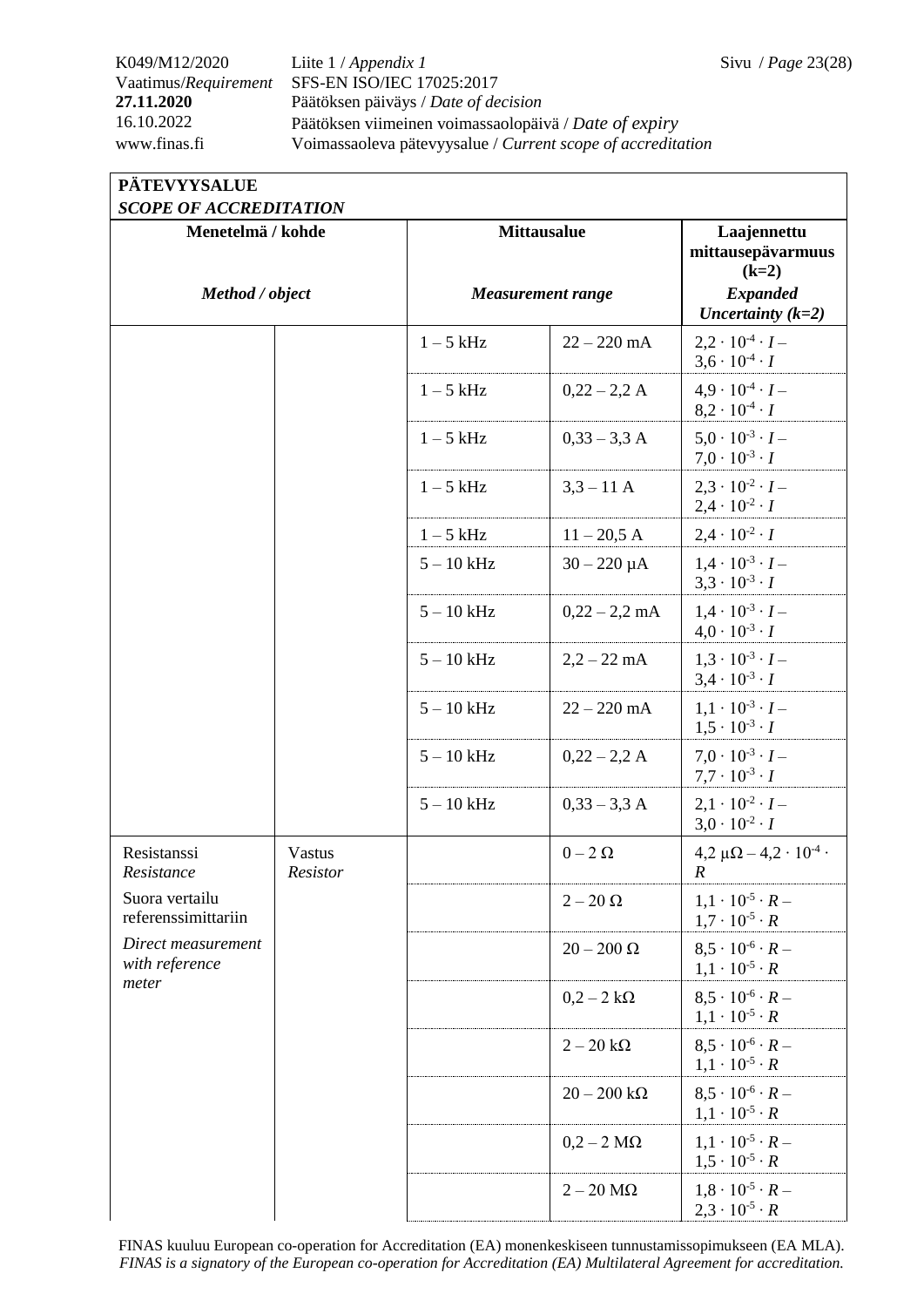## K049/M12/2020 Liite 1 / *Appendix 1* Sivu / *Page* 24(28) Vaatimus/*Requirement* SFS-EN ISO/IEC 17025:2017 **27.11.2020** Päätöksen päiväys / *Date of decision* 16.10.2022 Päätöksen viimeinen voimassaolopäivä / *Date of expiry* www.finas.fi Voimassaoleva pätevyysalue / *Current scope of accreditation*

| <b>PÄTEVYYSALUE</b> |  |
|---------------------|--|
|                     |  |

| <b>SCOPE OF ACCREDITATION</b>          |                       |                          |                         |                                                               |  |
|----------------------------------------|-----------------------|--------------------------|-------------------------|---------------------------------------------------------------|--|
| Menetelmä / kohde                      |                       | <b>Mittausalue</b>       |                         | Laajennettu<br>mittausepävarmuus<br>$(k=2)$                   |  |
| Method / object                        |                       | <b>Measurement range</b> |                         | <b>Expanded</b><br>Uncertainty $(k=2)$                        |  |
|                                        |                       |                          | $20-200$ M $\Omega$     | $7.5 \cdot 10^{-5} \cdot R -$<br>$1, 1 \cdot 10^{-4} \cdot R$ |  |
|                                        |                       |                          | $0,2-2$ $G\Omega$       | $3.0 \cdot 10^{-4} \cdot R -$<br>$7.0 \cdot 10^{-4} \cdot R$  |  |
|                                        |                       |                          | $2-20~G\Omega$          | $3.0 \cdot 10^{-3} \cdot R -$<br>$7,5 \cdot 10^{-3} \cdot R$  |  |
| Resistanssi                            | Resistanssi-          |                          | $1 \Omega$              | $9,6 \cdot 10^{-5} \cdot R$                                   |  |
| Resistance                             | mittari<br>Resistance |                          | $1,9 \Omega$            | $9.5 \cdot 10^{-5} \cdot R$                                   |  |
| Suora vertailu<br>referenssilähteeseen | meter                 |                          | $10 \Omega$             | $2,4 \cdot 10^{-5} \cdot R$                                   |  |
| Direct measurement                     |                       |                          | 19 $\Omega$             | $2,4 \cdot 10^{-5} \cdot R$                                   |  |
| with reference                         |                       |                          | $100 \Omega$            | $1, 1 \cdot 10^{-5} \cdot R$                                  |  |
| source                                 |                       |                          | $190 \Omega$            | $1, 1 \cdot 10^{-5} \cdot R$                                  |  |
|                                        |                       |                          | $1 \text{ k}\Omega$     | $6,6 \cdot 10^{-6} \cdot R$                                   |  |
|                                        |                       |                          | $1,9 k\Omega$           | $6,3 \cdot 10^{-6} \cdot R$                                   |  |
|                                        |                       |                          | $10 \text{ k}\Omega$    | $6,6 \cdot 10^{-6} \cdot R$                                   |  |
|                                        |                       |                          | $19 k\Omega$            | $6,3 \cdot 10^{-6} \cdot R$                                   |  |
|                                        |                       |                          | $100 \text{ k}\Omega$   | $8,6 \cdot 10^{-6} \cdot R$                                   |  |
|                                        |                       |                          | $190 k\Omega$           | $8,4 \cdot 10^{-6} \cdot R$                                   |  |
|                                        |                       |                          | $1 M\Omega$             | $1,4 \cdot 10^{-5} \cdot R$                                   |  |
|                                        |                       |                          | $1,9 \text{ M}\Omega$   | $1,9 \cdot 10^{-5} \cdot R$                                   |  |
|                                        |                       |                          | $10 \text{ M}\Omega$    | $4.1 \cdot 10^{-5} \cdot R$                                   |  |
|                                        |                       |                          | 19 $M\Omega$            | $4.7 \cdot 10^{-5} \cdot R$                                   |  |
|                                        |                       |                          | $100\ \mathrm{M}\Omega$ | $1.0 \cdot 10^{-4} \cdot R$                                   |  |
|                                        |                       |                          | $0-11$ $\Omega$         | $0,00078 \Omega -$<br>$4,2 \cdot 10^{-4} \cdot R$             |  |
|                                        |                       |                          | $11-33 \Omega$          | $6.3 \cdot 10^{-5} \cdot R -$<br>$1,2 \cdot 10^{-4} \cdot R$  |  |
|                                        |                       |                          | $33 - 110 \Omega$       | $3.3 \cdot 10^{-5} \cdot R -$<br>$5.5 \cdot 10^{-5} \cdot R$  |  |
|                                        |                       |                          | $110-330 \Omega$        | $2.8 \cdot 10^{-5} \cdot R -$<br>$3,6 \cdot 10^{-5} \cdot R$  |  |
|                                        |                       |                          | $0,33 - 1,1 k\Omega$    | $2.4 \cdot 10^{-5} \cdot R -$<br>$2,8 \cdot 10^{-5} \cdot R$  |  |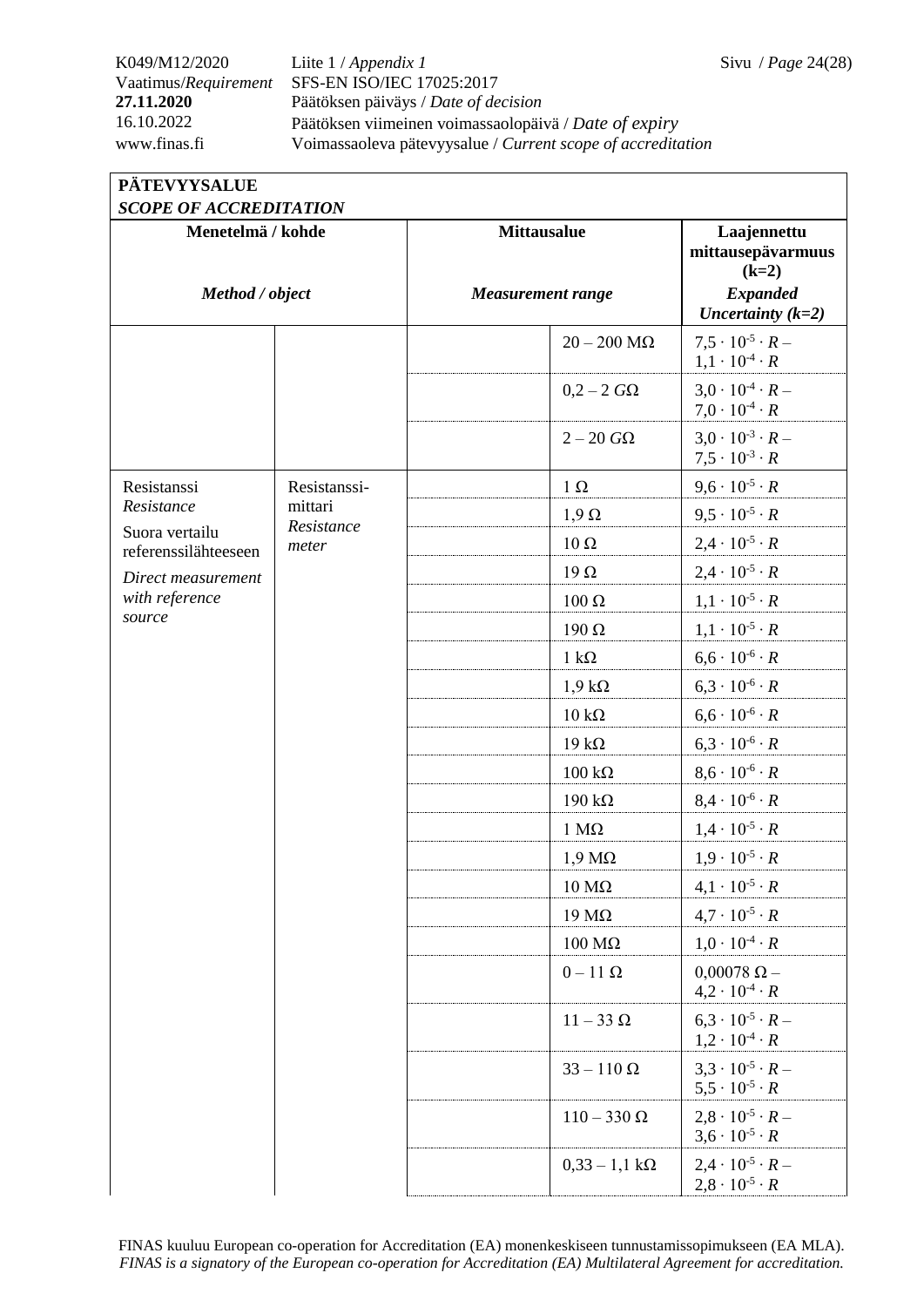K049/M12/2020 Liite 1 / *Appendix 1* Sivu / *Page* 25(28) Vaatimus/*Requirement* SFS-EN ISO/IEC 17025:2017 **27.11.2020** Päätöksen päiväys / *Date of decision* 16.10.2022 Päätöksen viimeinen voimassaolopäivä / *Date of expiry* www.finas.fi Voimassaoleva pätevyysalue / *Current scope of accreditation*

## **PÄTEVYYSALUE**

| Menetelmä / kohde                                                                                                       |                                                  | <b>Mittausalue</b>         | Laajennettu<br>mittausepävarmuus<br>$(k=2)$                  |
|-------------------------------------------------------------------------------------------------------------------------|--------------------------------------------------|----------------------------|--------------------------------------------------------------|
| Method / object                                                                                                         |                                                  | <b>Measurement range</b>   | <b>Expanded</b><br>Uncertainty $(k=2)$                       |
|                                                                                                                         |                                                  | $1,1-3,3 k\Omega$          | $2.8 \cdot 10^{-5} \cdot R -$<br>$3.6 \cdot 10^{-5} \cdot R$ |
|                                                                                                                         |                                                  | $3,3 - 11 \text{ k}\Omega$ | $2.4 \cdot 10^{-5} \cdot R -$<br>$2.8 \cdot 10^{-5} \cdot R$ |
|                                                                                                                         |                                                  | $11-33$ kΩ                 | $2.8 \cdot 10^{-5} \cdot R$ –<br>$3.5 \cdot 10^{-5} \cdot R$ |
|                                                                                                                         |                                                  | $33 - 110 k\Omega$         | $2.4 \cdot 10^{-5} \cdot R -$<br>$2.8 \cdot 10^{-5} \cdot R$ |
|                                                                                                                         |                                                  | $110-330 k\Omega$          | $3.0 \cdot 10^{-5} \cdot R$ –<br>$3.9 \cdot 10^{-5} \cdot R$ |
|                                                                                                                         |                                                  | $0.33 - 1.1 M\Omega$       | $2.8 \cdot 10^{-5} \cdot R$ –<br>$3.0 \cdot 10^{-5} \cdot R$ |
|                                                                                                                         |                                                  | $1,1-3,3$ M $\Omega$       | $6.7 \cdot 10^{-5} \cdot R -$<br>$7.6 \cdot 10^{-5} \cdot R$ |
|                                                                                                                         |                                                  | $3,3-11$ M $\Omega$        | $1.1 \cdot 10^{-4} \cdot R -$<br>$1,2 \cdot 10^{-4} \cdot R$ |
|                                                                                                                         |                                                  | $11 - 33 \text{ M}\Omega$  | $3.0 \cdot 10^{-4} \cdot R -$<br>$4.3 \cdot 10^{-4} \cdot R$ |
|                                                                                                                         |                                                  | $33 - 110$ M $\Omega$      | $4.3 \cdot 10^{-4} \cdot R -$<br>$5.8 \cdot 10^{-4} \cdot R$ |
|                                                                                                                         |                                                  | $110 - 330$ M $\Omega$     | $3.9 \cdot 10^{-3} \cdot R -$<br>$4.8 \cdot 10^{-3} \cdot R$ |
|                                                                                                                         |                                                  | $0,33 - 1,1$ $G\Omega$     | $1,2 \cdot 10^{-2} \cdot R -$<br>$1,3 \cdot 10^{-2} \cdot R$ |
| Kapasitanssi<br>Capacitance<br>Suora vertailu<br>referenssilähteeseen<br>Direct measurement<br>with reference<br>source | Kapasitanssi-<br>mittari<br>Capacitance<br>meter | $0.19 - 0.4$ nF            | $2.5 \cdot 10^{-2} \cdot C -$<br>$4,8 \cdot 10^{-2} \cdot C$ |
|                                                                                                                         |                                                  | $0,4-1,1$ nF               | $1.2 \cdot 10^{-2} \cdot C -$<br>$2.5 \cdot 10^{-2} \cdot C$ |
|                                                                                                                         |                                                  | $1,1-3,3$ nF               | $7.3 \cdot 10^{-3} \cdot C -$<br>$1,2 \cdot 10^{-2} \cdot C$ |
|                                                                                                                         |                                                  | $3,3 - 11$ nF              | $3.0 \cdot 10^{-3} \cdot C$ –<br>$5,8 \cdot 10^{-3} \cdot C$ |
|                                                                                                                         |                                                  | $11 - 33$ nF               | $5.5 \cdot 10^{-3} \cdot C -$<br>$9,1 \cdot 10^{-3} \cdot C$ |
|                                                                                                                         |                                                  | $33 - 110$ nF              | $2.9 \cdot 10^{-3} \cdot C -$<br>$5.5 \cdot 10^{-3} \cdot C$ |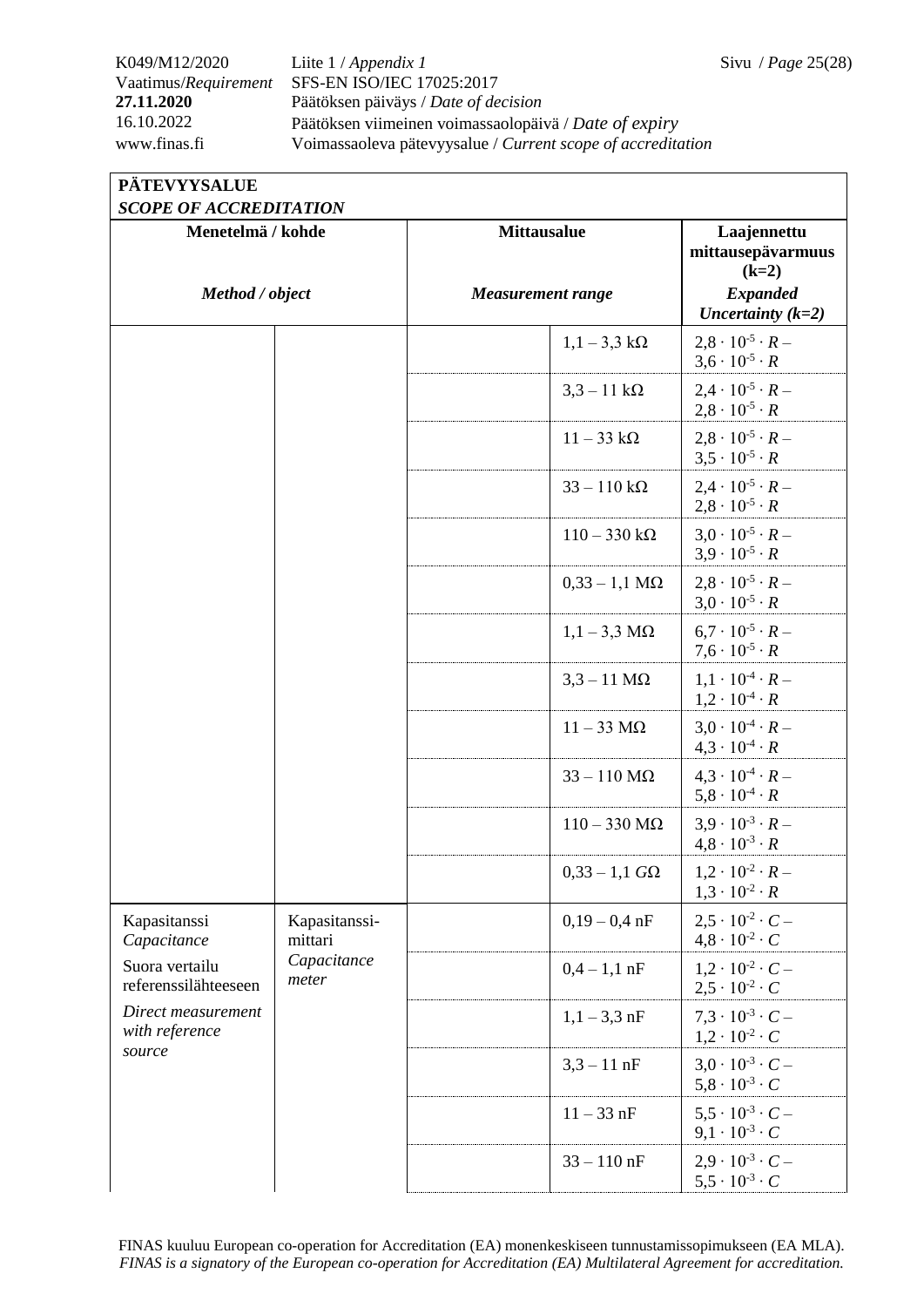K049/M12/2020 Liite 1 / *Appendix 1* Sivu / *Page* 26(28) Vaatimus/*Requirement* SFS-EN ISO/IEC 17025:2017 **27.11.2020** Päätöksen päiväys / *Date of decision* 16.10.2022 Päätöksen viimeinen voimassaolopäivä / *Date of expiry* www.finas.fi Voimassaoleva pätevyysalue / *Current scope of accreditation*

## **PÄTEVYYSALUE**

|--|

| Menetelmä / kohde                                                                                                                       |                                                  | <b>Mittausalue</b>             | Laajennettu<br>mittausepävarmuus<br>$(k=2)$                  |
|-----------------------------------------------------------------------------------------------------------------------------------------|--------------------------------------------------|--------------------------------|--------------------------------------------------------------|
| Method / object                                                                                                                         |                                                  | <b>Measurement range</b>       | <b>Expanded</b><br>Uncertainty $(k=2)$                       |
|                                                                                                                                         |                                                  | $110 - 330$ nF                 | $3.3 \cdot 10^{-3} \cdot C -$<br>$4.7 \cdot 10^{-3} \cdot C$ |
|                                                                                                                                         |                                                  | $0,33 - 1,1 \,\mu F$           | $3.0 \cdot 10^{-3} \cdot C -$<br>$5.5 \cdot 10^{-3} \cdot C$ |
|                                                                                                                                         |                                                  | $1,1-3,3 \mu F$                | $3.0 \cdot 10^{-3} \cdot C$ –<br>$4.3 \cdot 10^{-3} \cdot C$ |
|                                                                                                                                         |                                                  | $3,3 - 11 \,\mu F$             | $2.9 \cdot 10^{-3} \cdot C -$<br>$5,2 \cdot 10^{-3} \cdot C$ |
|                                                                                                                                         |                                                  | $11 - 33 \mu F$                | $2.9 \cdot 10^{-3} \cdot C$ –<br>$1,1 \cdot 10^{-2} \cdot C$ |
|                                                                                                                                         |                                                  | $33 - 110 \,\mu F$             | $5.2 \cdot 10^{-3} \cdot C -$<br>$1,2 \cdot 10^{-2} \cdot C$ |
| Konduktanssi<br>Conductance                                                                                                             | Konduktanssi-<br>mittari<br>Conductance<br>meter | $5 - 10$ nS                    | $4.6 \cdot 10^{-4} \cdot G -$<br>$8.0 \cdot 10^{-3} \cdot G$ |
| Suora vertailu<br>referenssilähteeseen                                                                                                  |                                                  | $10 - 100$ nS                  | $1.1 \cdot 10^{-4} \cdot G -$<br>$4.5 \cdot 10^{-4} \cdot G$ |
| Direct measurement<br>with reference<br>source                                                                                          |                                                  | $0,1-1 \mu S$                  | $3.0 \cdot 10^{-5} \cdot G -$<br>$1,1 \cdot 10^{-4} \cdot G$ |
|                                                                                                                                         |                                                  | $1-10 \mu S$                   | $2.6 \cdot 10^{-5} \cdot G -$<br>$3.0 \cdot 10^{-5} \cdot G$ |
|                                                                                                                                         |                                                  | $10 - 100 \,\mu S$             | $2,6 \cdot 10^{-5} \cdot G$                                  |
|                                                                                                                                         |                                                  | $0,1-1$ mS                     | $2.6 \cdot 10^{-5} \cdot G$                                  |
|                                                                                                                                         |                                                  | $1 - 10$ mS                    | $2.6 \cdot 10^{-5} \cdot G -$<br>$3,1 \cdot 10^{-5} \cdot G$ |
|                                                                                                                                         |                                                  | $10 - 100$ mS                  | $3.2 \cdot 10^{-5} \cdot G$ –<br>$1,2 \cdot 10^{-4} \cdot G$ |
| Jännitteen amplitudi<br>Vertical deflection<br>Suora vertailu<br>referenssilähteeseen<br>Direct measurement<br>with reference<br>source | Oskilloskooppi<br>Oscilloscope                   | $1 \text{ mV} - 5.5 \text{ V}$ | $0,05$ mV $-0,014$ V                                         |
|                                                                                                                                         |                                                  | 50 ohm, DC                     |                                                              |
|                                                                                                                                         |                                                  | $1 \text{ mV} - 5.5 \text{ V}$ | $0,05$ mV $-0,015$ V                                         |
|                                                                                                                                         |                                                  | 50 ohm, 1 Khz                  |                                                              |
|                                                                                                                                         |                                                  | $1$ mV $-$ 130 V<br>1 Mohm, DC | $0,048$ mV $-0,075$<br>V                                     |
|                                                                                                                                         |                                                  | $1$ mV $-$ 130 V               | $0,075$ mV $-0,15$ V                                         |
|                                                                                                                                         |                                                  | 1 Mohm, 1<br>Khz               |                                                              |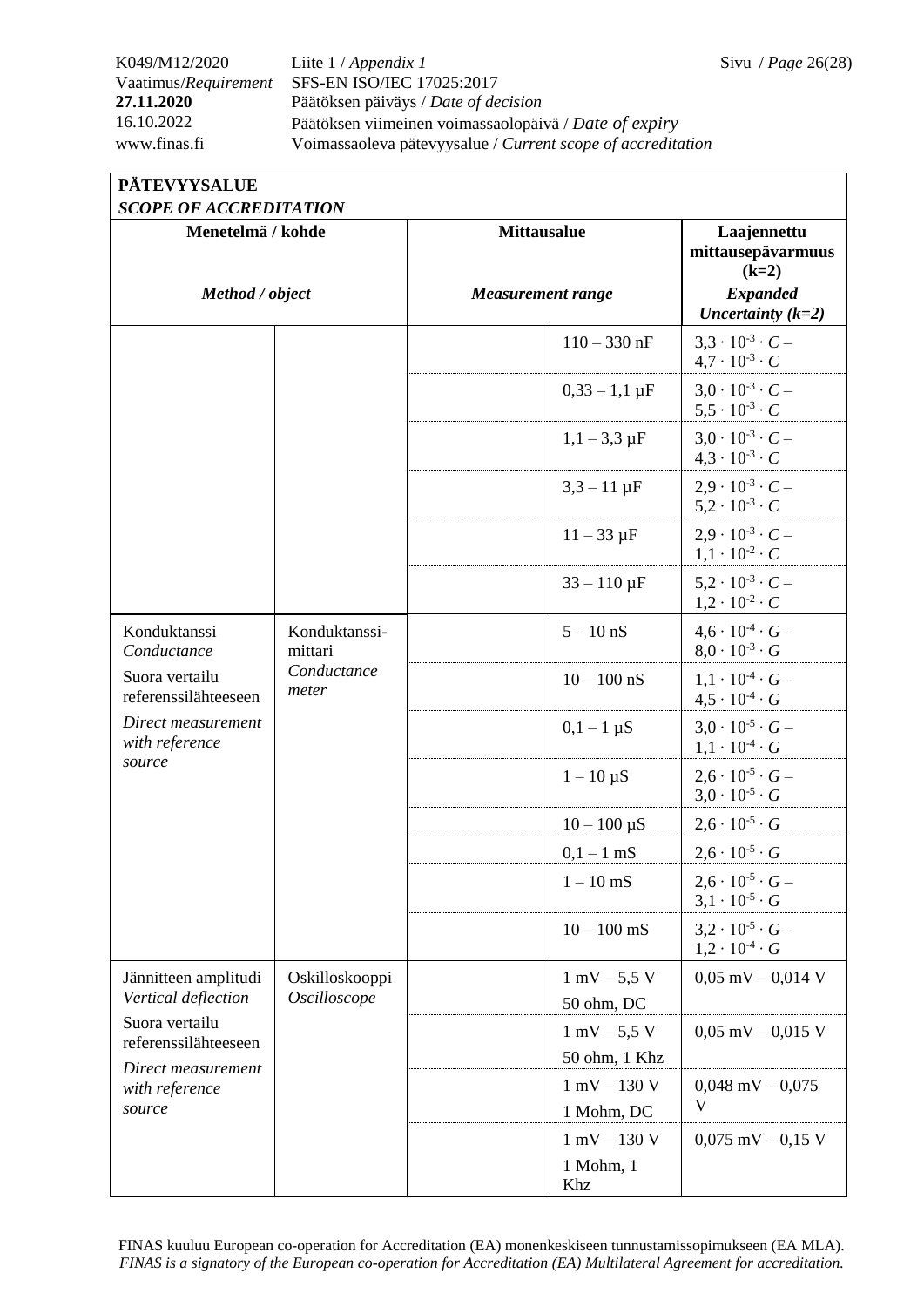K049/M12/2020 Liite 1 / *Appendix 1* Sivu / *Page* 27(28) Vaatimus/*Requirement* SFS-EN ISO/IEC 17025:2017 **27.11.2020** Päätöksen päiväys / *Date of decision* 16.10.2022 Päätöksen viimeinen voimassaolopäivä / *Date of expiry* www.finas.fi Voimassaoleva pätevyysalue / *Current scope of accreditation*

| <b>PATEVYYSALUE</b>           |
|-------------------------------|
| <b>SCOPE OF ACCREDITATION</b> |

| SCOPE OF ACCREDITATION                                    |                                |                          |                                                          |                                                          |  |
|-----------------------------------------------------------|--------------------------------|--------------------------|----------------------------------------------------------|----------------------------------------------------------|--|
| Menetelmä / kohde<br>Method / object                      |                                | <b>Mittausalue</b>       |                                                          | Laajennettu<br>mittausepävarmuus<br>$(k=2)$              |  |
|                                                           |                                | <b>Measurement range</b> |                                                          | <b>Expanded</b><br>Uncertainty $(k=2)$                   |  |
| Jännitteen<br>poikkeama                                   | Oskilloskooppi<br>Oscilloscope |                          | $1 \text{ mV} - 5.5 \text{ V}$<br>50 ohm, DC             | $0,05$ mV $-0,014$ V                                     |  |
| Vertical offset<br>Suora vertailu<br>referenssilähteeseen |                                |                          | $1 \text{ mV} - 130 \text{ V}$<br>1 Mohm, DC             | $0,048$ mV $-0,072$<br>V                                 |  |
| Direct measurement<br>with reference<br>source            |                                |                          |                                                          |                                                          |  |
| Taajuusvaste<br>Frequency<br>Response                     | Oskilloskooppi<br>Oscilloscope |                          | $50$ KHz $-1100$<br><b>MHz</b><br>$50 \Omega$            | $0,22$ dB $-0,8$ dB                                      |  |
| Suora vertailu<br>referenssilähteeseen                    |                                |                          | $10$ mVPP $- 5,5$<br><b>VPP</b>                          |                                                          |  |
| Direct measurement<br>with reference<br>source            |                                |                          | $50$ KHz $-1100$<br><b>MHz</b>                           | $0,22$ dB $-1,3$ dB                                      |  |
|                                                           |                                |                          | $1 \text{ M}\Omega$ ,<br>$10$ mVPP $- 5,5$<br><b>VPP</b> |                                                          |  |
| Aikaväli<br>Time scale                                    | Oskilloskooppi<br>Oscilloscope |                          | $1$ ns $-5$ s                                            | $0,0000065$ ns -<br>0,029 s                              |  |
| Suora vertailu<br>referenssilähteeseen                    |                                |                          |                                                          |                                                          |  |
| Direct measurement<br>with reference<br>source            |                                |                          |                                                          |                                                          |  |
|                                                           |                                |                          |                                                          | $U = n$ äyttämä (V)<br>measured value $(V)$              |  |
|                                                           |                                |                          |                                                          | $I =$ näyttämä (A)<br>measured value $(A)$               |  |
|                                                           |                                |                          |                                                          | $R =$ näyttämä ( $\Omega$ )<br>measured value $(\Omega)$ |  |
|                                                           |                                |                          |                                                          | $C =$ näyttämä (F)<br>measured value $(F)$               |  |
|                                                           |                                |                          |                                                          | $G =$ näyttämä (S)<br>$measured$ value $(S)$             |  |